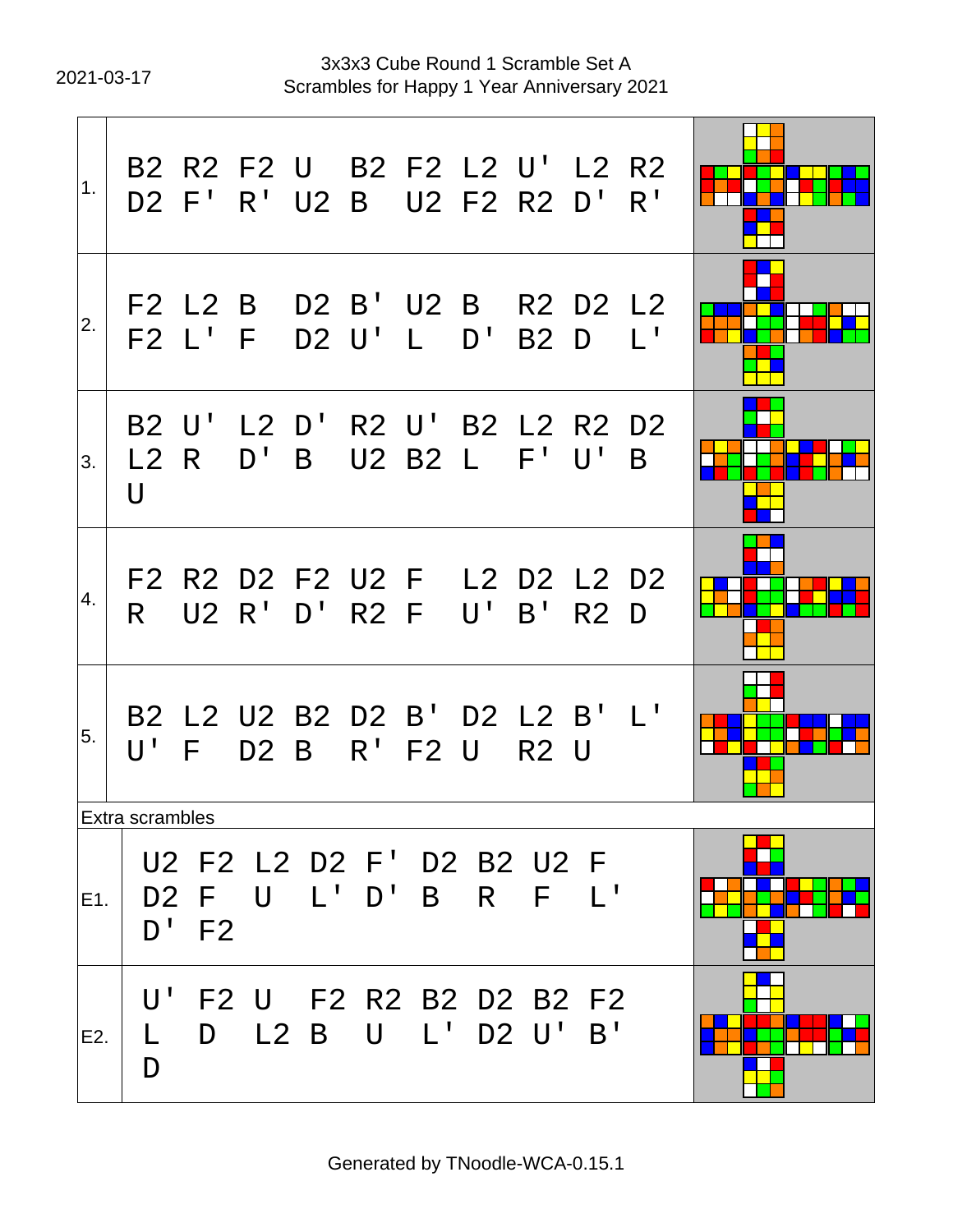2021-03-17 Scrambles for Happy 1 Year Anniversary 2021 2x2x2 Cube Round 1 Scramble Set A

| 1.     | R' F U2 R U' F R2 U2 R2 U R    |  |
|--------|--------------------------------|--|
| 2.     | U' R' U R2 U R' F R U' R' U'   |  |
| 3.     | R' F' U R' U' F U2 F' U2 F R   |  |
| 4.     | R' U2 F R2 U2 F' R' U R' F U   |  |
| 5.     | R' F R U2 R U R U2 F' U' R     |  |
|        | Extra scrambles                |  |
| lE1. I | U R' F' U R U2 R U' R2 F' R2   |  |
| E2.    | U2 R' F2 U' F2 U' R U R' F' R2 |  |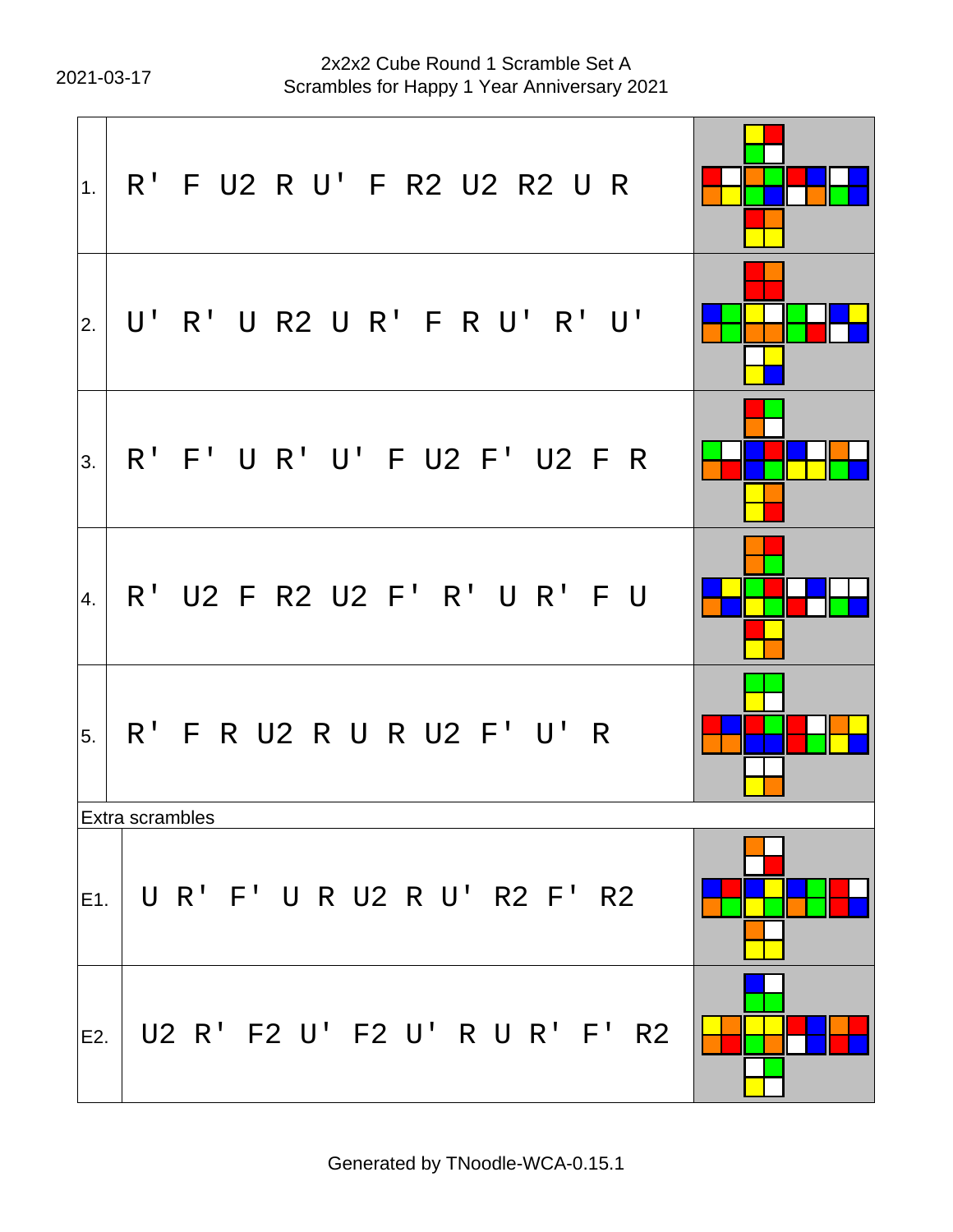2021-03-17 Scrambles for Happy 1 Year Anniversary 2021 4x4x4 Cube Round 1 Scramble Set A

| 1.  | B<br>L2<br>Fw <sub>2</sub><br>D <sub>2</sub><br>Rw                                  | U <sub>2</sub><br>U <sub>2</sub><br>Uw <sub>2</sub><br>Rw <sub>2</sub><br>U' | B<br>D <sub>2</sub><br>Fw <sub>2</sub><br>$\mathsf{L}$<br><b>Rw</b>                        | D <sub>2</sub><br>F <sub>2</sub><br>F.<br>Uw'<br>U'             | <b>B2</b><br>D <sub>2</sub><br>$L^1$<br>U<br>D'                       | F<br>B<br>F <sub>2</sub><br>L<br>F.                                         | U<br>U <sub>2</sub><br>D <sub>2</sub><br>U <sub>2</sub> | F <sub>2</sub><br>F'<br>R <sup>T</sup><br>R <sub>2</sub>              | L.<br>D <sub>2</sub><br>Uw <sub>2</sub><br>Fw        | U'<br>F <sub>2</sub><br>$F^{\prime}$<br>Uw <sub>2</sub> |  |
|-----|-------------------------------------------------------------------------------------|------------------------------------------------------------------------------|--------------------------------------------------------------------------------------------|-----------------------------------------------------------------|-----------------------------------------------------------------------|-----------------------------------------------------------------------------|---------------------------------------------------------|-----------------------------------------------------------------------|------------------------------------------------------|---------------------------------------------------------|--|
| 2.  | $F^+$<br>D'<br>Fw2<br>U<br>Rw <sub>2</sub>                                          | D <sub>2</sub><br>F <sub>2</sub><br>D<br>Fw'                                 | U'<br><b>B2</b><br>$\mathsf{R}$<br>D'<br>Rw                                                | L <sub>2</sub><br>D<br>Uw <sub>2</sub><br>Fw'<br>R <sub>2</sub> | B'<br>B <sub>2</sub><br>R <sub>2</sub><br><b>B2</b><br>$F^+$          | R <sub>2</sub><br>U <sub>2</sub><br>F <sub>2</sub><br>$L^+$                 | B'<br>R <sub>2</sub><br>D<br>B'                         | L<br>F <sub>2</sub><br>Rw <sub>2</sub><br>R <sub>2</sub>              | U <sub>2</sub><br>D'<br>U<br>RW'                     | R.<br>L2<br>Fw2<br>F                                    |  |
| 3.  | U <sub>2</sub><br>B<br>U <sub>2</sub><br>Rw <sub>2</sub><br>Uw'                     | L2<br>D<br>Fw <sub>2</sub><br>D'<br>$F^{\prime}$                             | F <sub>2</sub><br>R <sub>2</sub><br>Rw <sub>2</sub><br>Rw <sub>2</sub><br>$L^{\mathsf{T}}$ | U <sub>2</sub><br>F'<br>B<br>$F^+$<br>U'                        | F.<br>D'<br>U<br>RW'<br>Fw'                                           | R <sub>2</sub><br>R <sub>2</sub><br>Rw <sub>2</sub><br>B'<br>U <sub>2</sub> | $F^{\perp}$<br>F'<br>D'<br>R.                           | L2<br>U <sub>2</sub><br>Rw <sub>2</sub><br>B'                         | $F^{\intercal}$<br>F<br>$F^{\prime}$<br>Rw2 Fw'      | D <sub>2</sub><br>L.<br>Uw2                             |  |
| 4.  | R <sub>2</sub><br>D <sub>2</sub><br>Fw <sub>2</sub><br>Uw <sub>2</sub><br><b>Rw</b> | U'<br>U <sub>2</sub><br>U'<br>F <sub>2</sub><br>B'                           | L.<br>L2<br>R <sub>2</sub><br><b>Rw</b><br>L2                                              | U <sub>2</sub><br>D'<br>Fw <sub>2</sub><br>L.<br>Fw             | $\mathsf{R}$<br>F <sub>2</sub><br>R <sub>2</sub><br>F'<br>$F^{\perp}$ | B'<br>D <sub>2</sub><br>U<br>Uw2 U'                                         | $\mathsf{R}$<br><b>B2</b><br>L2                         | U'<br>U <sub>2</sub><br>Fw <sub>2</sub><br>Rw'                        | $F^{\perp}$<br>L2<br>Uw <sub>2</sub><br>$B^{\prime}$ | $L^{\mathsf{T}}$<br>F <sub>2</sub><br>B<br>Fw'          |  |
| 5.  | B <sup>T</sup><br>L'<br>Rw <sub>2</sub><br>U <sub>2</sub><br>R <sup>1</sup>         | D <sub>2</sub><br>D <sub>2</sub><br>Fw <sub>2</sub><br>Rw <sub>2</sub><br>L' | R <sup>1</sup><br>L.<br>L <sub>2</sub><br>B <sub>2</sub><br>Uw'                            | U<br>U <sub>2</sub><br>$F^{\intercal}$<br>Uw<br>Fw <sub>2</sub> | L2<br>$\mathsf{R}$<br>$L^1$<br>R<br>$L^1$                             | B<br>F <sub>2</sub><br>Uw <sub>2</sub><br>U <sub>2</sub><br>R <sub>2</sub>  | U <sub>2</sub><br>R.<br>R <sub>2</sub><br>B             | D <sub>2</sub><br>F <sub>2</sub><br>U <sub>2</sub><br>L2              | B<br>L2<br>R.<br>Uw <sub>2</sub> Fw'                 | D'<br>D <sub>2</sub><br>Fw <sub>2</sub>                 |  |
|     | Extra scrambles                                                                     |                                                                              |                                                                                            |                                                                 |                                                                       |                                                                             |                                                         |                                                                       |                                                      |                                                         |  |
| E1. | L2<br><b>B2</b><br>Fw <sub>2</sub><br>Uw <sub>2</sub><br>$L^+$                      | U<br>L<br>$L^{\perp}$<br>R <sup>1</sup><br>B                                 | R <sub>2</sub><br>F <sub>2</sub><br>F.<br>D'<br>R                                          | D'<br>L'<br>B'<br>L'<br>Fw'                                     | R <sub>2</sub><br>D<br>Uw'<br>D <sub>2</sub>                          | D <sub>2</sub><br>$F^+$<br><b>Rw2 F2</b><br>F                               | L2<br>U'<br>D <sub>2</sub><br>Uw <sub>2</sub>           | U'<br>F <sub>2</sub><br>$L^{\perp}$<br>B'                             | L2<br><b>B2</b><br>F<br>RW'                          | $U^{\dagger}$<br>$R^{\perp}$<br>R <sub>2</sub><br>Uw'   |  |
| E2. | <b>B2</b><br>F'<br>F <sub>2</sub><br>$\mathsf{R}$<br>Uw                             | L2<br>U<br>Uw <sub>2</sub><br>F <sub>2</sub><br>Rw                           | D <sub>2</sub><br>L'<br>Fw <sub>2</sub><br>D'<br>B'                                        | F <sub>2</sub><br>B<br>U<br>R <sub>2</sub><br>Uw'               | U <sub>2</sub><br>U <sub>2</sub><br>Fw <sub>2</sub><br>$F^+$          | <b>B2</b><br>L<br>R'<br>$R^{\prime}$<br>Rw2 Fw'                             | D'<br>B<br>D'<br>Fw<br>Uw                               | F <sub>2</sub><br>R <sub>2</sub><br>Fw <sub>2</sub><br>F <sub>2</sub> | U'<br>U'<br>R<br>$\mathsf{U}^{\mathsf{T}}$           | L2<br>D'<br>F <sub>2</sub><br>$R^{\perp}$               |  |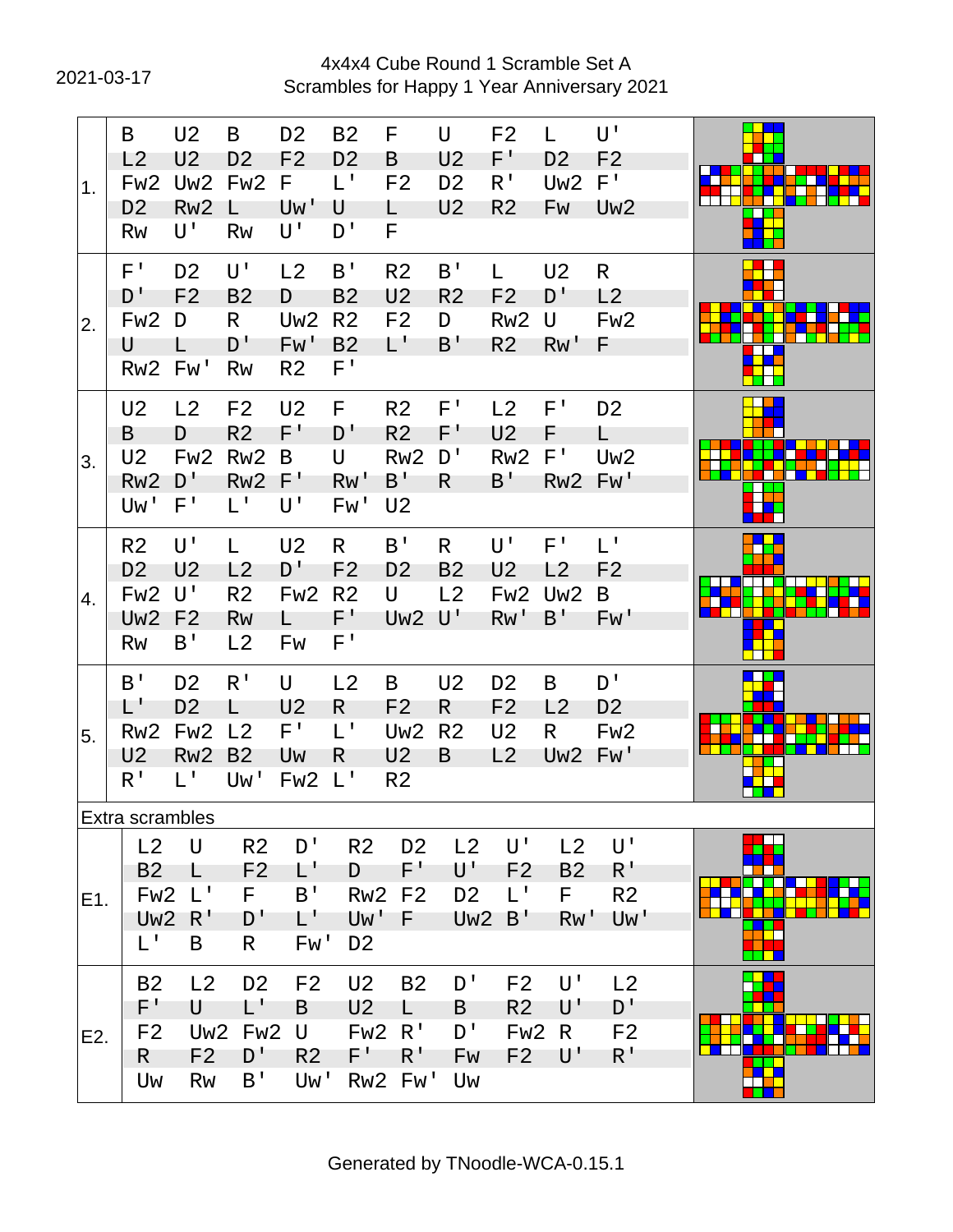# 2021-03-17 Scrambles for Happy 1 Year Anniversary 2021 5x5x5 Cube Round 1 Scramble Set A

| 1.  | <b>B2</b><br>B<br>Fw<br>Uw <sub>2</sub><br>Rw'                   | L'<br>R.<br><b>Bw</b><br>Rw <sub>2</sub><br>D <sub>2</sub>               | <b>Rw</b><br><b>Bw</b><br>B'<br>Lw2<br>Dw <sub>2</sub>               | <b>B2</b><br>Lw'<br>L2<br>B<br>F'                     | U<br>F'<br>R <sub>2</sub><br><b>Bw</b><br>L                    | Uw<br>R.<br>Fw <sub>2</sub><br>D<br>F <sub>2</sub>                | Bw'<br>Uw<br>Lw<br>U<br>B <sub>2</sub>                            | Uw<br>Dw <sub>2</sub><br>Uw <sub>2</sub><br>B'<br>Bw <sub>2</sub> | F <sub>2</sub><br>U'<br>Bw<br>U<br>R'                              | Fw <sub>2</sub><br>Bw<br>Dw<br>Fw <sub>2</sub><br>D'                    | Dw'<br>DW<br><b>Rw</b><br>Uw'<br>Fw'        | U<br>RW'<br>F <sub>2</sub><br>DW<br><b>Rw</b>                       |            |
|-----|------------------------------------------------------------------|--------------------------------------------------------------------------|----------------------------------------------------------------------|-------------------------------------------------------|----------------------------------------------------------------|-------------------------------------------------------------------|-------------------------------------------------------------------|-------------------------------------------------------------------|--------------------------------------------------------------------|-------------------------------------------------------------------------|---------------------------------------------|---------------------------------------------------------------------|------------|
| 2.  | L.<br>Bw'<br>Fw'<br>$F^+$<br>Bw <sub>2</sub>                     | Bw <sub>2</sub><br>Rw <sub>2</sub><br>Uw<br><b>Rw</b><br>Rw <sub>2</sub> | B'<br>Dw<br>U'<br>U <sub>2</sub><br>Lw                               | LW<br>U<br>R<br>F'<br>Dw'                             | U<br>Bw'<br>Lw<br>U<br>F <sub>2</sub>                          | Rw <sub>2</sub><br>B <sub>2</sub><br>Rw'<br>Uw'<br>Fw'            | Dw'<br>F <sub>2</sub><br>Dw'<br>Fw'<br>Dw'                        | Uw'<br>Uw <sub>2</sub><br>L2<br>B <sub>2</sub><br>F <sub>2</sub>  | Bw'<br>Bw <sub>2</sub><br>Rw <sub>2</sub><br>R <sub>2</sub><br>Fw' | F<br>D <sub>W</sub><br>D'<br>D <sub>2</sub><br>D <sub>2</sub>           | Dw <sub>2</sub><br>D<br>Fw<br>B'<br>Dw'     | R.<br>R'<br>U'<br>Uw <sub>2</sub><br>F <sub>2</sub>                 |            |
| 3.  | R <sup>T</sup><br>Uw<br>L.<br>Uw<br>D <sub>2</sub>               | Lw'<br>DW<br>U'<br>R'<br>L                                               | $L^{\mathsf{T}}$<br>$R^{\prime}$<br>D <sub>2</sub><br><b>Bw</b><br>D | Fw <sub>2</sub><br>B'<br>Bw <sub>2</sub><br>Fw<br>Rw' | R<br>R<br>Uw <sub>2</sub><br>L2<br>B                           | Uw <sub>2</sub><br>Rw <sub>2</sub><br>U'<br>Fw'<br>D <sub>2</sub> | R <sub>2</sub><br>D'<br>Dw'<br>LW<br>R <sup>T</sup>               | Dw<br>Lw'<br>Fw <sub>2</sub><br>D<br><b>B2</b>                    | Rw <sub>2</sub><br>Uw<br>Rw<br>U<br>Rw'                            | R <sup>1</sup><br>Bw <sub>2</sub><br>$R^{\,I}$<br>F <sub>2</sub><br>Uw' | Lw'<br>F<br>Uw'<br>Fw'<br>U <sub>2</sub>    | $F^{\prime}$<br>$R^{\, \prime}$<br>L2<br>L.<br>Fw'                  |            |
| 4.  | Lw<br>U'<br>B'<br>F <sub>2</sub><br>Dw'                          | D <sub>2</sub><br>D'<br>Bw'<br>U'<br>Bw <sub>2</sub>                     | Rw<br><b>Bw</b><br>Rw <sub>2</sub><br>LW<br>Uw <sub>2</sub>          | D'<br><b>Rw</b><br>$L^1$<br>D'<br>R'                  | B'<br>Lw'<br>$F^{\prime}$<br>Fw'<br>$F^{\perp}$                | <b>Rw</b><br>D <sub>w</sub> 2<br><b>B2</b><br>D<br>R <sub>2</sub> | Uw <sub>2</sub><br>Fw<br>Bw <sub>2</sub><br>R <sub>2</sub><br>Bw' | D'<br>Uw<br>Fw<br>Fw<br>B'                                        | В<br>Rw<br>L <sub>2</sub><br>D <sub>w</sub> 2<br>Uw                | Lw'<br>D'<br>Rw'<br>Lw <sub>2</sub><br>B'                               | U<br>Fw'<br>D<br>Uw'<br>Rw'                 | Fw'<br>L'<br>Bw <sub>2</sub><br>Bw <sub>2</sub><br>$F^{\perp}$      | <b>THE</b> |
| 5.  | Uw <sub>2</sub><br>R <sub>2</sub><br>LW<br>F.<br>Uw <sub>2</sub> | Bw <sub>2</sub><br>Lw'<br>Fw <sub>2</sub><br>U<br><b>Bw</b>              | R <sup>1</sup><br>U'<br>Dw'<br>Bw<br>F.                              | LW<br>Dw'<br>$B^{\prime}$<br>LW<br>Lw                 | <b>B2</b><br>Bw<br>Fw <sub>2</sub><br>Rw'<br>Dw'               | F<br>U<br>Lw<br>Fw<br>U <sub>2</sub>                              | <b>Bw</b><br>$R^{\, \prime}$<br>D <sub>w</sub> 2<br>L2<br>L2      | Uw<br>$F^+$<br>Bw <sub>2</sub><br>D<br>Uw'                        | Bw'<br>Uw2 L<br>Dw <sub>2</sub><br>Uw <sub>2</sub><br>Rw           | U<br>Lw <sub>2</sub><br>L<br>D                                          | Dw'<br>D <sub>W</sub> '<br>Dw'<br>Lw2<br>Bw | <b>B2</b><br>Uw'<br>Uw <sub>2</sub><br>Bw'<br><b>B2</b>             |            |
|     | Extra scrambles                                                  |                                                                          |                                                                      |                                                       |                                                                |                                                                   |                                                                   |                                                                   |                                                                    |                                                                         |                                             |                                                                     |            |
| E1. | Dw<br>D <sub>2</sub><br>Rw<br>Lw<br>Bw                           | <b>B2</b><br>B'<br>Bw <sub>2</sub><br>$R^{\prime}$<br>Fw                 | F <sub>2</sub><br>L.<br>B<br>Fw <sub>2</sub>                         | D <sub>2</sub><br>B<br>D'<br>Rw<br>Rw2 Dw2            | R <sup>T</sup><br>Fw<br>$R^{\prime}$<br>U <sub>2</sub><br>Bw   | Lw<br>Uw'<br>Uw <sub>2</sub><br>B<br>Lw                           | Fw<br><b>Rw</b><br><b>B2</b><br>D<br>F                            | D<br>U<br>Dw <sub>2</sub><br>RW'<br>L.                            | B'<br>D'<br>F <sub>2</sub><br>Bw                                   | $F^+$<br>L'<br>L.<br>Dw2 Bw'<br>$Lw2$ R                                 | Bw'<br>R.<br>B<br>Fw                        | $\mathsf{R}$<br>B'<br>F <sub>2</sub><br>U <sub>2</sub><br>Bw        | $\Box$     |
| E2. | Dw<br>$R^{\prime}$<br>Uw<br>Rw<br>F.                             | U <sub>2</sub><br>U'<br>B<br>R <sub>2</sub><br>Rw'                       | Lw'<br>Lw'<br>Dw'<br>Fw<br>Dw'                                       | Fw <sub>2</sub><br>Rw                                 | <b>Rw2 R2</b><br>B<br>Uw <sub>2</sub> R'<br>U<br><b>Bw2 U2</b> | DW2 F'<br>F<br>Lw<br>Fw'<br><b>B2</b>                             | R<br>B<br>Rw <sub>2</sub><br>L.                                   | Rw'<br>Fw<br>Fw <sub>2</sub><br>Bw'<br>Fw                         | Dw '<br>B<br>U'<br>L2<br>$F^+$                                     | B<br>F.<br>Fw <sub>2</sub><br>B'<br>D <sub>2</sub>                      | Rw'<br>D <sub>w</sub> 2<br>Lw<br>F.<br>Lw   | Bw <sub>2</sub><br>R <sub>2</sub><br>$F^+$<br>L'<br>Fw <sub>2</sub> |            |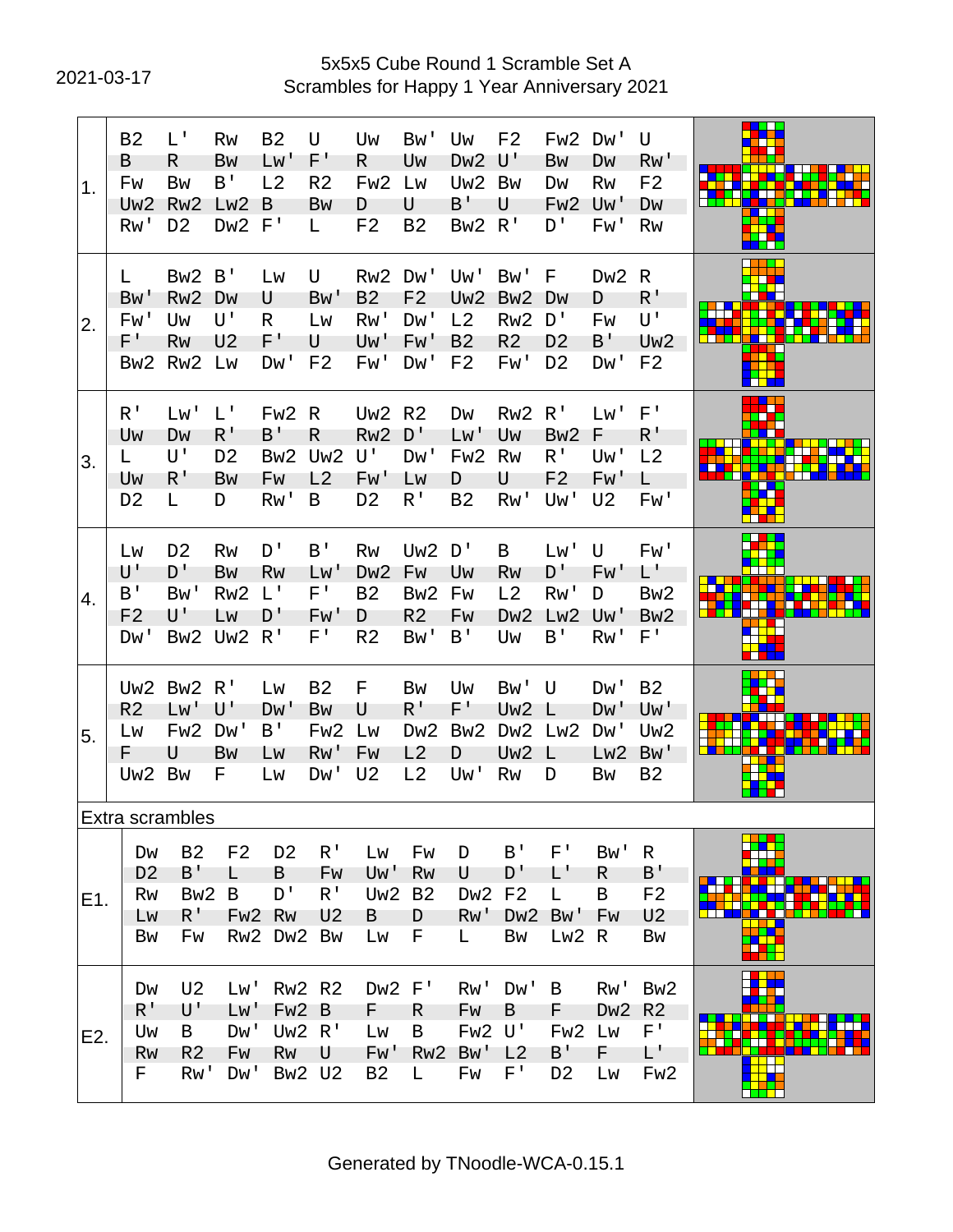# 2021-03-17 Scrambles for Happy 1 Year Anniversary 2021 6x6x6 Cube Round 1 Scramble Set A

|     |   | Fw'                   | 3Fw                      | 3Uw2 U2           |                 | F                 | Rw'                       | Dw                | D               | 3Rw'                      |  |
|-----|---|-----------------------|--------------------------|-------------------|-----------------|-------------------|---------------------------|-------------------|-----------------|---------------------------|--|
|     |   | D <sub>W</sub> '      | Rw <sub>2</sub>          | U'                | B'              | 3Uw <sub>2</sub>  | Lw                        | B'                | U               | Uw                        |  |
|     |   | LW                    | U <sub>2</sub>           | D'                | Dw'             | Uw'               | 3Rw2                      | U'                | D <sub>2</sub>  | Fw                        |  |
|     |   | Bw                    | Dw <sub>2</sub>          | Uw                | Rw'             | B <sub>2</sub>    | F.                        | D                 |                 | Uw'                       |  |
|     |   |                       |                          |                   |                 |                   |                           |                   | L.              |                           |  |
| 1.  |   | Bw <sub>2</sub>       | 3U <sub>w</sub>          | $F^{\perp}$       | U <sub>2</sub>  | 3U <sub>w</sub> ' | Bw <sub>2</sub>           | 3U <sub>w</sub>   | Bw'             | Fw                        |  |
|     |   | U'                    | Rw'                      | 3Fw'              | U               | D <sub>W</sub> '  | Lw <sub>2</sub>           | F                 | D               | Rw'                       |  |
|     |   | 3F <sub>W</sub>       | Fw'                      | R.                | D <sub>2</sub>  | L                 | Bw <sub>2</sub>           | 3Rw'              | R <sub>2</sub>  | L2                        |  |
|     | D |                       | Bw'                      | D                 | B <sub>w</sub>  | 3Rw <sub>2</sub>  | 3U <sub>w</sub> '         | L2                | Lw              | Rw <sub>2</sub>           |  |
|     |   | Dw'                   | 3Rw'                     | U                 | Uw <sub>2</sub> | Lw                | Dw'                       | Bw <sub>2</sub>   | B               |                           |  |
|     |   | L2                    | Dw'                      | Lw2               | B               | 3F <sub>W</sub>   | L'                        | 3F <sub>w</sub>   | Lw              | 3U <sub>w</sub>           |  |
|     | D |                       | 3Rw <sub>2</sub>         | 3Fw <sub>2</sub>  | Г               | 3F <sub>w</sub>   | Bw'                       | Lw                | Rw              | Bw'                       |  |
|     |   | U <sub>2</sub>        | 3U <sub>w</sub> '        | Lw2               | Uw              | <b>Rw</b>         | $R^{\perp}$               | Lw                | Uw'             | Rw <sub>2</sub>           |  |
|     |   | F'                    | R <sub>2</sub>           | Bw <sub>2</sub>   | L <sub>M</sub>  | R.                | Bw'                       |                   | Uw <sub>2</sub> | 3U <sub>w</sub>           |  |
|     |   |                       |                          |                   |                 |                   |                           | DW                |                 |                           |  |
| 2.  |   | <b>Rw</b>             | L'                       | Dw                | $\mathsf{R}$    | 3Fw2              | 3R <sub>W</sub>           | R <sub>2</sub>    | Lw              | 3Uw'                      |  |
|     |   | D <sub>2</sub>        | U'                       | B                 | Fw              | F.                | 3Rw <sub>2</sub>          | Fw'               | B <sub>2</sub>  | Lw'                       |  |
|     |   | 3R <sub>W</sub>       | 3Uw <sub>2</sub>         | <b>B2</b>         | 3U <sub>w</sub> | D                 | Uw                        | Lw <sub>2</sub>   | F <sub>2</sub>  | 3Uw2                      |  |
|     |   | Bw                    | Fw'                      | F <sub>2</sub>    | R               | Bw'               | D                         | F.                | D <sub>W</sub>  | R.                        |  |
|     | L |                       | Uw <sub>2</sub>          | 3Fw <sub>2</sub>  | D               | F.                | Uw <sub>2</sub>           | Lw'               | 3R <sub>W</sub> |                           |  |
|     |   | 3Fw'                  | R <sub>2</sub>           | Lw'               | 3R <sub>W</sub> | Bw <sub>2</sub>   | Fw <sub>2</sub>           | B                 | U <sub>2</sub>  | Uw                        |  |
|     |   | Lw                    | 3F <sub>W</sub>          | Dw                | $B^{\dagger}$   | 3Fw'              | $F^+$                     | Uw                | 3Fw'            | D <sub>2</sub>            |  |
|     | U |                       | Uw'                      | Dw'               | L2              | F <sub>2</sub>    | Lw'                       | D'                | 3R <sub>W</sub> | D <sub>2</sub>            |  |
|     |   |                       |                          |                   |                 |                   |                           |                   |                 |                           |  |
|     |   | D <sub>M</sub>        | Rw'                      | L.                | R <sub>2</sub>  | DW                | Bw                        | 3U <sub>w</sub> ' | Uw'             | $B^{\prime}$              |  |
| 3.  |   | Rw <sub>2</sub>       | D                        | U                 | F <sub>2</sub>  | 3Rw2              | U                         | <b>B2</b>         | D <sub>2</sub>  | B                         |  |
|     |   | Rw                    | Lw <sub>2</sub>          | $R^{\prime}$      | Uw <sub>2</sub> | Bw                | Fw <sub>2</sub>           | 3R <sub>W</sub>   | U <sub>2</sub>  | L'                        |  |
|     |   | Uw <sub>2</sub>       | U'                       | R <sub>2</sub>    | Rw'             | 3Fw2              | B'                        | U <sub>2</sub>    | R.              | Fw'                       |  |
|     |   | Uw'                   | U                        | Rw                | L'              | D'                | B <sub>2</sub>            | Bw                | 3Rw2 Lw2        |                           |  |
|     |   | Dw <sub>2</sub>       | Lw'                      | F <sub>2</sub>    | D'              | Uw <sub>2</sub>   | <b>B2</b>                 | Dw <sub>2</sub>   | R               |                           |  |
|     |   | Extra scrambles       |                          |                   |                 |                   |                           |                   |                 |                           |  |
|     |   | B'                    |                          | L'                |                 | $F^+$             |                           | 3Fw2 3Rw2 R'      |                 |                           |  |
|     |   |                       | Lw                       |                   | Uw <sub>2</sub> |                   |                           |                   |                 | Lw                        |  |
|     |   | Fw <sub>2</sub>       | Uw <sub>2</sub>          | 3U <sub>w</sub> ' | U <sub>2</sub>  | 3Rw <sub>2</sub>  | B <sub>W</sub>            | Rw <sub>2</sub>   | Dw <sub>2</sub> | Fw <sub>2</sub>           |  |
|     |   | <b>B2</b>             | Rw'                      | Dw'               | D               | Lw'               | Uw'                       | L2                | 3Fw'            | D <sub>2</sub>            |  |
|     |   | Uw'                   | U                        | 3Rw2              | Bw'             | Lw                | U'                        | Bw <sub>2</sub>   | 3Fw2 U2         |                           |  |
| E1. |   | R'                    | Lw <sub>2</sub>          | Fw'               | Bw <sub>2</sub> | 3R <sub>W</sub>   | F <sub>2</sub>            | 3U <sub>w</sub>   | Fw'             | F <sub>2</sub>            |  |
|     |   | Uw'                   | Bw'                      | Dw <sub>2</sub>   | F <sub>2</sub>  | Dw                | Bw <sub>2</sub>           | 3Fw'              | Fw <sub>2</sub> | L.                        |  |
|     |   | F <sub>2</sub>        | 3R <sub>W</sub>          | Dw'               | Bw              | 3Fw'              | B'                        | 3R <sub>W</sub>   | B               | L                         |  |
|     |   | 3Fw'                  | Lw                       | D <sub>w</sub> 2  | F <sub>2</sub>  | D'                | 3U <sub>w</sub> '         | Fw <sub>2</sub>   | 3U <sub>w</sub> | D'                        |  |
|     |   |                       | 3Fw2 3Rw                 | Bw'               | 3Fw2            | Uw <sub>2</sub>   | Bw <sub>2</sub>           | F <sub>2</sub>    | Uw <sub>2</sub> |                           |  |
|     |   | R                     | Uw <sub>2</sub>          | $\mathsf{R}$      | 3Fw'            | R                 | Dw <sub>2</sub>           | Uw <sub>2</sub>   | Bw              | B                         |  |
|     |   | R                     | D <sub>2</sub>           | U <sub>2</sub>    | 3Rw2 F'         |                   | Fw <sub>2</sub>           | 3U <sub>w</sub>   | 3Rw2            | $\mathsf{U}^{\mathsf{T}}$ |  |
|     |   |                       |                          |                   |                 |                   |                           |                   |                 |                           |  |
|     |   | Uw <sub>2</sub>       | L.                       | Bw                | Fw <sub>2</sub> | Dw'               | B'                        | Fw <sub>2</sub>   | D'              | 3R <sub>W</sub>           |  |
|     |   | B <sub>2</sub>        | 3Rw2                     | 3Fw'              | R <sub>2</sub>  | Lw                | D <sub>M</sub>            | B                 | LW              | 3U <sub>w</sub> '         |  |
| E2. |   | Rw'                   | F <sub>2</sub>           | 3Fw               | Dw <sub>2</sub> | L.                | U <sub>2</sub>            | Rw <sub>2</sub>   | Bw <sub>2</sub> | D                         |  |
|     |   | 3U <sub>w</sub>       | Rw                       | 3Uw2              | R               | Dw <sub>2</sub>   | R.                        | L.                | D'              | Lw                        |  |
|     |   | U <sub>2</sub>        | 3Uw <sub>2</sub>         | Bw                | R <sub>2</sub>  | Rw <sub>2</sub>   | D'                        | 3F <sub>W</sub>   | Rw'             | U'                        |  |
|     |   |                       |                          |                   |                 |                   |                           |                   |                 |                           |  |
|     |   | Dw <sub>2</sub><br>D' | Rw <sub>2</sub><br>$F^+$ | 3Fw               | D'              | L2<br>3Rw'        | 3U <sub>w</sub> '<br>3Uw' | Bw <sub>2</sub>   | L.              | U <sub>2</sub>            |  |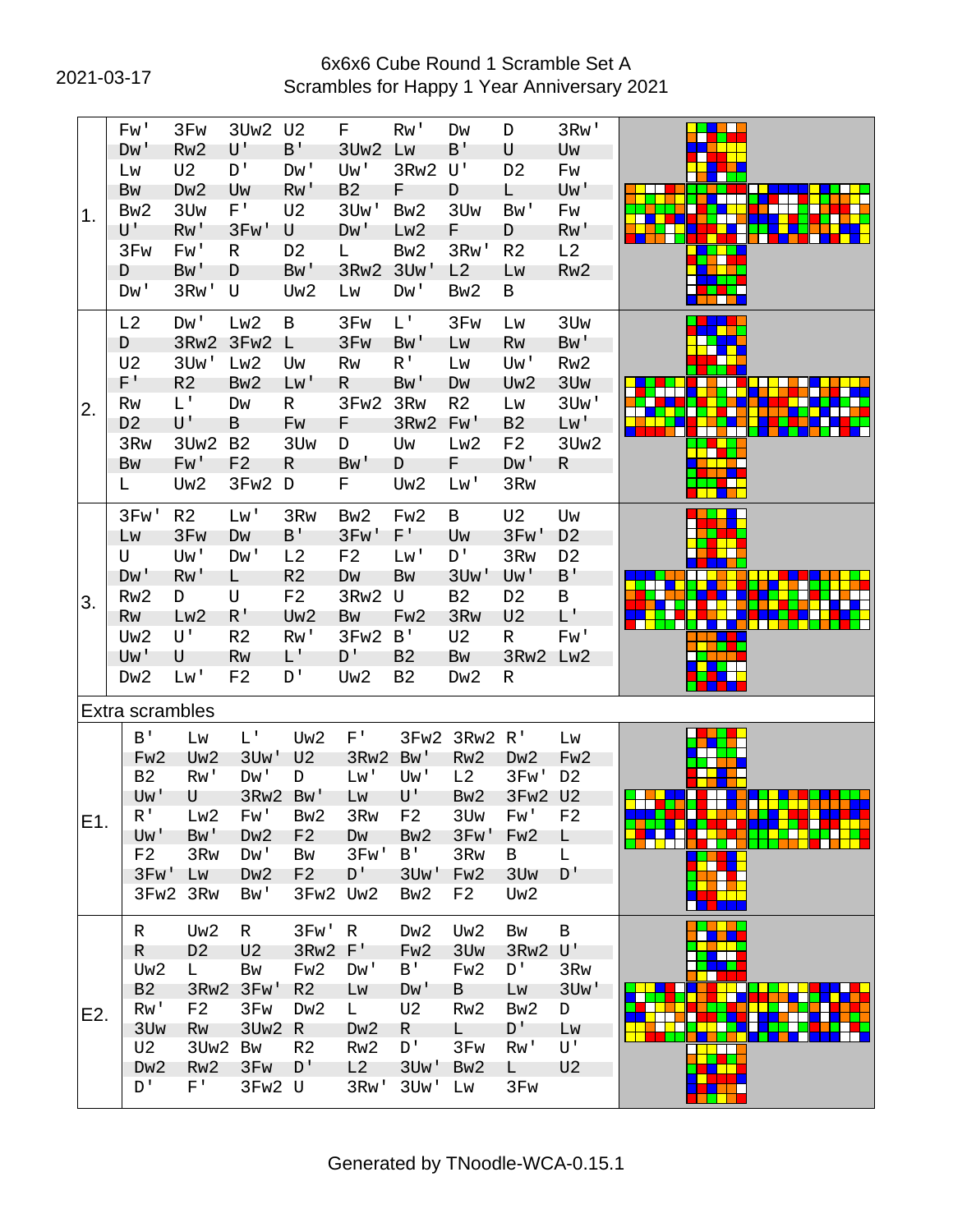# 2021-03-17 Scrambles for Happy 1 Year Anniversary 2021 7x7x7 Cube Round 1 Scramble Set A

|     |   | Rw <sub>2</sub>   | F'                | 3Dw2 Dw'          |                   | B'                      | Dw                | Bw                      | Rw <sub>2</sub>   | Dw <sub>2</sub>   | U <sub>2</sub>       |        |
|-----|---|-------------------|-------------------|-------------------|-------------------|-------------------------|-------------------|-------------------------|-------------------|-------------------|----------------------|--------|
|     |   | Bw                | Lw <sub>2</sub>   | 3Fw2 Fw'          |                   | 3B <sub>W</sub>         | B <sub>2</sub>    | Bw                      | 3Uw <sub>2</sub>  | 3R <sub>W</sub>   | 3Uw <sub>2</sub>     |        |
|     | L |                   | 3Uw <sub>2</sub>  | Bw'               | 3Uw'              | 3D <sub>W</sub>         | Lw                | F'                      | Dw <sub>2</sub>   | 3Lw2              | Lw <sub>2</sub>      |        |
|     |   | 3U <sub>w</sub>   | Uw                | 3Lw'              | D <sub>2</sub>    | 3Dw2                    | 3Lw'              | Fw'                     | 3R <sub>W</sub>   | 3F <sub>w</sub>   | B <sub>2</sub>       |        |
|     |   | 3Lw'              | Dw <sub>2</sub>   | Bw'               | 3Bw'              | Rw <sub>2</sub>         | Dw'               | 3Rw'                    | Rw                | 3L <sub>W</sub>   | Uw'                  |        |
| 1.  |   | 3Fw'              | Dw <sub>2</sub>   | L'                | Uw'               | $R^1$                   | Uw'               | 3R <sub>W</sub>         | Dw                | 3Fw2 Lw'          |                      |        |
|     |   | D <sub>2</sub>    | L'                | 3Rw <sub>2</sub>  | 3Fw2              | R'                      | Dw                | U <sub>2</sub>          | $B^{\prime}$      | Fw'               | F2                   |        |
|     | D |                   | Uw                | Dw <sub>2</sub>   | U'                | 3B <sub>W</sub> '       | Bw                | B                       | 3D <sub>W</sub> ' | 3U <sub>w</sub> ' | Lw                   |        |
|     | R |                   | 3Uw <sub>2</sub>  | <b>Rw</b>         | Dw                | Rw                      | U                 | 3R <sub>W</sub>         | 3Lw2 Lw2          |                   | B2                   |        |
|     |   | L'                | B <sub>2</sub>    | L.                | F.                | 3U <sub>w</sub> '       | Rw                | Fw'                     | 3Dw2 Fw2          |                   | U2                   |        |
|     |   |                   |                   |                   |                   |                         |                   |                         |                   |                   |                      |        |
|     |   | D'                | <b>Bw</b>         | R <sup>T</sup>    | $L^+$             | Uw<br>3D <sub>W</sub> ' | B                 | $R^{\dagger}$<br>3Bw2 R | 3Fw2 3Lw'         |                   | 3Dw'                 |        |
|     |   | 3Fw <sub>2</sub>  | B                 | Bw                | D                 |                         | 3U <sub>w</sub> ' |                         |                   | 3Lw2              | D <sub>2</sub><br>F' |        |
|     | R |                   | F <sub>2</sub>    | Fw                | Rw <sub>2</sub>   | 3Lw2                    | 3Bw'              | 3Lw2                    | 3Rw               | <b>Rw</b>         |                      |        |
|     |   | 3Fw'              | Uw <sub>2</sub>   | D <sub>2</sub>    | $R^{\dagger}$     | 3B <sub>W</sub> '       | D                 | 3Lw                     | U'                | Fw                | 3U <sub>w</sub> '    |        |
| 2.  |   | B'                | Fw'               | Dw                | 3Lw'              | F.                      | 3Dw2              | L2                      | 3Fw2              | F                 | U                    |        |
|     |   | D'                | L2                | D                 | Uw <sub>2</sub>   | Rw'                     | Fw'               | Dw <sub>2</sub>         | 3Lw'              | Lw'               | Uw                   |        |
|     |   | L2                | <b>Rw</b>         | F                 | D <sub>2</sub>    | U <sub>2</sub>          | 3U <sub>w</sub>   | Bw                      | L2                | D'                | 3Bw2                 |        |
|     |   | 3U <sub>w</sub> ' | U'                | Fw <sub>2</sub>   | Rw                | 3Bw2                    | Bw'               | R <sub>2</sub>          | 3Fw2 U            |                   | Fw'                  |        |
|     |   | 3B <sub>W</sub>   | Uw                | В                 | U <sub>2</sub>    | 3Lw'                    | U <sub>2</sub>    | 3Lw                     |                   | 3Bw2 3Fw2         | Bw                   |        |
|     | F |                   | LW                | Dw                | Uw <sub>2</sub>   | Bw                      | 3Dw2              | D <sub>W</sub> '        | L'                | U                 | Rw'                  |        |
|     |   | Lw'               | Dw <sub>2</sub>   | D <sub>2</sub>    | Fw <sub>2</sub>   | Rw <sub>2</sub>         | 3Rw2 R2           |                         | 3D <sub>W</sub>   | D <sub>2</sub>    | Bw <sub>2</sub>      |        |
|     |   | 3Lw'              | U                 | D                 | L'                | Uw'                     | 3Fw'              | L.                      | Fw <sub>2</sub>   | 3Uw2              | 3D <sub>W</sub>      |        |
|     |   | Bw'               | 3Lw2              | B <sub>2</sub>    | U                 | 3 <sub>Bw</sub>         | Dw                | U <sub>2</sub>          | F.                | 3Bw'              | L2                   |        |
|     | B |                   | L'                | Bw <sub>2</sub>   | L                 | U                       | Rw <sub>2</sub>   |                         | 3R <sub>W</sub>   | F                 | <b>B2</b>            |        |
|     |   |                   |                   |                   | D'                |                         |                   | LW                      |                   |                   |                      |        |
| 3.  |   | Bw <sub>2</sub>   | Rw <sub>2</sub>   | 3Rw2              |                   | 3R <sub>W</sub>         | F <sub>2</sub>    | D <sub>2</sub>          | 3U <sub>w</sub> ' | R                 | 3Uw <sub>2</sub>     |        |
|     | B |                   | Bw                | 3R <sub>W</sub>   | D <sub>2</sub>    | $R^1$                   | 3 <sub>Dw</sub>   | 3U <sub>w</sub>         | 3B <sub>W</sub> ' | 3Fw'              | Dw <sub>2</sub>      |        |
|     | F |                   | Uw                | F <sub>2</sub>    | Uw                | D'                      | Rw'               | Uw'                     | Fw                | 3 <sub>Dw</sub>   | Bw <sub>2</sub>      |        |
|     |   | L'                | 3Fw2              | L'                | 3U <sub>w</sub> ' | L2                      | 3Fw               | L'                      | Rw <sub>2</sub>   | Dw <sub>2</sub>   | 3Rw <sub>2</sub>     |        |
|     |   | 3Uw'              | D                 | 3D <sub>W</sub> ' | Dw                | <b>B2</b>               | F                 | R                       | L.                | Uw'               | Lw'                  |        |
|     |   | Dw <sub>2</sub>   | Rw                | Bw <sub>2</sub>   | 3Uw'              | B                       | Bw'               | D <sub>2</sub>          | 3Lw'              | D                 | 3Lw <sub>2</sub>     |        |
|     |   |                   | Extra scrambles   |                   |                   |                         |                   |                         |                   |                   |                      |        |
|     |   |                   | 3Bw' Fw'          | B'                | 3Lw2 D2           |                         |                   | 3Uw2 3Dw2 3Rw           |                   | Bw                | 3B <sub>W</sub>      |        |
|     |   |                   | 3Lw2 3Fw2 Uw2     |                   | Fw'               | D'                      | Lw <sub>2</sub>   | 3Bw2                    | Bw'               | Rw'               | 3L <sub>W</sub>      |        |
|     |   | 3U <sub>w</sub>   | Dw'               | $R^1$             | Rw'               | Lw'                     | 3Lw'              | D <sub>W</sub> '        | F                 | Rw                | 3B <sub>W</sub>      |        |
|     |   | L2                | B                 | $R^{\,1}$         | 3B <sub>W</sub>   | 3U <sub>w</sub> '       | R <sub>2</sub>    | 3U <sub>w</sub>         | 3Dw2 3Bw          |                   | F'                   |        |
|     |   | Rw                | Fw <sub>2</sub>   | Dw                | 3R <sub>W</sub>   | Dw                      | 3Lw               | F'                      | 3D <sub>W</sub> ' | F <sub>2</sub>    | R                    |        |
| E1. |   | U <sub>2</sub>    | $R^+$             | U                 | 3Lw'              | Bw <sub>2</sub>         | LW                | Bw <sub>2</sub>         | F.                | Fw <sub>2</sub>   | Dw                   |        |
|     |   | 3D <sub>W</sub>   | Rw                | 3U <sub>w</sub>   | B <sup>T</sup>    | Lw <sub>2</sub>         | R <sub>2</sub>    | 3B <sub>W</sub>         | D                 | 3Rw2 Uw2          |                      |        |
|     |   | Lw <sub>2</sub>   | D <sub>W</sub>    | 3U <sub>w</sub> ' | $L^{\prime}$      | Dw <sub>2</sub>         | U <sub>2</sub>    | $D^{\dagger}$           | Bw <sub>2</sub>   | R.                | 3D <sub>W</sub>      | a di T |
|     |   | B                 | Dw'               | Rw                | D'                | Bw                      | Rw                | 3L <sub>W</sub>         | Bw                | Rw                | 3Lw <sub>2</sub>     |        |
|     |   | D <sub>2</sub>    | 3D <sub>W</sub> ' | L.                | D                 | B <sub>2</sub>          | $R^+$             | U <sub>2</sub>          | R                 | Lw'               | Uw <sub>2</sub>      |        |
|     |   |                   |                   |                   |                   |                         |                   |                         |                   |                   |                      |        |
|     |   | Dw                | Fw <sub>2</sub>   | D <sub>2</sub>    | Dw                | Bw <sub>2</sub>         | D'                | Lw'                     | Dw'               | Rw <sub>2</sub>   | <b>Bw</b>            |        |
|     |   | D                 | Fw                | Rw <sub>2</sub>   | Bw <sub>2</sub>   | F.                      | 3R <sub>W</sub>   | 3U <sub>w</sub> '       | $R^+$             | U <sub>2</sub>    | 3Lw'                 |        |
|     |   | Rw                | Dw'               | 3Uw'              | $F^+$             | 3B <sub>W</sub>         | 3Rw'              | $F^+$                   | 3D <sub>W</sub>   | Dw'               | F.                   |        |
|     |   | B <sub>2</sub>    | Rw                | B2                | 3Rw'              | Uw                      | 3R <sub>W</sub>   | 3Dw2                    | 3Uw <sub>2</sub>  | Fw'               | 3Rw2                 |        |
|     |   | D <sub>2</sub>    | Uw <sub>2</sub>   | 3L <sub>W</sub>   | 3Dw2              | Rw <sub>2</sub>         | 3Bw'              | Lw2                     | 3B <sub>W</sub>   | Bw'               | R                    |        |
| E2. |   |                   | 3Rw2 Rw2          | 3Lw'              | U <sub>2</sub>    | R <sub>2</sub>          | Dw'               | $F^+$                   | Dw                | Rw <sub>2</sub>   | 3Dw'                 |        |
|     |   | B                 | Bw'               | $R^{\perp}$       | Rw                | Bw'                     | Uw <sub>2</sub>   | Lw'                     | Rw <sub>2</sub>   | 3Rw2              | <b>B2</b>            |        |
|     |   | F.                | Lw'               | 3Fw'              | Dw                | U <sub>2</sub>          | 3B <sub>W</sub>   | $L^+$                   | LW                | Dw'               | 3Rw                  |        |
|     |   | 3U <sub>w</sub>   | $B^+$             | Dw'               | 3Fw               | Dw'                     | Rw <sub>2</sub>   | 3Lw                     | L'                | R'                | 3Uw <sub>2</sub>     |        |
|     |   | U <sub>2</sub>    | 3D <sub>W</sub>   | Rw'               | Fw'               | Rw <sub>2</sub>         | R                 |                         | 3Uw2 3Fw'         | 3Bw'              | Rw                   |        |
|     |   |                   |                   |                   |                   |                         |                   |                         |                   |                   |                      |        |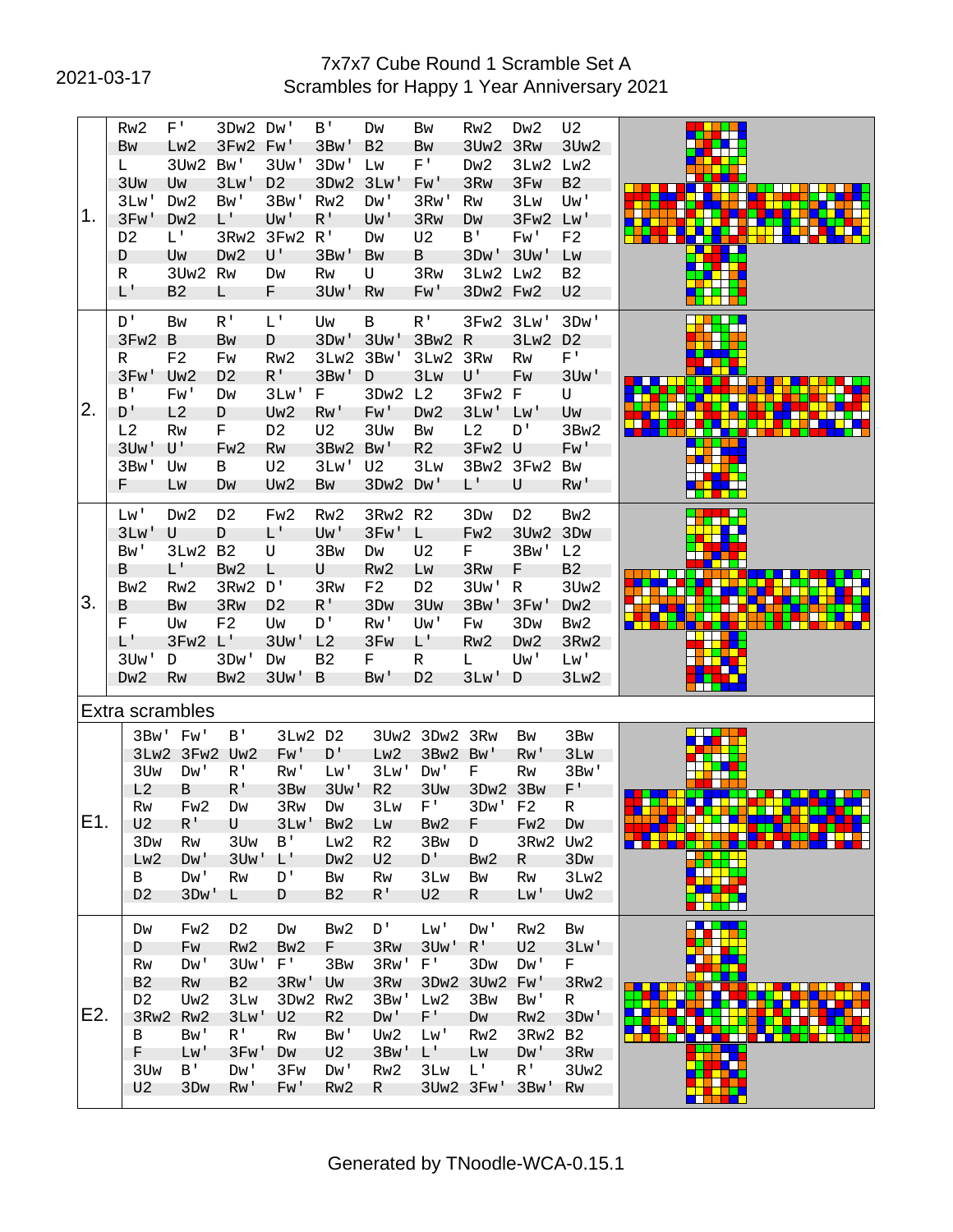# 2021-03-17 Scrambles for Happy 1 Year Anniversary 2021 3x3x3 Blindfolded Round 1 Scramble Set A

| 1.  | R <sub>2</sub><br>L2<br>U <sub>2</sub>                   | D'<br>U<br><b>B2</b><br>R.                                                           | $L2$ $U'$<br>$\mathsf{B}$<br>D'<br>Uw <sub>2</sub> | $\mathsf{F}^+$<br>F                          | R2<br>$R^1$<br>U'                         | <b>B2</b><br>B'<br>$\mathsf{R}$                                     |  |
|-----|----------------------------------------------------------|--------------------------------------------------------------------------------------|----------------------------------------------------|----------------------------------------------|-------------------------------------------|---------------------------------------------------------------------|--|
| 2.  | D <sub>2</sub><br>L2<br>L2<br>D                          | B <sub>2</sub><br>F <sub>2</sub><br>D'<br>L                                          | U <sub>2</sub><br>Ľ<br>B<br>U                      | B <sub>2</sub><br>F <sub>2</sub><br>U<br>Fw' | L2<br>$R_{\perp}$<br>R <sub>2</sub><br>Uw | U <sub>2</sub><br>B <sup>T</sup><br>F'                              |  |
| 3.  | $U^{\dagger}$<br>L2<br>R <sub>2</sub><br>F'              | <b>B2</b><br>R <sub>2</sub><br>$\mathsf{U}^{\, \prime}$<br>$\mathsf{L}^{\mathsf{T}}$ | $U^{\perp}$<br>$\mathsf{U}^{\, \prime}$<br>R<br>B' | F2<br><b>B2</b><br>U'<br>Rw'                 | D'<br>L.<br>R <sub>2</sub><br>Uw          | F <sub>2</sub><br>D'<br>B <sup>T</sup>                              |  |
| E1. | Extra scrambles<br><b>B2</b><br>D<br>R.                  | D'<br>B                                                                              | $\mathsf{U}^+$<br>$R^1$<br>D2 F2 R' Uw             | R2 B2 D'<br>D2 F'                            | ¢                                         | $\mathsf{U}^{\mathsf{T}}$<br>R <sub>2</sub><br>U <sub>2</sub><br>-F |  |
| E2. | D <sub>2</sub><br>R.<br>F <sup>T</sup><br>R <sub>2</sub> | L2<br><b>B2</b><br>$L^{\mathsf{T}}$<br>U                                             | <b>B2</b><br>L<br>D'<br>Fw'                        | F2<br>R <sub>2</sub><br>$\mathbf{L}$         | $\mathsf{L}^{\mathsf{T}}$<br>D<br>D       | U <sub>2</sub><br>R <sub>2</sub><br><b>B2</b>                       |  |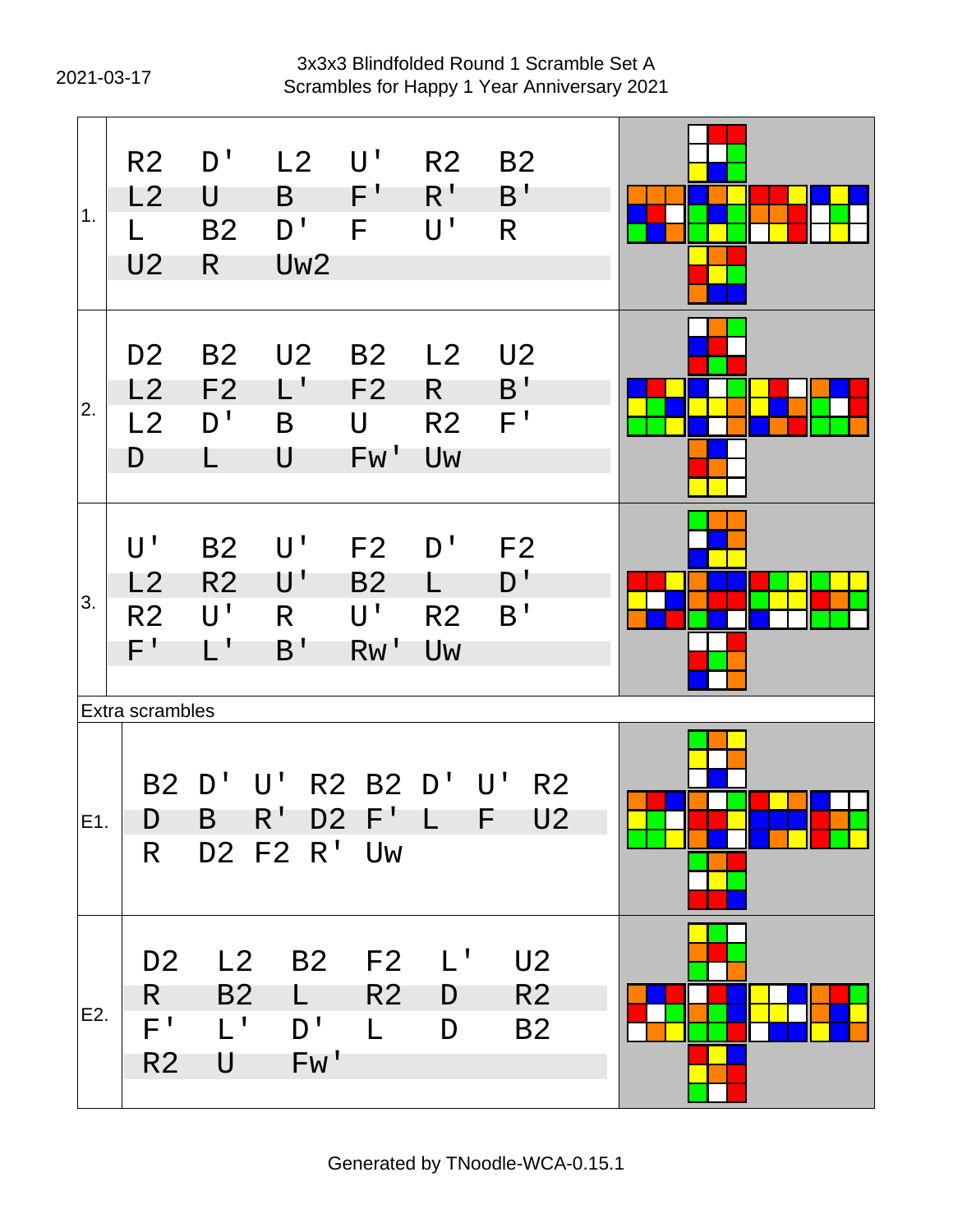# Fewest Moves

• You have 60 minutes to find and write a solution.

• Write 1 move per bar. To delete a move, clearly blacken it.

• Your solution must not be directly derived from any part of the scrambling algorithm.

- Your solution must be at most 80 moves, including rotations.
- Your result will be counted in OBTM.

• Only use notation from Article 12 of the WCA Regulations. If you are uncertain, use only the exact moves listed here:

### Face Moves

| Clockwise R U F L D B            |  |  |    |
|----------------------------------|--|--|----|
| Counter-clockwise R' U' F' L' D' |  |  | R' |
| Double R2 U2 F2 L2 D2 B2         |  |  |    |
| Rotations                        |  |  |    |
| Clockwise x y z                  |  |  |    |
| Counter-clockwise x' y' z'       |  |  |    |
| Double x2 y2 z2                  |  |  |    |

Scrambles for Happy 1 Year Anniversary 2021 3x3x3 Fewest Moves Round 1 Scramble Set A Scramble 1 of 3

Competitor: \_\_\_\_\_\_\_\_\_\_\_\_\_\_\_\_\_\_

WCA ID: \_\_ \_\_ \_\_ \_\_ \_\_ \_\_ \_\_ \_\_ \_\_ \_\_

DO NOT FILL IF YOU ARE THE COMPETITOR.

Graded by: \_\_\_\_\_\_\_\_\_\_\_\_\_\_\_\_\_\_ Result: \_\_\_\_



Scramble: R' U' F D U R2 F2 U L2 B2 U2 B R D U' F' U L' B' D' B U' R' U' F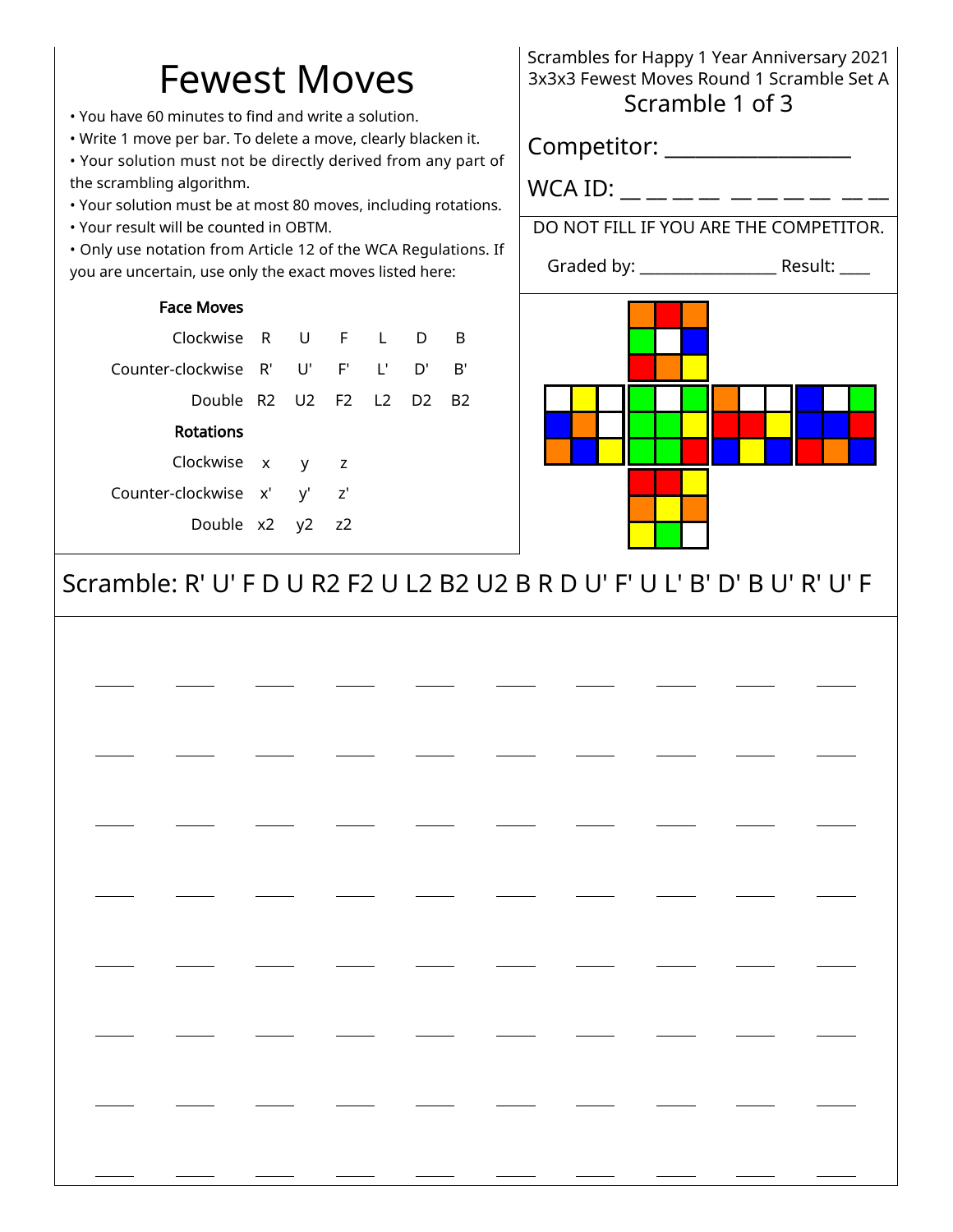# Fewest Moves

• You have 60 minutes to find and write a solution.

• Write 1 move per bar. To delete a move, clearly blacken it.

• Your solution must not be directly derived from any part of the scrambling algorithm.

- Your solution must be at most 80 moves, including rotations.
- Your result will be counted in OBTM.

• Only use notation from Article 12 of the WCA Regulations. If you are uncertain, use only the exact moves listed here:

### Face Moves

| Clockwise R U F L D B               |  |  |  |
|-------------------------------------|--|--|--|
| Counter-clockwise R' U' F' L' D' B' |  |  |  |
| Double R2 U2 F2 L2 D2 B2            |  |  |  |
| <b>Rotations</b>                    |  |  |  |
| Clockwise x y z                     |  |  |  |
| Counter-clockwise x' y' z'          |  |  |  |
| Double x2 y2 z2                     |  |  |  |

# Scrambles for Happy 1 Year Anniversary 2021 3x3x3 Fewest Moves Round 1 Scramble Set A Scramble 2 of 3

Competitor: \_\_\_\_\_\_\_\_\_\_\_\_\_\_\_\_\_\_

WCA ID: \_\_ \_\_ \_\_ \_\_ \_\_ \_\_ \_\_ \_\_ \_\_ \_\_

DO NOT FILL IF YOU ARE THE COMPETITOR.

Graded by: \_\_\_\_\_\_\_\_\_\_\_\_\_\_\_\_\_\_ Result: \_\_\_\_



Scramble: R' U' F R2 D2 B' L2 R2 B U2 L2 U2 L2 U L' R2 F R' B2 F' R' B D' F R' U' F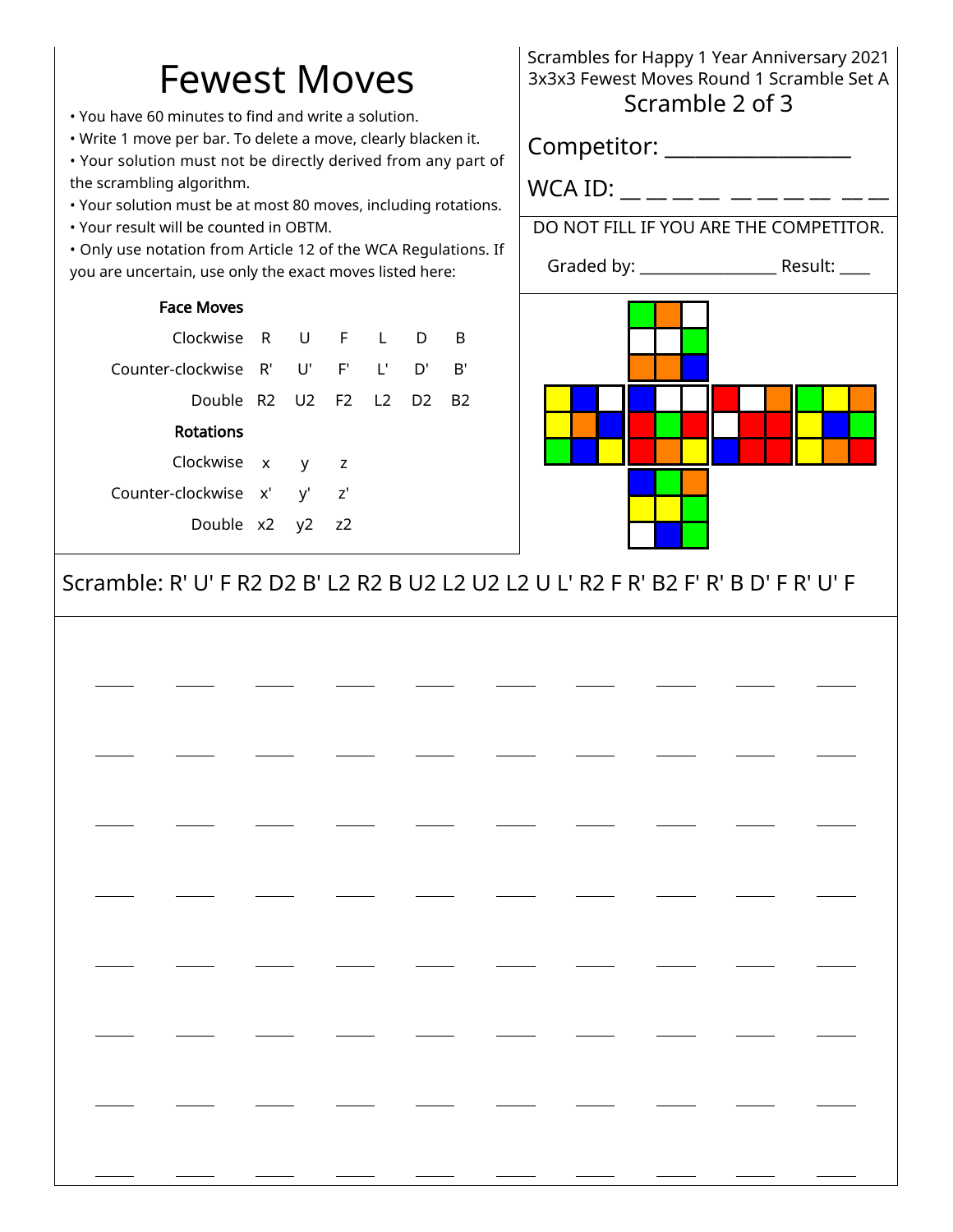# Fewest Moves

• You have 60 minutes to find and write a solution.

• Write 1 move per bar. To delete a move, clearly blacken it.

• Your solution must not be directly derived from any part of the scrambling algorithm.

- Your solution must be at most 80 moves, including rotations.
- Your result will be counted in OBTM.

• Only use notation from Article 12 of the WCA Regulations. If you are uncertain, use only the exact moves listed here:

### Face Moves

| Clockwise R U F L D B               |  |  |  |
|-------------------------------------|--|--|--|
| Counter-clockwise R' U' F' L' D' B' |  |  |  |
| Double R2 U2 F2 L2 D2 B2            |  |  |  |
| <b>Rotations</b>                    |  |  |  |
| Clockwise x y z                     |  |  |  |
| Counter-clockwise x' y' z'          |  |  |  |
| Double x2 y2 z2                     |  |  |  |

# Scrambles for Happy 1 Year Anniversary 2021 3x3x3 Fewest Moves Round 1 Scramble Set A Scramble 3 of 3

Competitor: \_\_\_\_\_\_\_\_\_\_\_\_\_\_\_\_\_\_

WCA ID: \_\_ \_\_ \_\_ \_\_ \_\_ \_\_ \_\_ \_\_ \_\_ \_\_

DO NOT FILL IF YOU ARE THE COMPETITOR.

Graded by: \_\_\_\_\_\_\_\_\_\_\_\_\_\_\_\_\_\_ Result: \_\_\_\_



# Scramble: R' U' F U B2 L2 B2 D F2 D2 F2 U' L2 R' B U F' U2 F D L U F' D2 R' U' F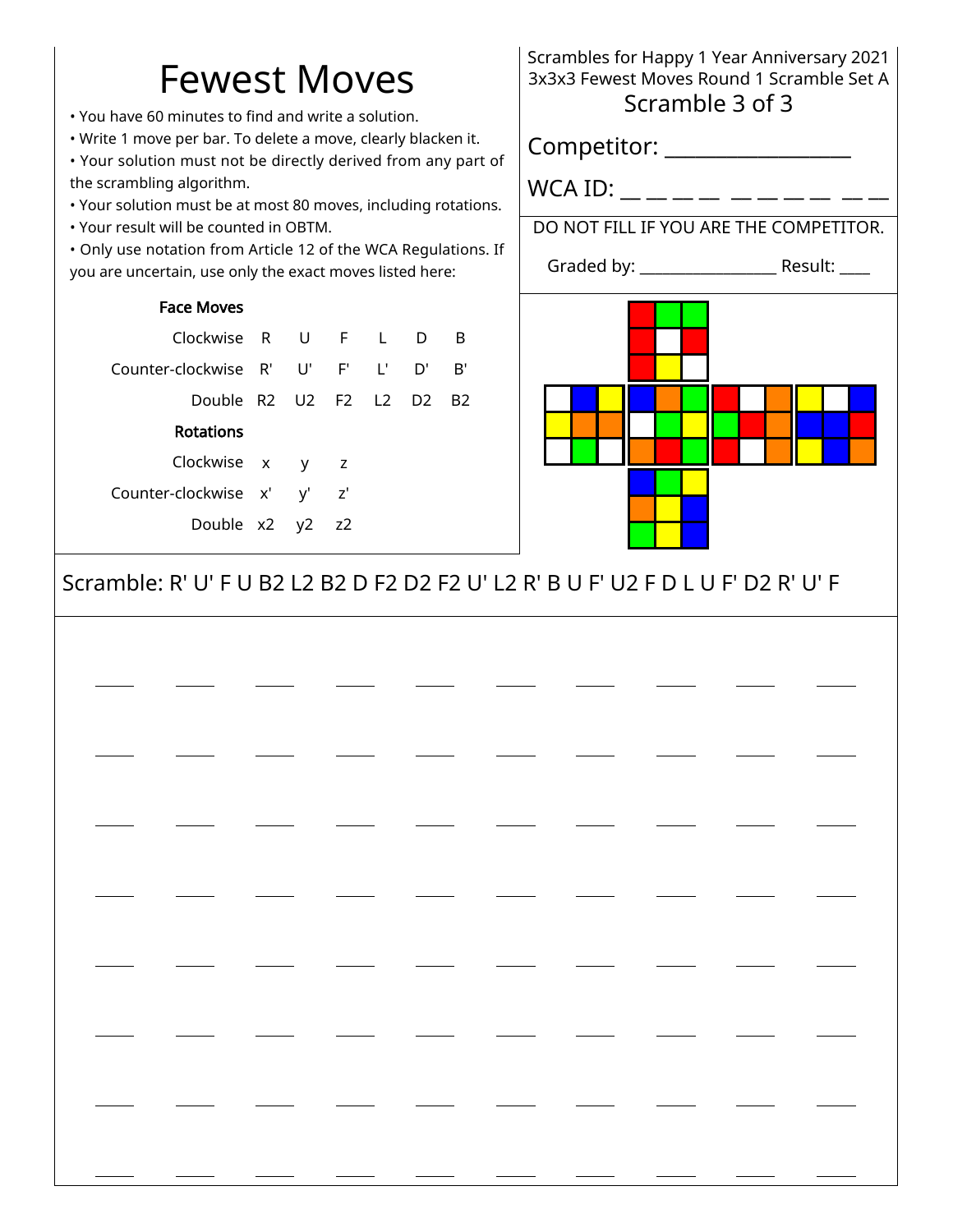2021-03-17 Scrambles for Happy 1 Year Anniversary 2021 3x3x3 One-Handed Round 1 Scramble Set A

| 1.  |                                               |                           |                   | B2 L2 F' D2 U2 R2 U2 F' R' B'<br>D F2 D2 U2 L2 B2 R       |              |             |               | B            |           |                |  |
|-----|-----------------------------------------------|---------------------------|-------------------|-----------------------------------------------------------|--------------|-------------|---------------|--------------|-----------|----------------|--|
| 2.  | B                                             | U2 R                      | F                 | L2 F2 L2 F' D2 L2 F2 L2 F' L2<br>R                        |              |             | D' R' F' D2 F |              |           | $\mathbf{U}$   |  |
| 3.  |                                               |                           |                   | B2 L2 D2 R U2 L' B2 L F2 R<br>F' U2 R2 F2 R U F2 L2 B2 F' |              |             |               |              |           |                |  |
| 4.  |                                               | $B'$ L2 R'                |                   | F2 D' L2 B2 L2 D L2 D2 R2 U<br>B F'U                      |              |             |               | $R'$ $D'$    | $\bigcup$ | $\blacksquare$ |  |
| 5.  | $D^{\perp}$                                   | E                         | $L^+$             | B2 D' L2 R2 D' F2 U L2 U2 L'<br>$\mathsf{U}^{\mathsf{T}}$ | $\mathsf{L}$ | $\mathsf B$ | $L^1$         | $R_{\perp}$  | D         | R <sub>2</sub> |  |
|     | Extra scrambles                               |                           |                   |                                                           |              |             |               |              |           |                |  |
| E1. | D<br>$L^+$                                    | $\mathsf{L}^{\perp}$<br>D | $\mathsf{B}$<br>R | R2 F2 D2 R2 U2 R2 B2 U2 F2                                |              |             | U2 R2 D' U    | $B^{\prime}$ | D         |                |  |
| E2. | B<br>$F^{\perp}$<br>$\mathsf{L}^{\mathsf{T}}$ | U'<br>R                   | <b>F2 L2</b>      | D2 R B'U'B2 L D'<br>U2 L' B2 U2 R' B2 D2                  |              |             |               |              |           |                |  |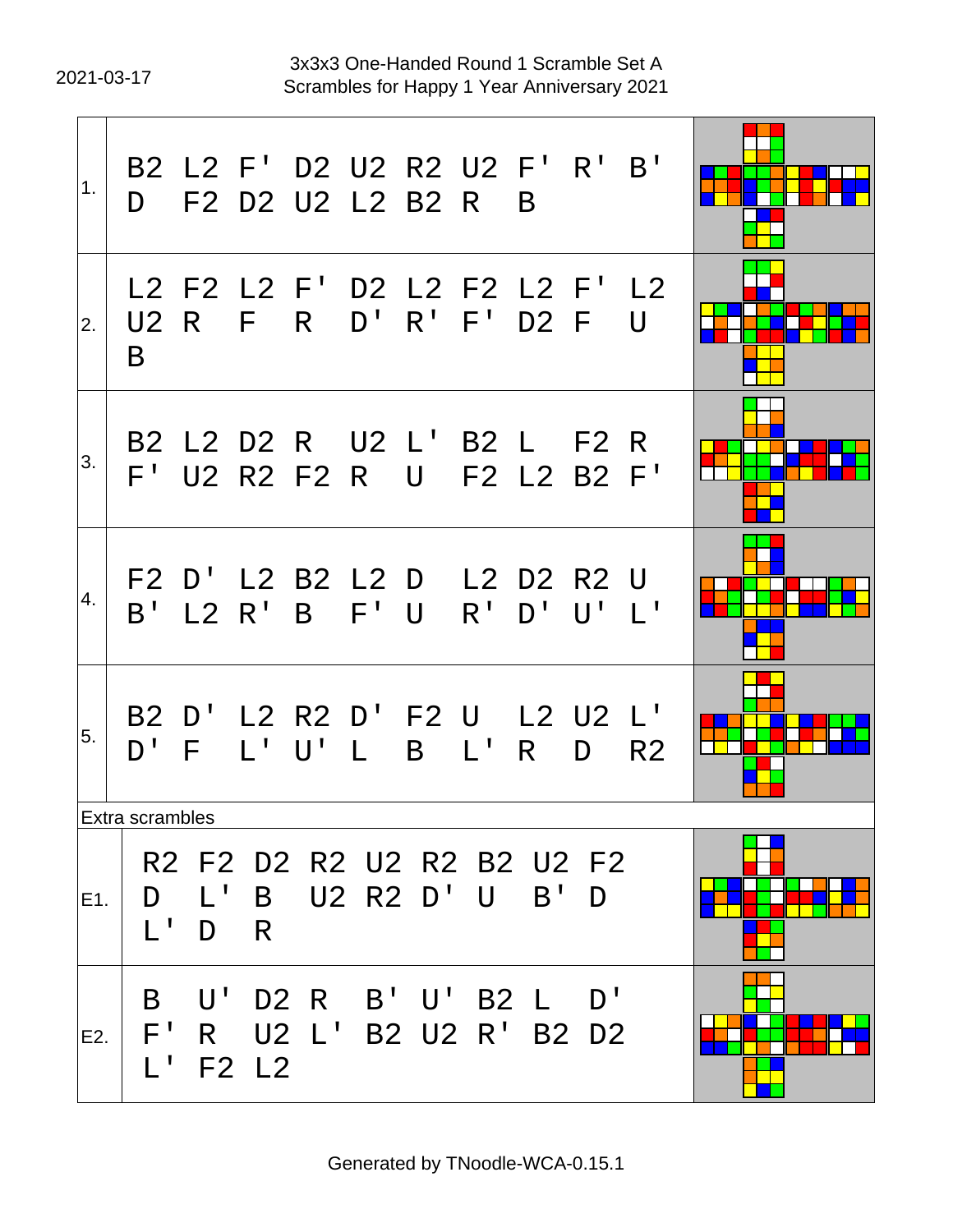2021-03-17 Scrambles for Happy 1 Year Anniversary 2021 Clock Round 1 Scramble Set A

| 1 <sub>1</sub> | UR4+<br>$R3+$<br>$U5 -$<br><b>UR</b> | DR0+<br>$D1 -$<br>$R5+$<br><b>DR</b> | $DL4+$<br>$L1+$<br>$D2 -$    | $UL3-$<br>ALL <sub>2</sub> -<br>$L4-$ | $U4 -$<br>y2<br>$ALL5-$ | $\overline{a}$<br>$\mathcal{L}$                                                     | $\overline{\sigma}$<br>$\mathcal{P}$                                     |
|----------------|--------------------------------------|--------------------------------------|------------------------------|---------------------------------------|-------------------------|-------------------------------------------------------------------------------------|--------------------------------------------------------------------------|
| 2.             | <b>UR3+</b><br>$R3-$<br>$U4+$<br>UL  | DR <sub>2+</sub><br>$D3+$<br>$R5+$   | $DL4+$<br>$L3+$<br>$D2+$     | $UL4+$<br>ALL4+<br>$L2 -$             | $U1 -$<br>y2<br>$ALL2-$ | $\overline{\rho}$<br>$\bullet$                                                      | $\sim$<br>$\overline{\mathcal{L}}$<br>$\overline{\ell}$<br>$\mathcal{J}$ |
| 3.             | UR4+<br>$R4+$<br>$U4+$<br>UR.        | DR0+<br>$D5+$<br>$R3+$<br>DL         | $DL1-$<br>$L0+$<br>D5-<br>UL | $UL4+$<br>$ALL5+$<br>$L4-$            | $U3+$<br>y2<br>$ALL1+$  | $\mathcal{L}_{\mathcal{L}}$<br>$\overline{\phantom{0}}$<br>$\overline{\mathscr{L}}$ | $\bullet$<br>$\bullet$<br>$\mathcal{J}$                                  |
| 4.             | UR0+<br>$R5-$<br>$U5 -$<br><b>DR</b> | DR4+<br>D3-<br>$R3+$<br>DL           | $DL5+$<br>$L4+$<br>$D2 -$    | $UL6+$<br>ALL0+<br>$L6+$              | $U6+$<br>y2<br>$ALL4+$  | $\overline{\mathscr{L}}$<br>$\sqrt{2}$                                              | $\sqrt{2}$                                                               |
| 5.             | <b>UR2+</b><br>$R0+$<br>$U0+$<br>UR  | DR4-<br>D3-<br>$R5-$<br>UL           | $DL2-$<br>$L5-$<br>$D2+$     | $UL1 -$<br>ALL2+<br>$L3-$             | U3-<br>y2<br>$ALL3-$    | $\Omega$                                                                            | $\theta$<br>$\triangledown$                                              |
|                | Extra scrambles                      |                                      |                              |                                       |                         |                                                                                     |                                                                          |
| E1.            | <b>UR5+</b><br>$R2 -$<br>U2-<br>DL   | DR3+<br>$D1 -$<br>$R1+$<br>UL        | DL3-<br>L5+<br>D3+           | UL5- U1-<br>ALL5- y2<br>$L5-$         | ALL6+                   |                                                                                     |                                                                          |
| E2.            | UR3+<br>R3-<br>U4 -<br>UL            | DR0+<br>$D3 -$<br>$R4 -$             | DL2+<br>L3-<br>D1+           | UL3-<br>$ALL3 - y2$<br>$L4+$          | $U3+$<br>$ALL2-$        |                                                                                     |                                                                          |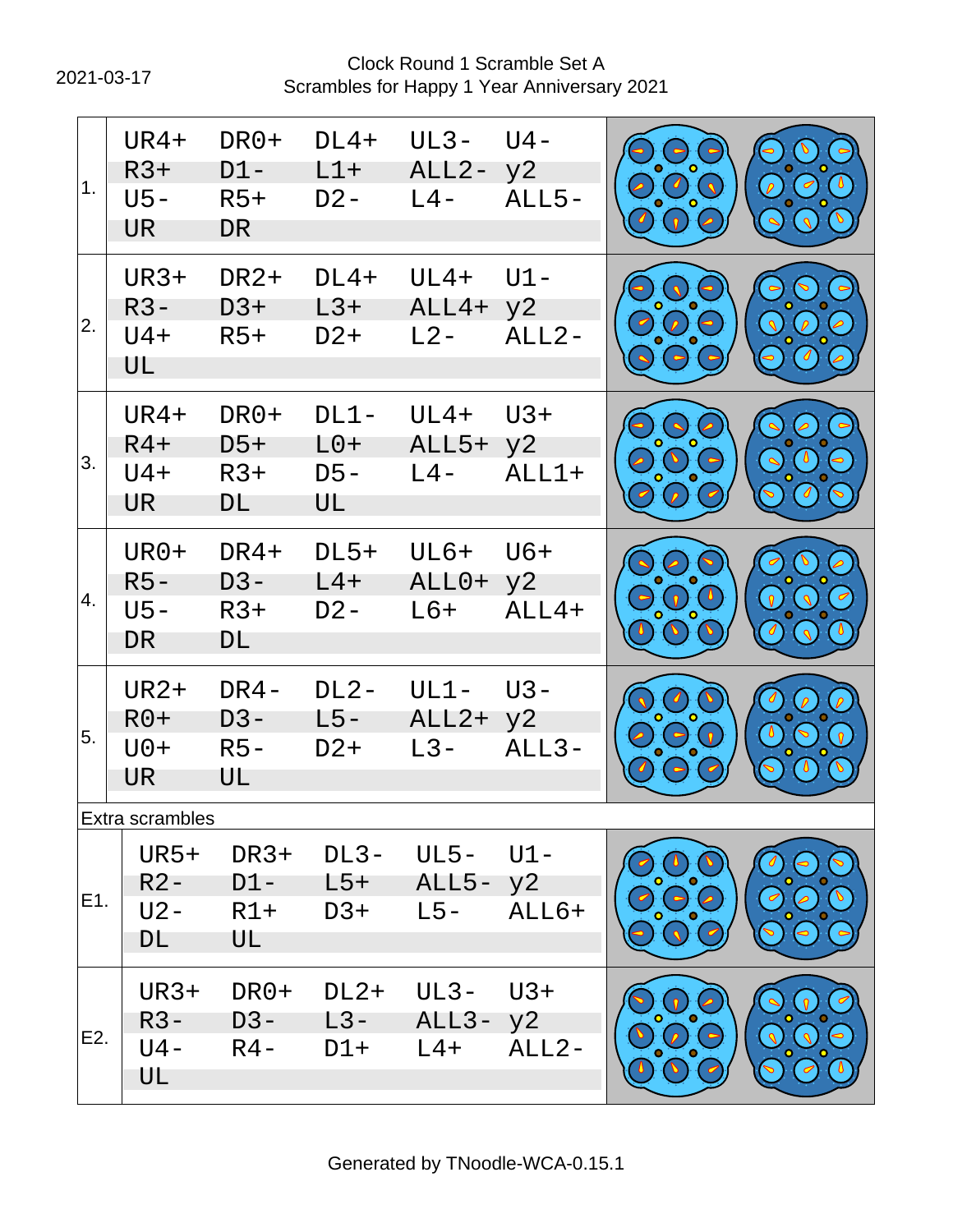# 2021-03-17 Scrambles for Happy 1 Year Anniversary 2021 Megaminx Round 1 Scramble Set A

| 1.               | R-- D++ R++ D++ R++ D-- R-- D-- R++ D-- U'<br>R++ D++ R-- D-- R++ D-- R-- D++ R-- D-- U'<br>R-- D++ R++ D++ R++ D-- R-- D-- R-- D-- U'<br>R++ D++ R-- D++ R-- D++ R++ D++ R++ D++ U<br>R++ D-- R-- D-- R++ D-- R++ D-- R-- D++ U<br>R++ D++ R++ D++ R++ D++ R++ D++ R++ D-- U'<br>R-- D++ R-- D++ R-- D-- R-- D-- R++ D-- U'                   |   |
|------------------|------------------------------------------------------------------------------------------------------------------------------------------------------------------------------------------------------------------------------------------------------------------------------------------------------------------------------------------------|---|
| 2.               | R++ D-- R-- D-- R-- D++ R-- D++ R++ D++ U<br>R++ D-- R-- D-- R++ D-- R++ D++ R-- D++ U<br>R-- D-- R-- D-- R++ D++ R-- D++ R++ D++ U<br>R++ D-- R-- D-- R-- D-- R++ D-- R++ D-- U'<br>R-- D++ R-- D++ R-- D++ R++ D-- R-- D-- U'<br>R-- D++ R-- D-- R-- D-- R++ D-- R-- D-- U'<br>R-- D-- R-- D-- R++ D-- R-- D++ R-- D++ U                     |   |
| 3.               | $R++ D-- R++ D-- R++ D++ R++ D++ R-- D-- U'$<br>R++ D-- R-- D-- R++ D++ R++ D-- R++ D++ U<br>R++ D-- R++ D++ R-- D-- R-- D-- R++ D++ U<br>R-- D-- R++ D-- R++ D-- R++ D-- R-- D++ U<br>R-- D++ R++ D-- R-- D++ R-- D++ R++ D-- U'<br>R++ D-- R++ D-- R-- D++ R++ D-- R-- D++ U<br>R-- D++ R-- D++ R-- D-- R++ D-- R++ D++ U                    |   |
| 4.               | R++ D++ R++ D-- R-- D++ R-- D++ R++ D++ U<br>R++ D++ R-- D++ R++ D++ R++ D++ R++ D-- U'<br>R++ D++ R++ D-- R-- D-- R-- D++ R-- D-- U'<br>R++ D-- R++ D++ R-- D-- R++ D++ R++ D-- U'<br>R-- D-- R++ D++ R-- D++ R-- D-- R++ D++ U<br>R++ D-- R++ D++ R-- D-- R++ D++ R++ D++ U<br>R++ D-- R-- D-- R++ D-- R++ D-- R-- D-- U'                    |   |
| 5.               | R++ D++ R-- D-- R++ D++ R-- D++ R-- D++ U<br>R-- D-- R-- D-- R-- D-- R-- D++ R++ D++ U<br>R-- D++ R-- D++ R++ D-- R-- D++ R-- D++ U<br>R++ D++ R++ D++ R++ D++ R-- D++ R++ D++ U<br>R-- D++ R-- D-- R-- D-- R++ D++ R-- D++ U<br>R-- D++ R-- D-- R-- D-- R++ D++ R-- D++ U<br>R-- D++ R-- D-- R-- D-- R-- D++ R-- D++ U                        |   |
| E1.              | Extra scrambles<br>R++ D++ R-- D++ R++ D++ R-- D-- R-- D-- U'<br>R-- D-- R-- D-- R-- D++ R-- D++ R++ D-- U'<br>R-- D-- R++ D-- R-- D++ R-- D++ R-- D-- U'<br>R-- D++ R-- D++ R++ D++ R++ D++ R-- D++ U<br>R-- D-- R-- D-- R++ D++ R++ D++ R++ D++ U<br>R-- D++ R++ D++ R++ D++ R-- D-- R++ D++ U<br>R-- D-- R-- D++ R++ D-- R-- D-- R-- D-- U' | U |
| E <sub>2</sub> . | R-- D++ R++ D-- R-- D++ R++ D-- R++ D++ U<br>R-- D++ R-- D++ R++ D++ R-- D-- R-- D-- U'<br>R++ D++ R++ D-- R-- D++ R-- D++ R-- D-- U'<br>R-- D++ R-- D-- R++ D-- R-- D++ R++ D++ U<br>R-- D++ R-- D++ R-- D-- R-- D-- R-- D++ U<br>R++ D++ R-- D++ R++ D-- R++ D++ R++ D++ U<br>R++ D++ R++ D-- R-- D-- R-- D++ R-- D-- U'                     |   |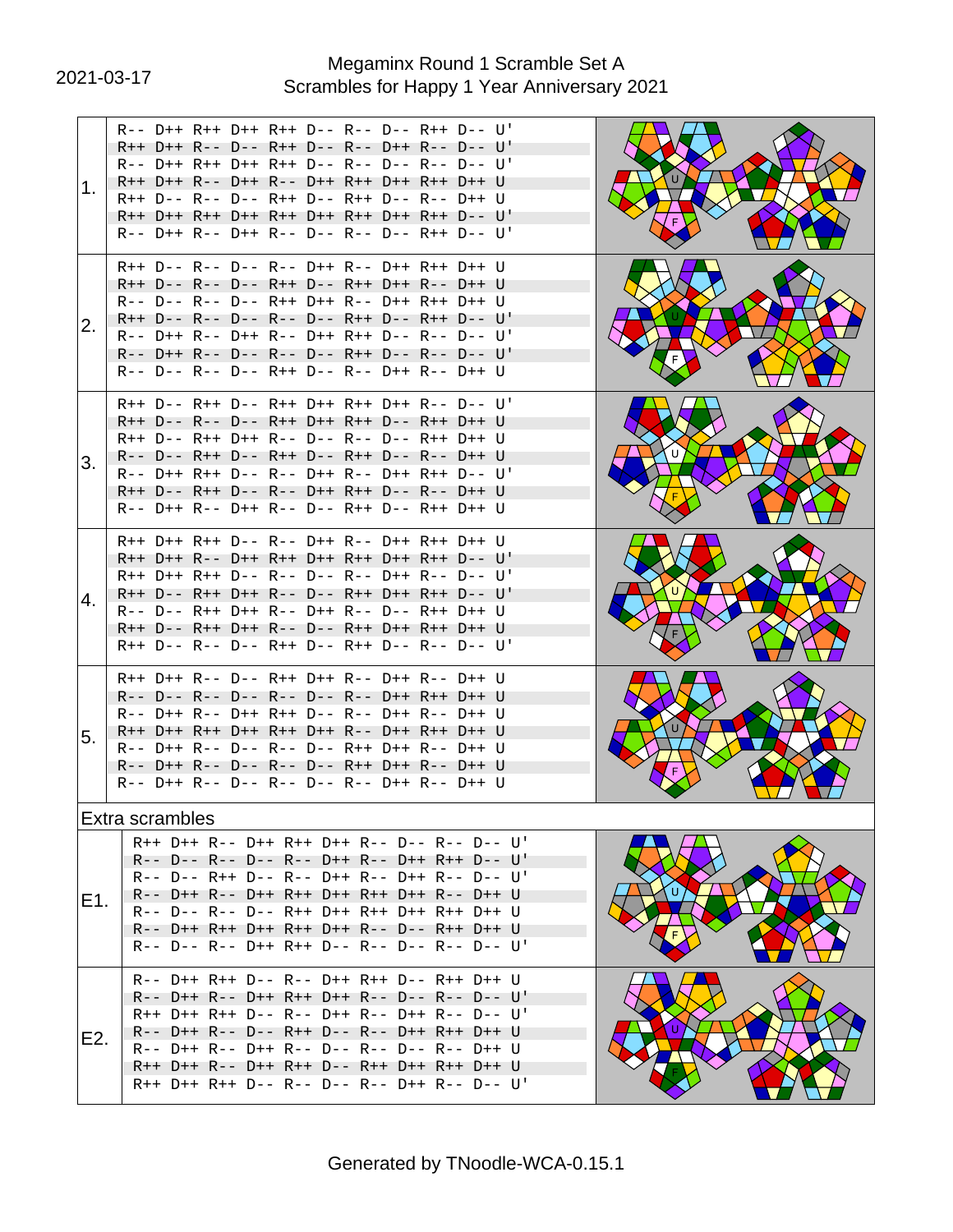2021-03-17 Scrambles for Happy 1 Year Anniversary 2021 Pyraminx Round 1 Scramble Set A

| 1.  | BURLU' B' U' BU' BU u' l' r' b'      |  |
|-----|--------------------------------------|--|
| 2.  | B' R' U' L U L U' R B' R L u r b'    |  |
| 3.  | U'LBUL'U'R'L'URL1r'                  |  |
| 4.  | R' B R' L' B' R B' L' R' U' B' u l b |  |
| 5.  | L' R' L' R L' U R B' U B' U' 1 r b'  |  |
|     | Extra scrambles                      |  |
| E1. | LUR'L' BLURUL' R' u' 1 r b           |  |
| E2. | L R' U' B' R B' R L' U L' U' u b     |  |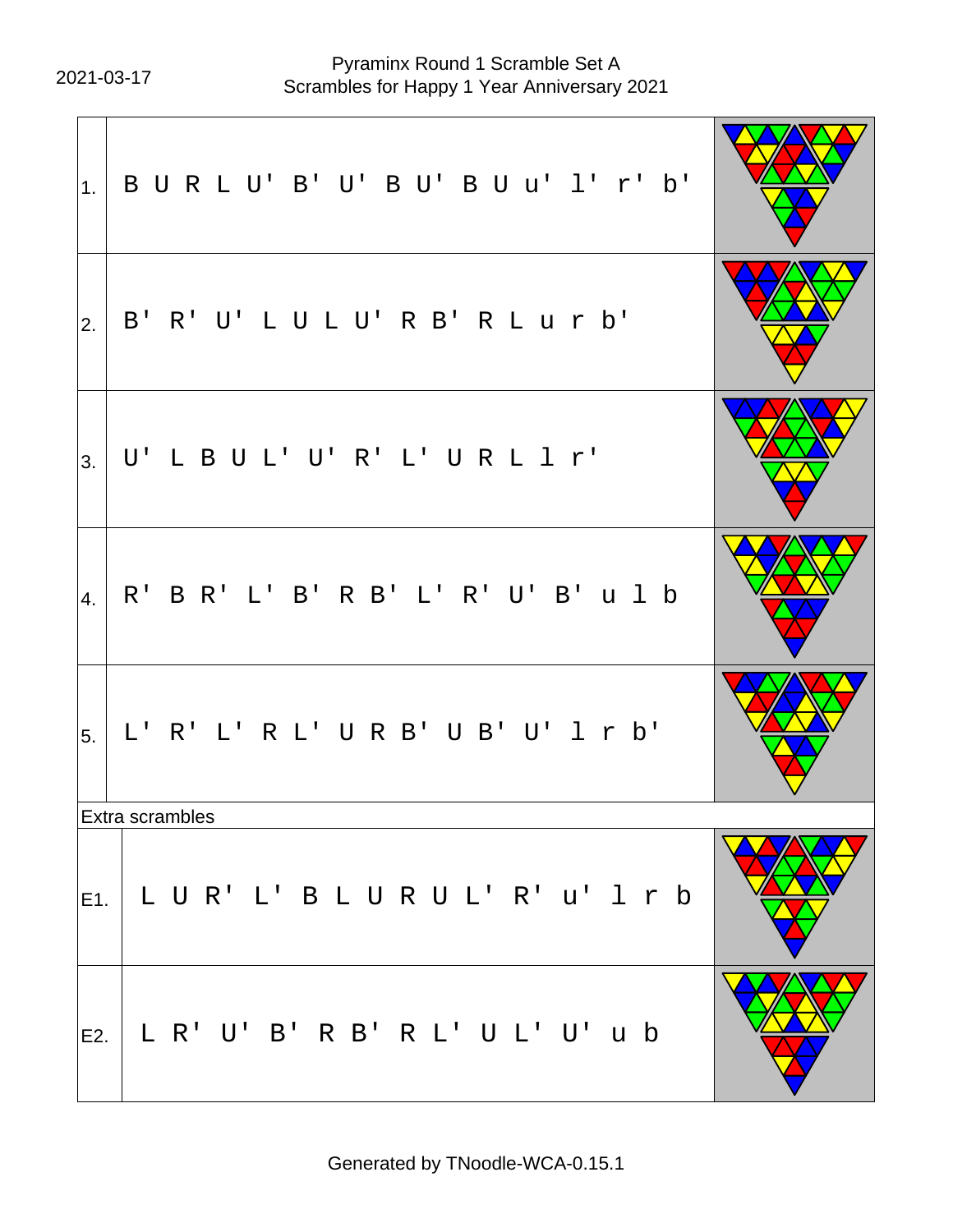2021-03-17 Scrambles for Happy 1 Year Anniversary 2021 Skewb Round 1 Scramble Set A

| 1.  | RBLBL'UR'URLR'                                        |  |
|-----|-------------------------------------------------------|--|
| 2.  | L R U' B R' U R' B' U' B' R                           |  |
| 3.  | B R L U' L B' R' U L R L'                             |  |
| 4.  | B L R' B' L' R' L' U' B' U' B'                        |  |
| 5.  | LUL'RL'BL'U'BLU'                                      |  |
|     | Extra scrambles                                       |  |
|     | $\vert_{\mathsf{E1.}}\vert$ U L U' B U' B' U B R L R' |  |
| E2. | B L R U L' U' L' R U B' L'                            |  |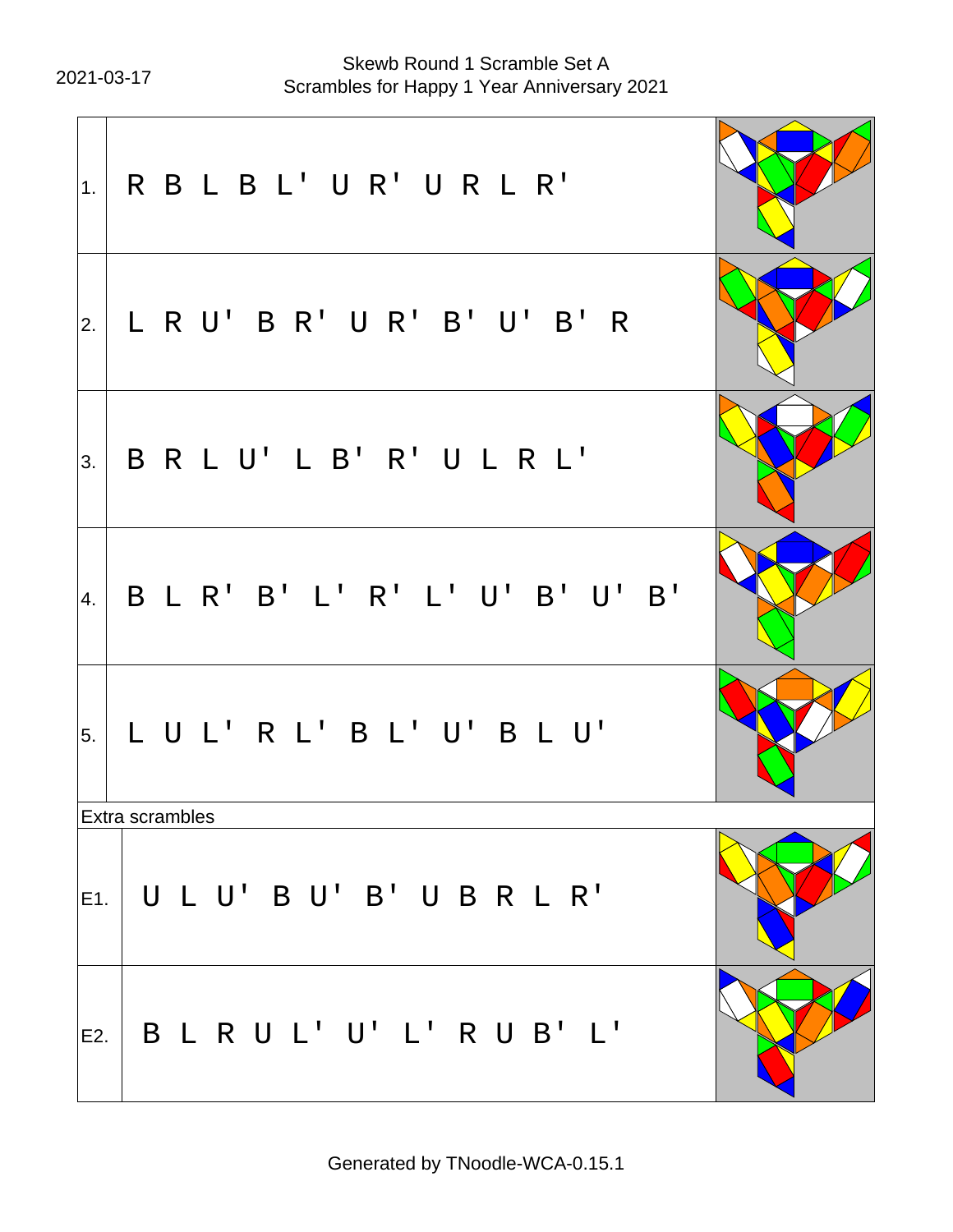2021-03-17 Scrambles for Happy 1 Year Anniversary 2021 Square-1 Round 1 Scramble Set A

| 1. | / $(-3, -3)$ / $(2, -1)$<br>(4,3)<br>$( -3, 0)$<br>$\overline{\phantom{a}}$<br>$(3, -5)$<br>$(0, -3)$ $( -2, -3)$<br>(3, 0)<br>$( -4, -2)$ (-3,0)<br>$/$ (-4,0)<br>$(3, -2)$                                       |                                                                |
|----|--------------------------------------------------------------------------------------------------------------------------------------------------------------------------------------------------------------------|----------------------------------------------------------------|
| 2. | $(6,0)$ $(0,3)$ $(-4,-4)$<br>$(1, -3)$<br>$\overline{\phantom{a}}$<br>$\left( -3, -3 \right)$ $\left( 0, -1 \right)$ $\left( 0, -1 \right)$<br>$( -1, 0 )$<br>$(1, -5)$<br>$(4, -4)$<br>$( -2, 0 )$ /<br>$(-2, 0)$ | No.<br>B                                                       |
| 3. | (0, 5)<br>$(3,0)$ $(1,-5)$<br>$(6, -3)$<br>$\sqrt{2}$<br>$/( -4, -1) / (0, -5)$<br>$(0, -3)$<br>$(0, -3)$<br>$\sqrt{2}$<br>(6, 0)<br>$/(2,-5)$ $/(-4,0)$<br>$(3, -4)$<br>$\overline{\phantom{a}}$<br>$(-3, 0)$     | $\boldsymbol{\nabla}$<br>$\overline{\mathbf{M}}$<br><b>AND</b> |
| 4. | $(0,-1)$ / $(0,3)$ / $(4,1)$ / $(2,-4)$ /<br>$(0, -5)$ / $(0, -3)$ / $(0, -1)$ / $(3, -2)$ /<br>$(-2,0)$ / $(1,0)$ / $(2,0)$ / $(-3,0)$ /<br>(2, 0)                                                                | $\mathbf{\mathbf{\Omega}}$<br>X                                |
| 5. | $(3,-1)$ / $(1,4)$ / $(3,0)$<br>(3, 0)<br>$\overline{ }$<br>$(-4,-1)$ / $(0,-3)$<br>$( -2, 0 )$<br>$/$ (-3, -3) /<br>$(0, -2)$ / $(5, 0)$ / $(0, -2)$<br>$/(-5,0)$ /<br>(1, 0)                                     |                                                                |
|    | Extra scrambles                                                                                                                                                                                                    |                                                                |
|    | $( -2, 0)$ / $(3, 3)$ / $( -3, 0)$ / $( -3, 0)$ /<br>E1. $\begin{bmatrix} (-1, -1) & / & (3, -2) & / & (3, 0) & / & (-3, -4) & / \\ (0, -4) & / & (-2, 0) & / & (6, -4) & / & (4, 0) & / \end{bmatrix}$<br>(5, 0)  |                                                                |
|    | $\begin{bmatrix} (0,2) & /(-3,-3) & /(4,-5) & /(5,-4) & / \end{bmatrix}$<br>E2. $( -3, 0 )$ / $( -5, 0 )$ / $( 0, -3 )$ / $( -1, 0 )$ /<br>$(0,-2)$ / $(0,-2)$ / $(-5,-4)$ / $(-2,0)$                              |                                                                |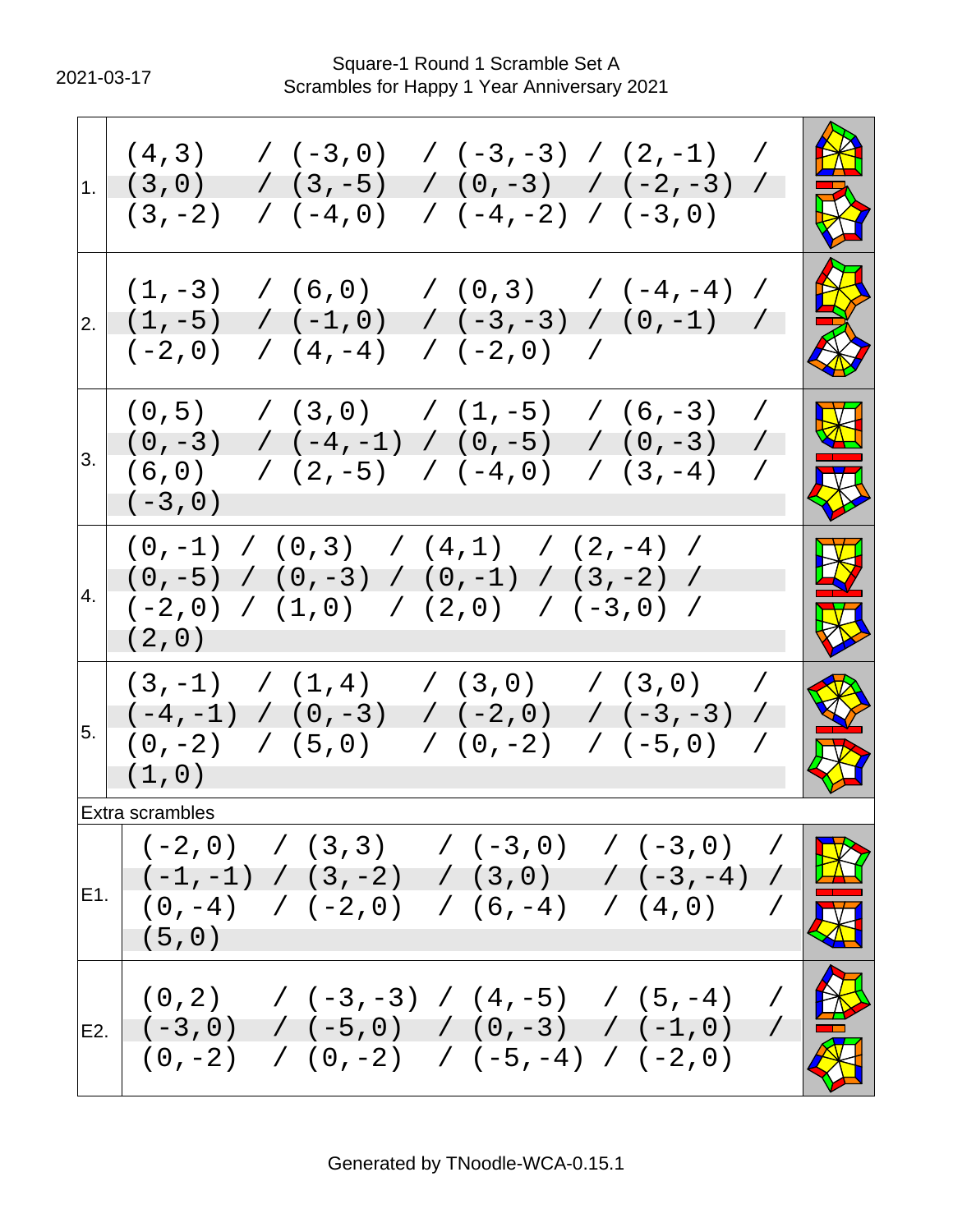# 2021-03-17 Scrambles for Happy 1 Year Anniversary 2021 4x4x4 Blindfolded Round 1 Scramble Set A

| $\mathbf{1}$ . | F <sub>2</sub><br>$F^+$<br>D <sub>2</sub><br>R.<br>Fw<br><b>Fw2 U2</b>                 | $\cup$<br>R'<br>B<br>Fw <sub>2</sub>                                          | $F^{\, \prime}$<br>D <sub>2</sub><br>D <sub>2</sub><br>Rw <sub>2</sub><br>Uw <sub>2</sub><br>RW' | L2<br>F <sub>2</sub><br>F <sub>2</sub><br>Uw <sub>2</sub><br>Fw<br>$B^{\perp}$             | D<br>L <sub>2</sub><br>Uw <sub>2</sub><br>B <sub>2</sub><br>F <sub>2</sub><br>Uw <sub>2</sub> | $B^{\prime}$<br>U <sub>2</sub><br>F <sub>2</sub><br>$R^{\prime}$<br>R <sup>T</sup> | D<br>B<br>Rw <sub>2</sub><br>Fw <sub>2</sub><br>Uw'                             | L<br>U <sub>2</sub><br>D'<br>$L^{\perp}$<br>Rw'                             |  |
|----------------|----------------------------------------------------------------------------------------|-------------------------------------------------------------------------------|--------------------------------------------------------------------------------------------------|--------------------------------------------------------------------------------------------|-----------------------------------------------------------------------------------------------|------------------------------------------------------------------------------------|---------------------------------------------------------------------------------|-----------------------------------------------------------------------------|--|
| 2.             | L2<br>R <sub>2</sub><br>L.<br>Uw <sub>2</sub><br>D<br>L2                               | U'<br>F <sub>2</sub><br>D'<br>U<br>F<br>Fw'                                   | <b>B2</b><br>$\mathsf{U}^{\, \prime}$<br>$F^{\perp}$<br>F<br>Rw'<br>L2                           | D'<br>B<br>R <sub>2</sub><br>Uw <sub>2</sub><br>U <sub>2</sub><br>$F^+$                    | R <sub>2</sub><br>D<br>D'<br>B <sub>2</sub><br>Rw'<br>Uw'                                     | <b>B2</b><br>F <sub>2</sub><br>Uw <sub>2</sub><br>D'<br>D<br>D'                    | U <sub>2</sub><br>U <sub>2</sub><br>L2<br>Rw <sub>2</sub><br>Fw'<br>$X^{\perp}$ | D'<br>$R^1$<br>B'<br>B<br>D                                                 |  |
| 3.             | F <sub>2</sub><br>B'<br>L.<br>L'<br>D'<br>Rw <sub>2</sub>                              | R<br>D<br>F <sub>2</sub><br>B<br>Rw <sub>2</sub><br>$\mathsf{U}^{\mathsf{T}}$ | D<br>F <sub>2</sub><br>R <sup>1</sup><br>$R^1$<br>Uw'<br>RW'                                     | F<br>R<br>D <sub>2</sub><br>U <sub>2</sub><br>Fw <sub>2</sub><br>$\mathsf{U}^{\mathsf{T}}$ | L <sub>2</sub><br>Rw <sub>2</sub><br>F'<br><b>B2</b><br>x2                                    | F <sub>2</sub><br>U <sub>2</sub><br>Fw <sub>2</sub><br>L2<br>$R^{\prime}$          | U<br><b>B2</b><br>B'<br>Fw <sub>2</sub><br><b>B2</b>                            | R.<br>U <sub>2</sub><br>Uw <sub>2</sub><br>$F^+$<br>Fw                      |  |
| E1.            | Extra scrambles<br>U<br>U <sub>2</sub><br>D <sub>2</sub><br>U<br>U'<br>Fw <sub>2</sub> | L'<br>F<br>ប '<br>L2<br>B<br>R <sub>2</sub>                                   | R <sup>1</sup><br>L2<br><b>B2</b><br>B<br>U <sub>2</sub><br>Uw <sub>2</sub> U                    | $F^{\, \prime}$<br>D<br>U'<br>R <sub>2</sub><br>R <sub>2</sub>                             | U <sub>2</sub><br>R <sub>2</sub><br>Fw <sub>2</sub><br>Uw <sub>2</sub><br>y                   | F <sub>2</sub><br>B <sub>2</sub><br>Uw <sub>2</sub><br>D <sub>2</sub><br>B2 Uw'    | D'<br>$\mathsf{U}^{\, \prime}$<br>D<br>$B^{\dagger}$<br>Fw                      | L<br>R <sub>2</sub><br>Rw <sub>2</sub><br>Rw'<br>Uw'                        |  |
| E2.            | L.<br>B <sub>2</sub><br>$R^1$<br>Fw <sub>2</sub><br>F.<br>D'                           | U <sub>2</sub><br>D'<br>B'<br>B<br>Uw'<br>Fw                                  | <b>B2</b><br>$B^{\dagger}$<br>L2<br>L'<br>L2<br><b>Rw</b>                                        | L.<br>F <sub>2</sub><br>U<br>D <sub>2</sub><br>$D^{\prime}$<br>B <sub>2</sub>              | F <sub>2</sub><br>$\mathsf{L}^+$<br>Fw <sub>2</sub><br>Fw <sub>2</sub><br>R <sub>2</sub><br>D | U <sub>2</sub><br>U'<br>$\mathsf{L}$<br>R.<br>D<br>$Z^{\prime}$                    | F <sub>2</sub><br>F'<br>F'<br>F <sub>2</sub><br>Fw'<br>y2                       | R <sub>2</sub><br>U <sub>2</sub><br>Rw <sub>2</sub><br>R <sub>2</sub><br>R. |  |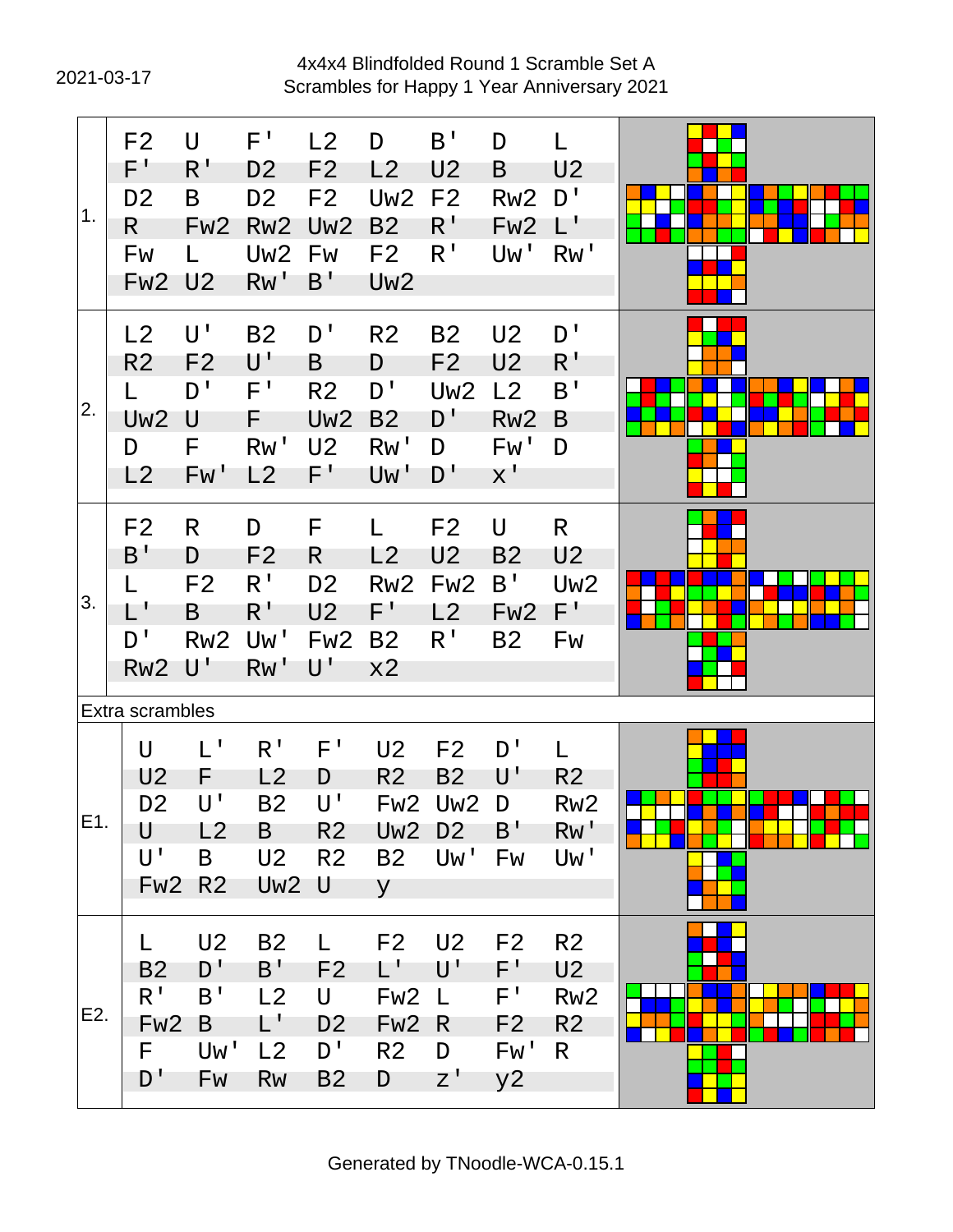# 2021-03-17 Scrambles for Happy 1 Year Anniversary 2021 5x5x5 Blindfolded Round 1 Scramble Set A

|     | Uw2             | Lw               | Rw'              | B               |                 | R <sub>2</sub>            | U                 |                | <b>Bw</b>       | Rw              |  |
|-----|-----------------|------------------|------------------|-----------------|-----------------|---------------------------|-------------------|----------------|-----------------|-----------------|--|
|     | D               | Fw <sub>2</sub>  | Lw               |                 | F'              | L                         | <b>Bw</b>         | B'             |                 | $R^+$           |  |
|     | Bw'             | Dw <sub>2</sub>  | $B^{\dagger}$    |                 | L'              | Lw'                       | Uw                |                | L2              | D               |  |
|     | U <sub>2</sub>  | F'               | Bw'              |                 | L'              | Rw'                       | B'                | F.             |                 | Uw'             |  |
| 1.  | Fw <sub>2</sub> | Dw               | L2               |                 | $R^{\prime}$    | F.                        | R                 |                | Bw              | U'              |  |
|     | B               | Fw <sub>2</sub>  | R <sub>2</sub>   | U               |                 | Ľ                         | Bw'               | $R^1$          |                 | Uw <sub>2</sub> |  |
|     | Bw'             | Uw'              | Lw2              |                 | Rw <sub>2</sub> | B'                        | Fw                | F.             |                 | Dw'             |  |
|     | Bw <sub>2</sub> | U                | D'               |                 | Uw'             | 3F <sub>W</sub>           | 3U <sub>w</sub> ' |                |                 |                 |  |
|     |                 |                  |                  |                 |                 |                           |                   |                |                 |                 |  |
|     | Fw              | R <sup>T</sup>   | Uw'              |                 | D <sub>2</sub>  | Fw <sub>2</sub>           | R <sup>T</sup>    |                | <b>Bw</b>       | Uw'             |  |
|     | L.              | Uw'              | $B^{\prime}$     |                 | Bw'             | Uw                        | L'                |                | Rw              | R <sub>2</sub>  |  |
|     | Uw'             | Bw               | F <sub>2</sub>   |                 | D <sub>2</sub>  | L'                        | Lw <sub>2</sub>   |                | <b>Bw</b>       | <b>B2</b>       |  |
|     | Rw <sub>2</sub> | Lw <sub>2</sub>  | Bw <sub>2</sub>  |                 | <b>B2</b>       | Dw                        | F <sub>2</sub>    |                | Uw <sub>2</sub> | DW              |  |
| 2.  | Fw'             | <b>B2</b>        | Rw'              |                 | U               | Rw'                       | Fw <sub>2</sub>   |                | L2              | Uw'             |  |
|     | Fw              | Uw'              | D <sub>W</sub> ' |                 | U <sub>2</sub>  | L'                        | U'                |                | Fw              | B <sub>2</sub>  |  |
|     | Dw'             | D                | Bw <sub>2</sub>  |                 | <b>B2</b>       | Fw'                       | Rw <sub>2</sub>   | L.             |                 | U <sub>2</sub>  |  |
|     |                 |                  |                  |                 |                 |                           |                   |                |                 |                 |  |
|     | B <sub>2</sub>  | D <sub>W</sub> ' | F                |                 | Uw'             | 3F <sub>W</sub>           | 3Uw <sub>2</sub>  |                |                 |                 |  |
|     |                 |                  |                  |                 |                 |                           |                   |                |                 |                 |  |
|     | Lw              | L2               | Dw2 F            |                 | Fw <sub>2</sub> | U                         | Uw                | Dw'            | Rw <sub>2</sub> | Uw <sub>2</sub> |  |
|     | F <sub>2</sub>  | Dw <sub>2</sub>  | Fw <sub>2</sub>  | U <sub>2</sub>  | $F^{\prime}$    | DW                        | Rw <sub>2</sub>   | U'             | D <sub>2</sub>  | $R^{\perp}$     |  |
|     | Uw'             | R <sup>T</sup>   | Bw'              | L <sub>2</sub>  | Bw'             | Uw <sub>2</sub>           | $F^{\prime}$      | Uw             | Bw'             | Fw'             |  |
| 3.  | B'              | D <sub>2</sub>   | B'               | $R^{\prime}$    | Uw <sub>2</sub> | Dw                        | U <sub>2</sub>    | D <sub>2</sub> | Bw              | Uw              |  |
|     | U <sub>2</sub>  | F <sub>2</sub>   | $R^{\prime}$     | Fw <sub>2</sub> | Lw2             | $\mathsf{U}^{\mathsf{T}}$ | D'                | <b>B2</b>      | Uw'             | Bw <sub>2</sub> |  |
|     | L'              | D                | Rw <sub>2</sub>  | $R^{\prime}$    |                 | Uw2 Fw2 D2                |                   | L              | Uw2 L           |                 |  |
|     | 3R <sub>W</sub> |                  |                  |                 |                 |                           |                   |                |                 |                 |  |
|     |                 |                  |                  |                 |                 |                           |                   |                |                 |                 |  |
|     |                 | Extra scrambles  |                  |                 |                 |                           |                   |                |                 |                 |  |
|     | Dw              | R <sup>1</sup>   | U'               |                 | D'              | Fw'                       | Bw'               |                | Rw <sub>2</sub> | L               |  |
|     | Lw <sub>2</sub> |                  | U                |                 | Lw'             | Rw'                       | $R^{\perp}$       |                | Uw'             | Dw <sub>2</sub> |  |
|     | U               | D<br>Г           |                  |                 | F.              | Lw2                       | Bw <sub>2</sub>   |                | Lw'             |                 |  |
|     | F'              |                  | Lw<br>$L^+$      |                 |                 |                           |                   |                |                 | Dw <sub>2</sub> |  |
| E1. |                 | Rw <sub>2</sub>  |                  |                 | Fw'             | DM <sub>I</sub>           | U'                |                | Bw'             | $R^1$           |  |
|     | Lw'             | Dw               | U <sub>2</sub>   |                 | L'              | B                         | <b>Rw</b>         |                | Uw              | $F^+$           |  |
|     | R <sub>2</sub>  | Uw               | L2               |                 | Lw'             | Bw'                       | $F^+$             |                | Lw              | Dw <sub>2</sub> |  |
|     | L.              | R <sub>2</sub>   | Rw <sub>2</sub>  |                 | Lw'             | F <sub>2</sub>            | Bw'               |                | Dw <sub>2</sub> | F               |  |
|     | Fw <sub>2</sub> | Bw               | D <sub>2</sub>   |                 | U               | 3Rw2                      | 3U <sub>W</sub>   |                |                 |                 |  |
|     |                 |                  |                  |                 |                 |                           |                   |                |                 |                 |  |
|     |                 | Dw2 D2           | Fw               | F               |                 | Dw2 R                     | D                 |                | $Dw2$ R         | D'              |  |
|     | Rw <sub>2</sub> | Lw'              | $R^1$            | $\mathsf{L}^+$  | F <sub>2</sub>  | Fw'                       | Uw'               | U <sub>2</sub> | Lw              | D <sub>2</sub>  |  |
|     | Fw              | Bw <sub>2</sub>  | Lw               | R.              | D <sub>2</sub>  | $R^{\perp}$               | Uw <sub>2</sub>   | Lw2            | $\mathsf{L}$    | Bw <sub>2</sub> |  |
| E2. | $D^{\perp}$     | Fw               | F <sub>2</sub>   | D <sub>W</sub>  | Rw              | L2                        | Bw'               | $D^{\dagger}$  | D <sub>M</sub>  | B               |  |
|     | Dw'             | <b>Bw</b>        | Dw <sub>2</sub>  | Rw'             | D               | Lw2                       | L.                | Fw             | L2              | $F^+$           |  |
|     | Uw'             | D'               | L <sub>M</sub>   | $B^{\perp}$     | Lw              | $DW'$ B'                  |                   |                | Rw2 L'          | Uw'             |  |
|     | 3R <sub>W</sub> |                  |                  |                 |                 |                           |                   |                |                 |                 |  |
|     |                 |                  |                  |                 |                 |                           |                   |                |                 |                 |  |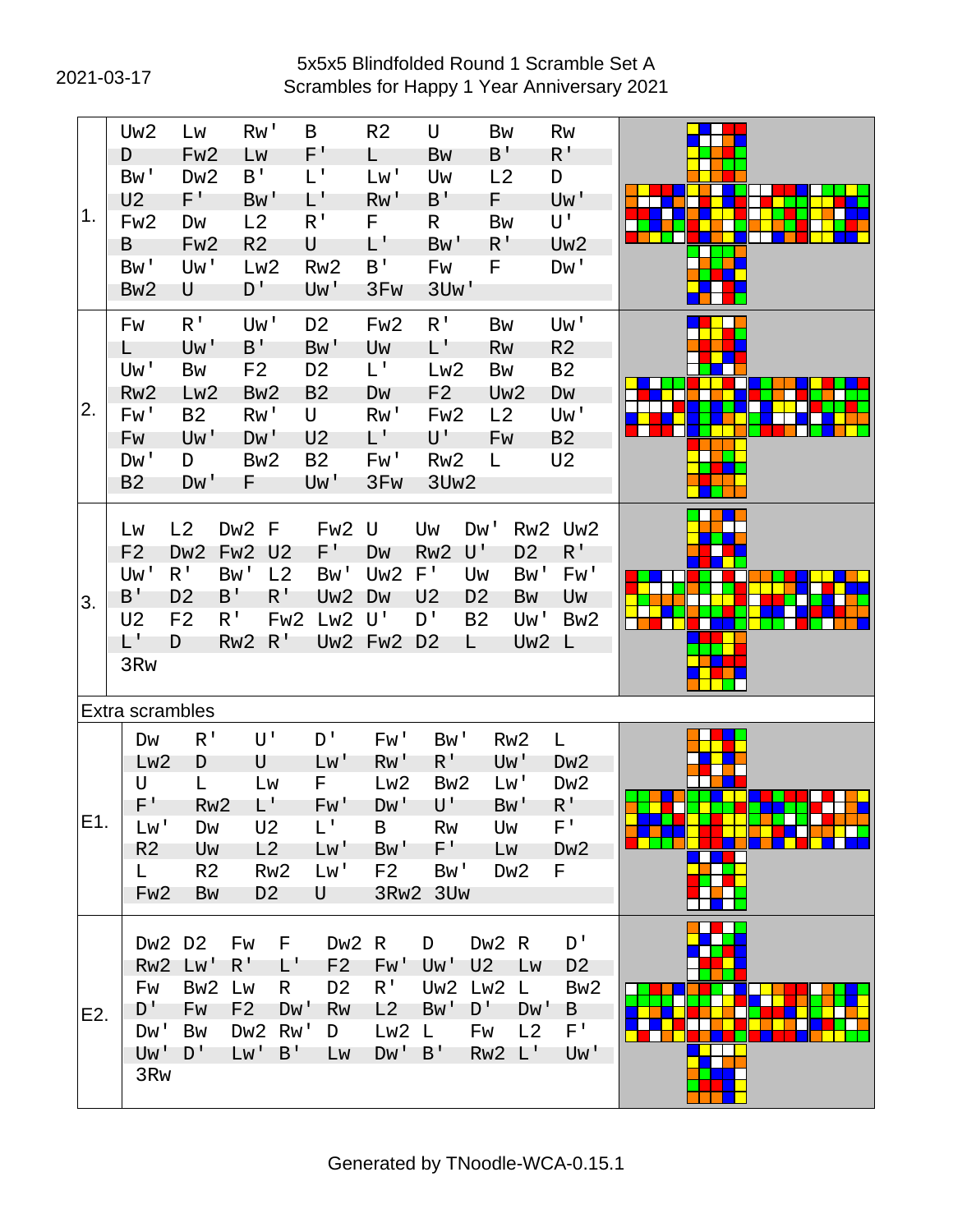| 1 <sub>1</sub> | B                                        | U2 B2 U'<br>F2 R2 U                                |                                        | $R^{\perp}$                                         | B2 D' B2 D<br>F2 D2 L2 B'              | B2 U'                                 |                                                   | $\mathbf{L}$<br>F <sub>2</sub> |  |
|----------------|------------------------------------------|----------------------------------------------------|----------------------------------------|-----------------------------------------------------|----------------------------------------|---------------------------------------|---------------------------------------------------|--------------------------------|--|
| 2.             | D<br>B <sub>2</sub><br>L2                | L2<br>U<br>B'                                      | D'<br>$F^{\prime}$<br>F'               | <b>B2</b><br>$R_{\perp}$<br>L2                      | $\mathsf{U}^{\, \prime}$<br>D'<br>R    | R <sub>2</sub><br>U<br>D <sub>2</sub> | D<br>B'<br>Fw'                                    |                                |  |
| 3.             | B<br>F.<br>$F^{\perp}$                   | L2<br>D <sub>2</sub><br>D                          | F2<br>U <sub>2</sub><br>R <sub>2</sub> | U <sub>2</sub><br><b>B2</b><br>$\mathsf{U}^{\perp}$ | L2<br>D<br><b>B2</b>                   | F.<br>R <sup>T</sup><br>U'            | R <sub>2</sub><br>$\mathsf{U}^{\, \prime}$<br>Fw' |                                |  |
| 4.             | L2<br>F <sub>2</sub><br>L.<br>Uw'        | R <sub>2</sub><br>D <sub>2</sub><br>R <sub>2</sub> | D'<br>$F^{\prime}$<br>B                | R <sub>2</sub><br>$\mathsf{U}^{\mathsf{T}}$<br>L2   | U <sub>2</sub><br>L2<br>R <sub>2</sub> | L2<br>D<br>F'                         | U <sub>2</sub><br>F <sub>2</sub><br><b>Rw</b>     |                                |  |
| 5.             | R <sub>2</sub> D<br>R.<br>B <sup>T</sup> | $L^{\mathsf{T}}$<br>U                              | <b>U2 B2 U</b><br>D                    | F                                                   | R2 U' L2 R2 B2<br>B'<br>L              | L.                                    | <b>B2</b>                                         | R'                             |  |
| 6.             | R<br>U <sub>2</sub><br>B<br>Uw'          | F <sub>2</sub><br><b>B2</b><br>$L^1$               | R <sup>T</sup><br>L2<br>$F^{\perp}$    | <b>B2</b><br>U <sub>2</sub><br>D                    | U2<br>F.<br>$L^1$                      | <b>B2</b><br>R <sub>2</sub><br>B'     | R<br>$\mathsf{U}^{\, \prime}$<br><b>Rw</b>        |                                |  |
| 7.             | D'<br>D<br>F <sub>2</sub><br>Fw'         | <b>B2</b><br>F <sub>2</sub><br>$L^1$               | L2<br>U'<br><b>U2</b>                  | D <sub>2</sub><br>$\mathsf{L}^{\mathsf{T}}$         | L2<br>U<br>U                           | D<br>F'<br>B <sub>2</sub>             | R <sub>2</sub><br>D'<br>U <sub>2</sub>            |                                |  |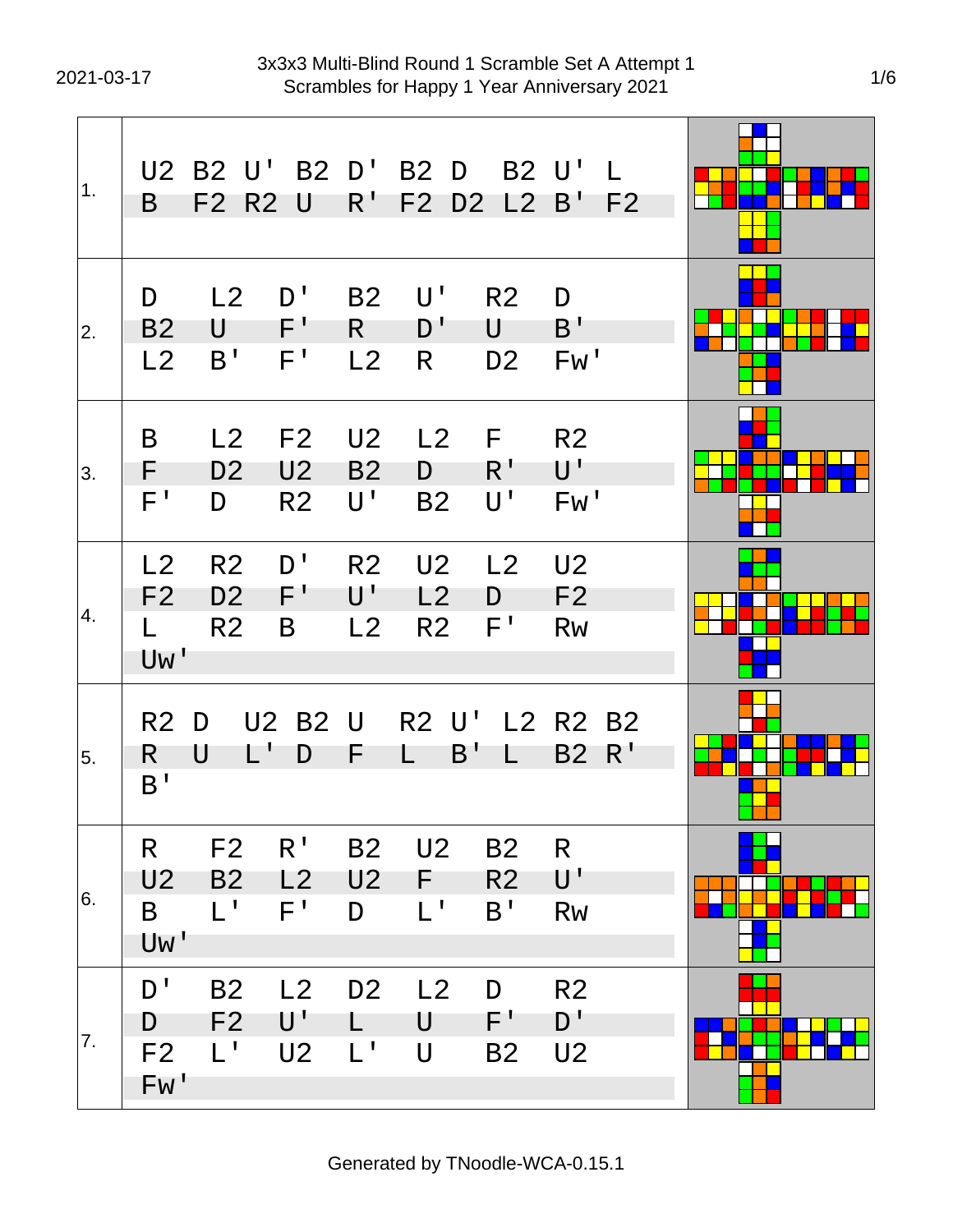| 8.  | $\mathsf{F}^+$                                       | R<br>$\mathbf{1}$                                          | F2                                       | D <sub>2</sub>                                                | L2 U2 R2 D2 B2 R2 F2 R' F2 U<br>B<br>L           |                                                | <b>B2 L2 Fw</b>                                               |  |
|-----|------------------------------------------------------|------------------------------------------------------------|------------------------------------------|---------------------------------------------------------------|--------------------------------------------------|------------------------------------------------|---------------------------------------------------------------|--|
| 9.  | D <sub>2</sub><br>B <sub>2</sub><br>$L^1$<br>Fw'     | $L^{\mathsf{T}}$<br>U <sub>2</sub><br>U <sub>2</sub><br>Uw | U <sub>2</sub><br>$L^{\mathsf{T}}$<br>R. | $L^{\perp}$<br>B <sub>2</sub><br>$\mathsf{U}^{\, \mathsf{I}}$ | D <sub>2</sub><br>U'<br>F'                       | <b>B2</b><br>R.<br>D                           | R <sup>1</sup><br>B'<br>R <sup>T</sup>                        |  |
| 10. | $F^{\prime}$<br>D <sub>2</sub><br>$F^{\perp}$        | L2<br>B<br>R.                                              | B<br>U <sub>2</sub><br>D'                | R <sub>2</sub><br>R <sub>2</sub><br>$L^1$                     | D <sub>2</sub><br>D'<br>$\mathsf{U}^{\, \prime}$ | U <sub>2</sub><br>B'<br>$F^{\prime}$           | B<br>$\mathsf{U}^{\mathsf{T}}$<br>Uw <sub>2</sub>             |  |
| 11. | D <sub>2</sub><br>D <sub>2</sub><br><b>B2</b><br>Rw' | U <sub>2</sub><br>B<br>D'<br>Uw <sub>2</sub>               | F<br>D <sub>2</sub><br>L.                | U <sub>2</sub><br>$\mathsf{U}^{\mathsf{T}}$<br>D              | B<br>B<br>F                                      | L2<br>R<br>D'                                  | R <sub>2</sub><br>$\mathsf{U}^{\mathsf{T}}$<br>U <sub>2</sub> |  |
| 12. | D<br>$\mathsf{U}^{\, \prime}$<br>D<br>Uw'            | <b>B2</b><br>B <sub>2</sub><br>B'                          | R <sub>2</sub><br>R <sub>2</sub><br>D    | <b>B2</b><br>$B^{\prime}$<br>F                                | $\mathsf{U}^{\, \prime}$<br>L<br>L               | <b>B2</b><br>D<br>R <sub>2</sub>               | D'<br>L2<br>Fw'                                               |  |
| 13. | D <sub>2</sub><br>U2<br>D <sub>2</sub><br>Uw'        | U2<br>F <sub>2</sub><br>$U^{\perp}$                        | $\mathsf F$<br><b>R2</b><br>B'           | D<br>$F^{\perp}$                                              | $L2$ F<br>B'<br>U'                               | D <sub>2</sub><br>$\mathsf{L}$<br>$\mathsf{L}$ | B<br>-F<br>Fw                                                 |  |
| 14. | B<br><b>Rw</b>                                       | R2 U L' U'                                                 |                                          |                                                               | $\mathsf{B}$                                     |                                                | R2 F2 D' U' L2 R2 U' F2 R2 U'<br>$U'$ F2 R' D                 |  |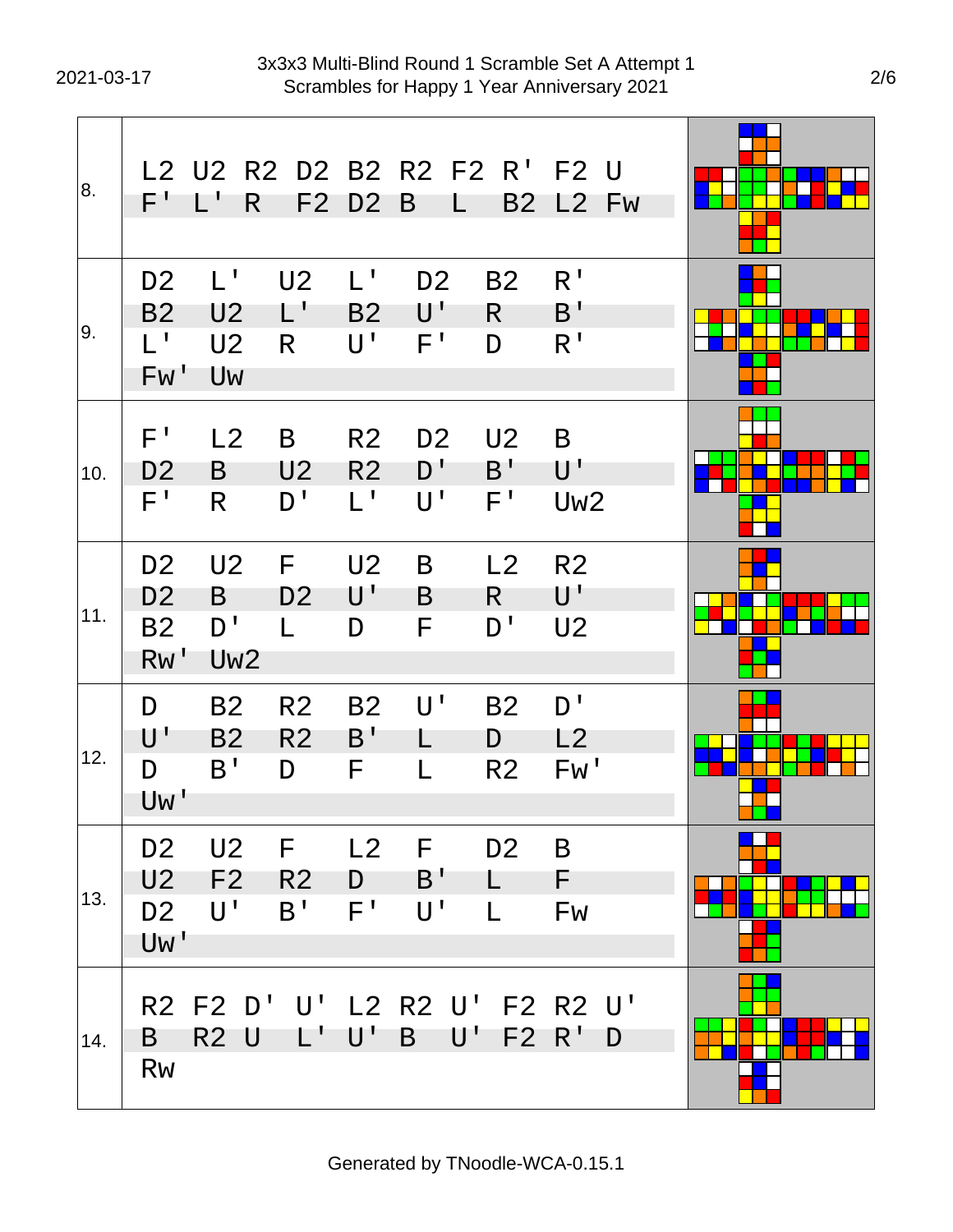| 15. | $\mathsf{L}^{\mathsf{T}}$<br>U'<br><b>Rw</b>  | D <sub>2</sub> R<br>R                                     | D <sub>2</sub> | $\mathsf{U}^{\mathsf{T}}$            | B                                             | B2 D2 U2 L'<br>$\mathsf{F}^+$                     | D                         | R <sup>T</sup><br>L'                            | U2 R'<br>$R^{\prime}$                 | $\mathsf{U}^{\mathsf{T}}$ |  |
|-----|-----------------------------------------------|-----------------------------------------------------------|----------------|--------------------------------------|-----------------------------------------------|---------------------------------------------------|---------------------------|-------------------------------------------------|---------------------------------------|---------------------------|--|
| 16. | U <sub>2</sub><br>R <sub>2</sub><br><b>Rw</b> | L2 R2 B<br>D'                                             | L2             | R                                    | D <sub>2</sub><br>F.                          | B<br>L2                                           | R <sub>2</sub> F<br>F2 R' |                                                 | D <sub>2</sub><br>F'                  | B'<br>D'                  |  |
| 17. | B<br>D <sub>2</sub><br>B<br><b>Rw</b>         | D <sub>2</sub><br>F'<br>$\bigcup$<br>Uw <sub>2</sub>      |                | F'<br>$R^{\prime}$<br>F <sub>2</sub> | D <sub>2</sub><br>D'<br>D'                    | L2<br>L2<br>U <sub>2</sub>                        |                           | F'<br>R.<br>R <sup>T</sup>                      | R <sub>2</sub><br>U <sub>2</sub><br>F |                           |  |
| 18. | L2<br>R <sub>2</sub><br>B'<br>Fw              | D <sub>2</sub><br>F <sub>2</sub><br>F <sub>2</sub><br>Uw' |                | L2<br>U'<br>R'                       | U'<br>$R^{\,I}$<br>B'                         | R <sub>2</sub><br>D'<br>$\mathsf{L}^{\mathsf{L}}$ |                           | <b>B2</b><br>R <sub>2</sub><br>F                | D'<br>D'<br>$\mathsf{U}$              |                           |  |
| 19. | L2<br>R <sub>2</sub><br>R <sub>2</sub><br>Uw' | <b>B2</b><br>F <sub>2</sub><br>U <sub>2</sub>             | U              | F <sub>2</sub><br>B'                 | D<br>L2<br>$U^{\perp}$                        | <b>B2</b><br>$R^{\prime}$<br>$L^1$                |                           | $\cup$<br>D'<br>U                               | <b>B2</b><br>U <sub>2</sub><br>Rw'    |                           |  |
| 20. | F <sub>2</sub><br>Fw                          | F2 L2 U' F2 D B2 U2 B2 U2 L<br>$L$ B D2 F'D B'            |                |                                      |                                               |                                                   |                           | $R_{\perp}$                                     | D L2                                  |                           |  |
| 21. | L2<br>L.<br>Uw <sub>2</sub>                   | $L2$ F2<br>U<br>R2                                        |                | D<br>$B^{\prime}$<br>D <sub>2</sub>  | <b>B2</b><br>D <sub>2</sub><br>B <sup>T</sup> | U<br>F'<br>R <sup>T</sup>                         |                           | R <sub>2</sub><br>D <sub>2</sub><br>$U^{\perp}$ | <b>B2</b><br>U<br><b>Rw</b>           |                           |  |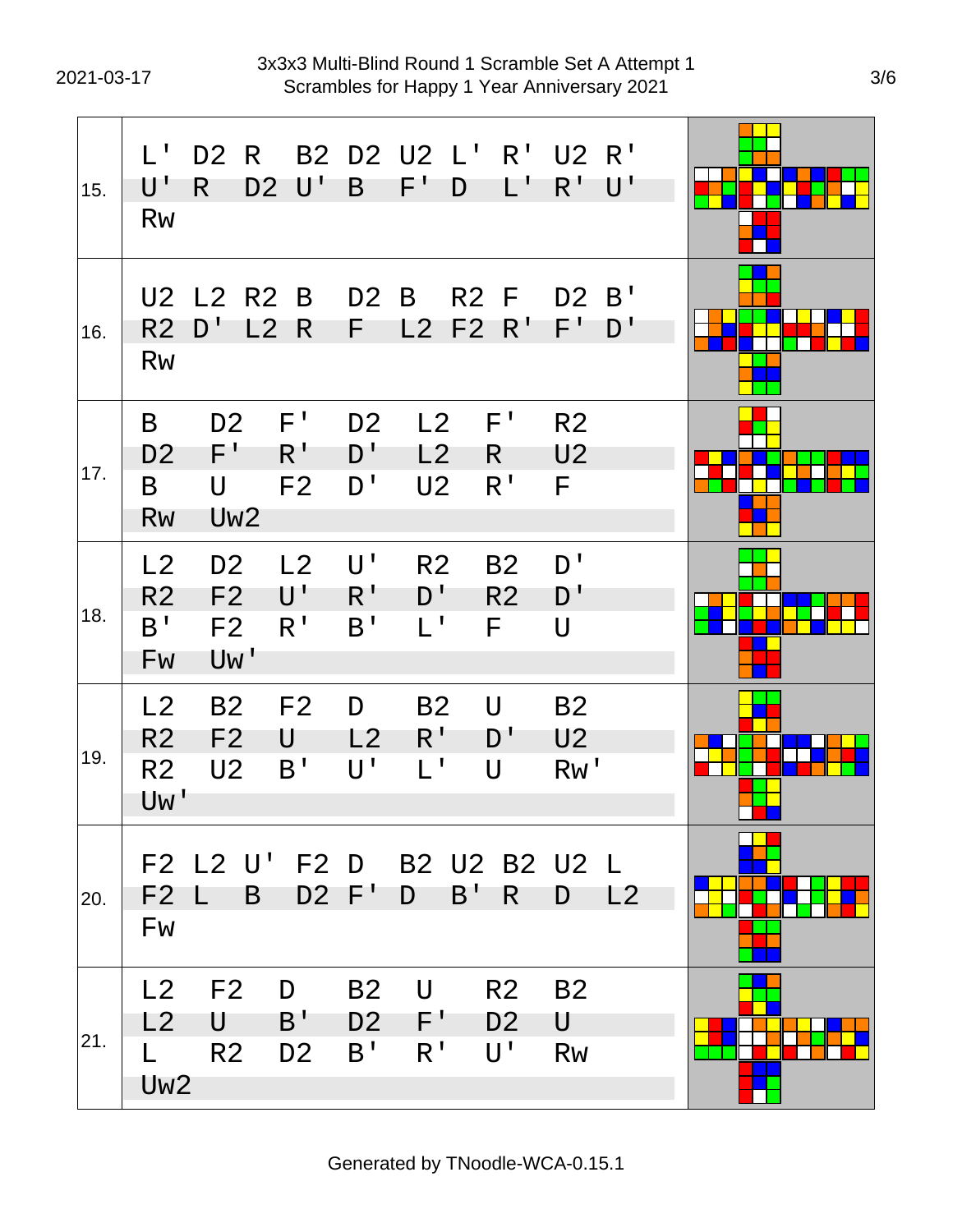| 22. | R <sub>2</sub><br>$\mathsf{L}^{\mathsf{T}}$<br><b>Rw</b>  | B<br>D                                                              | L2 B'<br>R2 U2 L'                     |                                                 | D2 B F<br>B'<br>$L^{\prime}$                      | $\mathsf{U}^{\mathsf{T}}$                         | R2 F2 U'<br>-F                          | U <sub>2</sub> |  |
|-----|-----------------------------------------------------------|---------------------------------------------------------------------|---------------------------------------|-------------------------------------------------|---------------------------------------------------|---------------------------------------------------|-----------------------------------------|----------------|--|
| 23. | U <sub>2</sub><br>B <sub>2</sub><br>$L^+$<br>Uw'          | F <sub>2</sub><br>D <sub>2</sub><br>$\mathsf{U}^{\, \prime}$        | R <sub>2</sub><br>L2<br>F.            | D'<br>R.<br>$U^{\mathsf{T}}$                    | L2<br>B'<br>L.                                    | <b>B2</b><br>L.<br>U <sub>2</sub>                 | D'<br>$F^+$<br>R                        |                |  |
| 24. | D <sub>2</sub><br>D <sub>2</sub><br>F.<br>Fw              | F <sub>2</sub><br>$F^{\prime}$<br>U <sub>2</sub><br>Uw <sub>2</sub> | U <sub>2</sub><br>D <sub>2</sub><br>L | R <sub>2</sub><br>B<br>F                        | B'<br>L'<br>R.                                    | R <sub>2</sub><br>$R_{\parallel}$<br>$F^{\prime}$ | <b>B2</b><br>D'<br>L                    |                |  |
| 25. | R <sub>2</sub><br>B<br>$\cup$                             | D<br>$\mathsf{L}^{\mathsf{T}}$<br>F.                                | U<br>R <sub>2</sub><br>R.             | R <sub>2</sub><br>D<br>F.                       | <b>B2</b><br>R<br><b>Rw</b>                       | F2<br>$B^{\perp}$<br>Uw'                          | U <sub>2</sub><br>L                     |                |  |
| 26. | U <sub>2</sub><br>F <sub>2</sub><br>D<br>Uw <sub>2</sub>  | R <sub>2</sub><br>D <sub>2</sub><br>$\mathsf{U}$                    | D <sub>2</sub><br>$L^{\prime}$<br>B'  | B <sub>2</sub><br>B'<br>F <sub>2</sub>          | $L^{\prime}$<br>D'<br>R <sub>2</sub>              | D <sub>2</sub><br>R2<br>$D^{\prime}$              | R <sup>1</sup><br>B<br>Fw'              |                |  |
| 27. | L2<br>D <sub>2</sub><br>$\mathsf{F}^+$<br>Rw <sub>2</sub> | U <sub>2</sub><br>F<br>$U^{\mathsf{T}}$<br>Uw'                      | B<br>D <sub>2</sub><br>L2             | R <sub>2</sub><br>F.<br><b>B2</b>               | B<br>R.<br>F                                      | D <sub>2</sub><br>D<br>$L^1$                      | $F^{\prime}$<br>U<br>B <sup>T</sup>     |                |  |
| 28. | U <sub>2</sub><br>R <sub>2</sub><br>$B^{\prime}$<br>Uw'   | R <sup>T</sup><br>B <sub>2</sub><br>L.                              | D <sub>2</sub><br>L'<br>$F^{\perp}$   | F <sub>2</sub><br>$\mathsf{U}^{\, \prime}$<br>D | $\mathsf{L}^{\mathsf{T}}$<br>R <sub>2</sub><br>F. | U <sub>2</sub><br>U <sub>2</sub><br>D             | F <sub>2</sub><br>R <sub>2</sub><br>Rw' |                |  |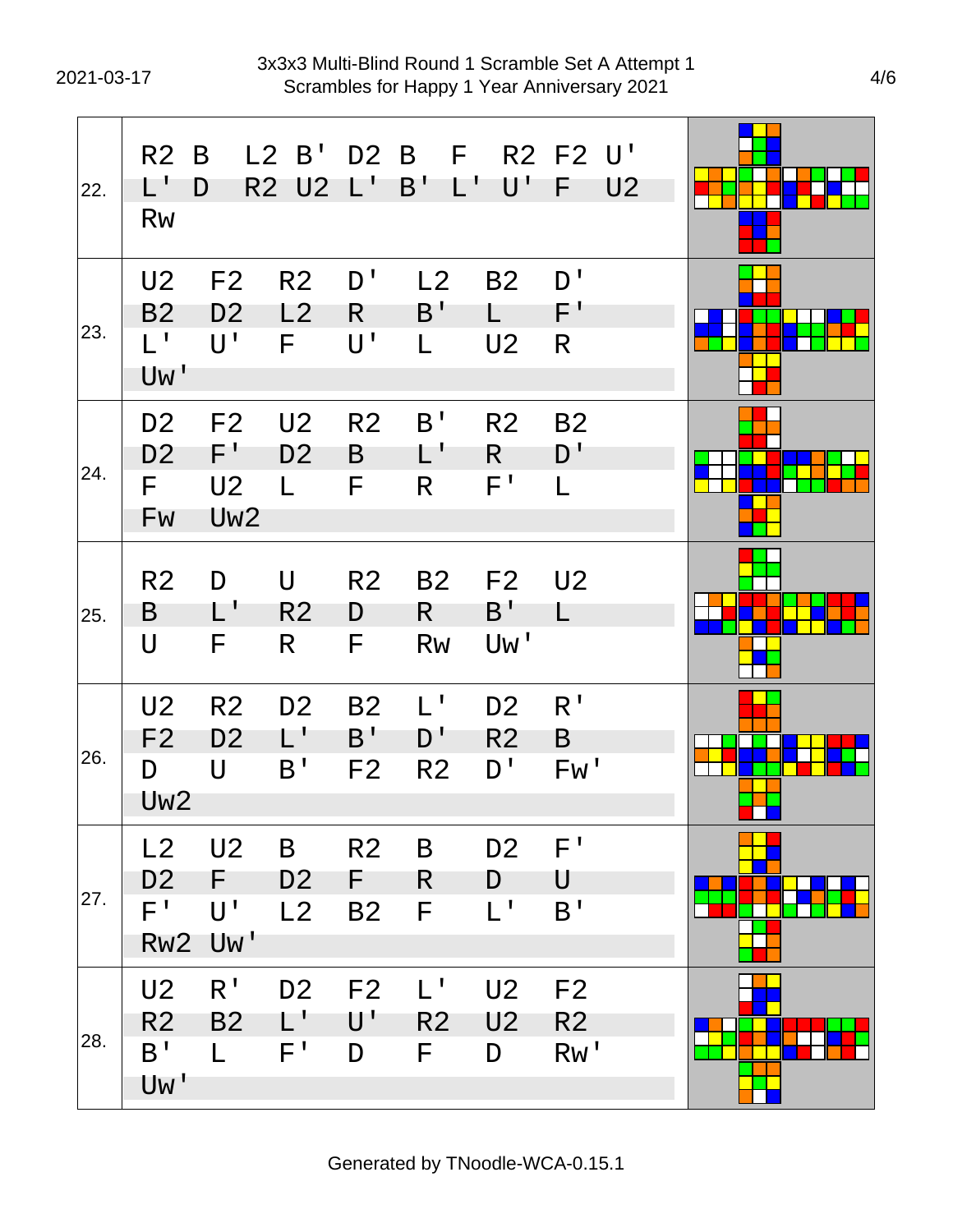2021-03-17 Scrambles for Happy 1 Year Anniversary 2021 3x3x3 Multi-Blind Round 1 Scramble Set A Attempt 1

| 29. | U <sub>2</sub><br>F'<br>R <sup>1</sup>        | B <sub>2</sub><br>D <sub>2</sub><br>F.                                | U <sub>2</sub><br>$L^+$<br>R     | B<br>F.<br>D                          | D <sub>2</sub><br>D<br>B                        | U2<br>U<br>Rw'                              | B<br>F.<br>Uw <sub>2</sub>             |                      |  |
|-----|-----------------------------------------------|-----------------------------------------------------------------------|----------------------------------|---------------------------------------|-------------------------------------------------|---------------------------------------------|----------------------------------------|----------------------|--|
| 30. | R <sub>2</sub><br>L2<br>B <sup>T</sup><br>Fw' | D<br>D'<br>D'<br>Uw                                                   | R <sub>2</sub><br><b>B2</b><br>B | $\bigcup$<br>L2<br>R <sub>2</sub>     | L2<br>R.<br>U                                   | $\mathsf{U}$<br>B <sup>T</sup><br><b>B2</b> | F <sub>2</sub><br>R.<br>R <sub>2</sub> |                      |  |
| 31. | D'<br>F'                                      | F2 L2 F2 U<br>D2 R'<br>F <sub>2</sub> U <sub>w</sub>                  | $D^{\perp}$                      | $R^{\prime}$                          | B2 D'<br><b>B2</b><br>$\lfloor$                 | R.                                          | $L2$ D'<br>$F^{\perp}$                 | U <sub>2</sub><br>D' |  |
| 32. | U<br>L2<br>D'<br>RW'                          | F <sub>2</sub><br>D <sub>2</sub><br>F <sub>2</sub><br>Uw <sub>2</sub> | L2<br>L2<br>D'                   | $\mathsf{U}^{\mathsf{T}}$<br>F'<br>L. | <b>B2</b><br>D <sub>2</sub><br>U <sub>2</sub>   | $\mathsf{U}^{\, \prime}$<br>R.<br><b>B2</b> | <b>B2</b><br>B'<br>U'                  |                      |  |
| 33. | D'<br>L2<br>D                                 | L2<br>U <sub>2</sub><br>L <sub>2</sub>                                | F <sub>2</sub><br>R<br>B'        | D <sub>2</sub><br>D'<br>L             | <b>B2</b><br>$F^+$<br>U2                        | R <sub>2</sub><br>$R^{\perp}$<br>Rw2 Uw     | U <sub>2</sub><br>B                    |                      |  |
| 34. | D <sub>2</sub><br>B <sub>2</sub>              | D2 R<br>R                                                             |                                  |                                       | B' D F' U' R F2 L' B'<br>L2 B2 R F2 B2 R2 B2 R' |                                             |                                        |                      |  |
| 35. | U'<br>$\mathsf{U}^{\, \prime}$<br>D           | L2<br>R <sub>2</sub><br>U2<br>Rw2 Uw2                                 | <b>B2</b><br>D<br>R <sup>T</sup> | D'<br>$F^+$<br>$F^{\perp}$            | R <sub>2</sub><br>L2<br>$\mathbf{L}$            | U<br>R2<br>$\mathsf{R}$                     | F <sub>2</sub><br>B'<br>$F^{\,I}$      |                      |  |

Generated by TNoodle-WCA-0.15.1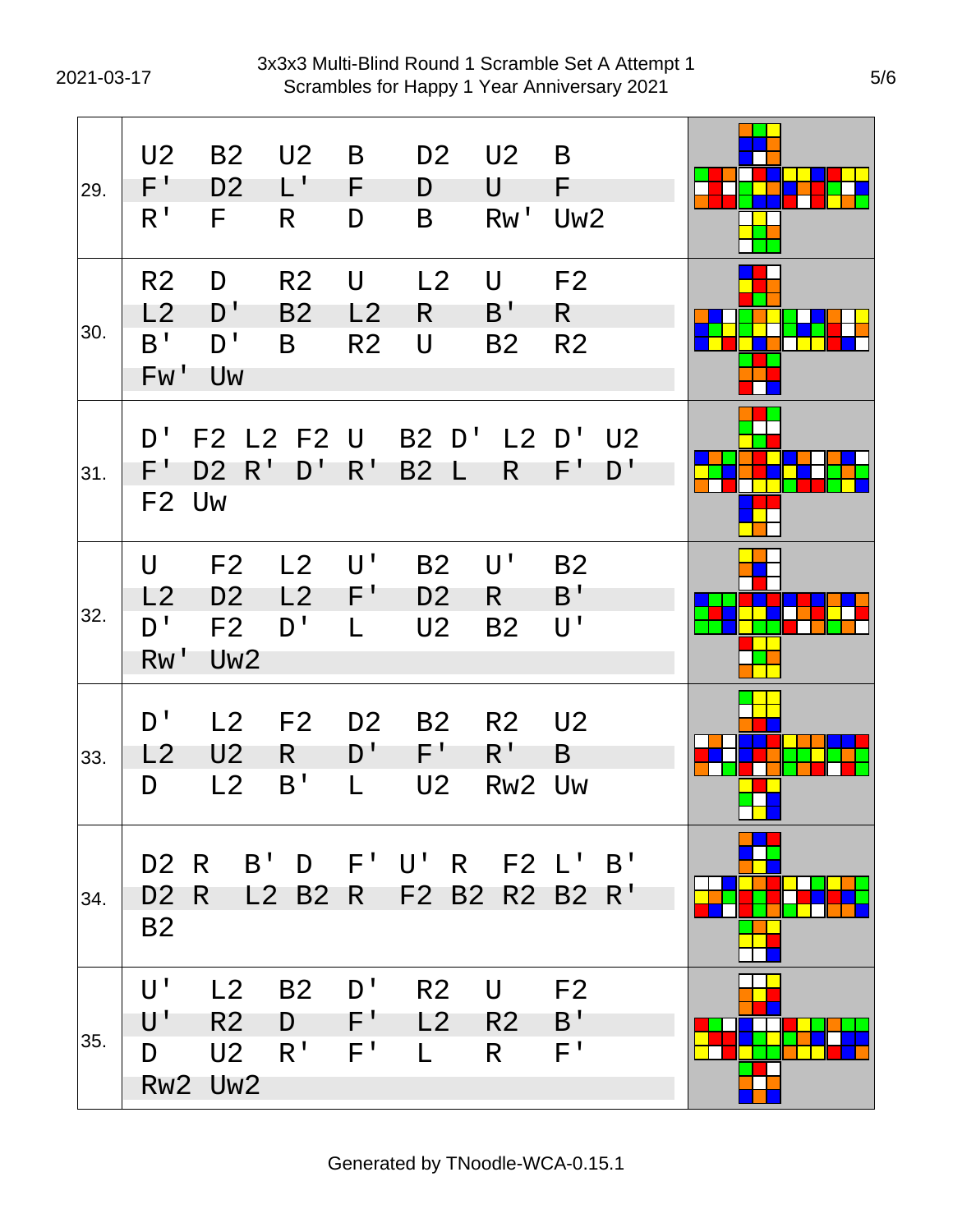2021-03-17 Scrambles for Happy 1 Year Anniversary 2021 3x3x3 Multi-Blind Round 1 Scramble Set A Attempt 1

| 36. | R <sub>2</sub><br><b>B2</b><br>$D^{\perp}$<br>Uw'        | D <sub>2</sub><br>$L^{\prime}$<br>$R^{\prime}$ | <b>B2</b><br>U<br>D'                          | R.<br>F <sub>2</sub><br>U <sub>2</sub>   | D <sub>2</sub><br>U <sub>2</sub><br><b>B2</b> | $L^{\mathsf{T}}$<br>B'<br>R            | U <sub>2</sub><br>L<br><b>Fw</b>                  |    |  |
|-----|----------------------------------------------------------|------------------------------------------------|-----------------------------------------------|------------------------------------------|-----------------------------------------------|----------------------------------------|---------------------------------------------------|----|--|
| 37. | $U^{\perp}$                                              | B<br>$\mathsf{R}$<br>U2 F2 D2 R2 F2 B2         |                                               |                                          | $R'$ F L2 D' F<br>D <sub>2</sub>              | B                                      | D2 R<br>R <sub>2</sub>                            | B' |  |
| 38. | $F^{\prime}$<br>U <sub>2</sub><br>B                      | U <sub>2</sub><br>L2<br>R.<br>Rw2 Uw2          | R <sub>2</sub><br><b>B2</b><br>D              | - F<br>$F^+$<br>L                        | L2<br>D<br>D'                                 | R <sub>2</sub><br>F <sub>2</sub><br>R. | - F<br>U <sub>2</sub><br>$\mathsf{U}^{\, \prime}$ |    |  |
| 39. | L2<br>D<br>$R^{\mathsf{T}}$                              | D<br>F.<br>Fw Uw                               | F2 D<br>$R2$ D'                               | <b>B2</b>                                | B2 D2 F2 L2 F2 L2<br>F<br>$\mathsf{L}$        | L'                                     | <b>B2 F2</b>                                      |    |  |
| 40. | R <sub>2</sub><br><b>B2</b><br>R <sub>2</sub><br>Uw'     | $U^{\perp}$<br>L2<br><b>B2</b>                 | R <sub>2</sub><br>$R^{\prime}$<br>F'          | <b>B2</b><br>$D^{\perp}$<br>$R^{\prime}$ | U <sub>2</sub><br>U'<br>U                     | L2<br>L.<br>F <sub>2</sub>             | $\mathsf{U}$<br>B'<br>Rw <sub>2</sub>             |    |  |
| 41. | F <sub>2</sub><br>R <sub>2</sub><br>B<br>Uw <sub>2</sub> | D <sub>2</sub><br>F.<br>U <sub>2</sub>         | R <sub>2</sub><br>D <sub>2</sub><br><b>B2</b> | D <sub>2</sub><br>F                      | $F^{\prime}$<br>D<br>L2                       | U <sub>2</sub><br>F <sub>2</sub><br>R. | F <sub>2</sub><br>R.<br>Fw'                       |    |  |
| 42. | L2<br>U'<br>U <sub>2</sub>                               | <b>B2</b><br>R <sub>2</sub><br>B               | L2<br>$\mathsf{U}^{\mathsf{r}}$<br>D'         | D<br>$F^+$<br>U2                         | L2<br>U<br>R                                  | U <sub>2</sub><br>L.<br>Fw             | <b>B2</b><br>$R^{\prime}$<br>Uw'                  |    |  |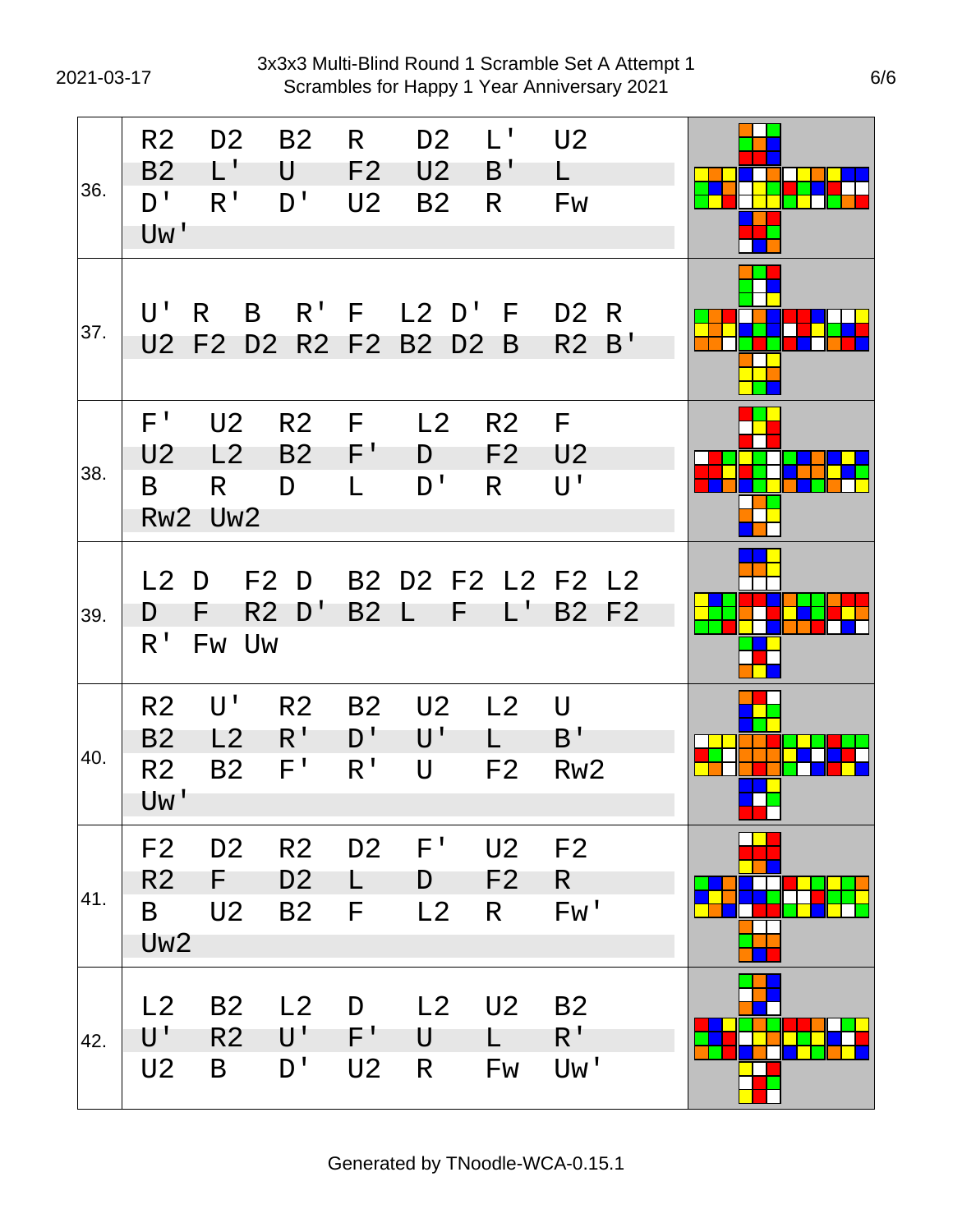2021-03-17 Scrambles for Happy 1 Year Anniversary 2021 3x3x3 Multi-Blind Round 1 Scramble Set A Attempt 2

| 1.  | R <sub>2</sub><br>L2<br>$F^{\intercal}$<br>Fw                         | U <sub>2</sub><br>D <sub>2</sub><br>D<br>Uw <sub>2</sub>  | L2<br>L2<br>$R^{\prime}$              | D'<br>$R^{\prime}$<br>$\mathsf{U}$              | R <sub>2</sub><br>B <sub>2</sub><br>$F^{\prime}$              | U<br>R <sub>2</sub><br>L.                         | <b>B2</b><br>D <sub>2</sub><br>$U^{\perp}$ |  |
|-----|-----------------------------------------------------------------------|-----------------------------------------------------------|---------------------------------------|-------------------------------------------------|---------------------------------------------------------------|---------------------------------------------------|--------------------------------------------|--|
| 2.  | U'<br>$\mathsf{U}^{\, \prime}$<br>B<br><b>Rw</b>                      | F <sub>2</sub><br>B <sub>2</sub><br>U2<br>Uw <sub>2</sub> | D<br>F <sub>2</sub><br><b>B2</b>      | L2<br>F                                         | U <sub>2</sub><br>R.<br>D <sub>2</sub>                        | <b>B2</b><br>D<br>$L^{\mathsf{T}}$                | L2<br>$\mathsf{L}^{\mathsf{r}}$<br>F       |  |
| 3.  | D <sub>2</sub><br>$\mathsf{U}^{\, \prime}$<br>L<br>Rw <sub>2</sub>    | L <sub>2</sub><br>L2<br>D<br>Uw <sub>2</sub>              | D <sup>1</sup><br>F <sub>2</sub><br>B | <b>B2</b><br>$\mathsf{U}^{\mathsf{T}}$<br>L2    | F <sub>2</sub><br>$R^{\prime}$<br>U <sub>2</sub>              | D<br>U <sub>2</sub><br>R                          | L2<br>$F^{\prime}$<br>F                    |  |
| 4.  | R <sub>2</sub><br>F<br>R <sub>2</sub><br>Rw <sub>2</sub>              | $F^{\prime}$<br>D <sub>2</sub><br>F.<br>Uw'               | R <sub>2</sub><br>B<br>$\cup$         | B<br>$\mathsf{F}^+$<br>L                        | U <sub>2</sub><br>$\mathsf{L}^{\mathsf{T}}$<br>U <sub>2</sub> | F2<br>D <sub>2</sub><br>B                         | R <sub>2</sub><br>U<br>U <sub>2</sub>      |  |
| 5.  | U <sub>2</sub><br>R <sub>2</sub><br>F <sub>2</sub><br>Uw <sub>2</sub> | L2<br>F<br>$\mathsf{U}^{\, \prime}$                       | D <sub>2</sub><br>U<br>R <sub>2</sub> | B <sup>T</sup><br>R<br>$F^{\,I}$                | L2<br>D <sub>2</sub><br>R <sup>1</sup>                        | D <sub>2</sub><br>$\mathsf{U}^{\mathsf{T}}$<br>D' | B'<br>$R^{\prime}$<br>Fw'                  |  |
| 16. | D'<br>F                                                               | R<br>D                                                    | $L^{\prime}$                          | B                                               | $D^{\perp}$                                                   | F2L                                               | L2 D' F2 U R2 U' F2 U' B2<br>F2 R2         |  |
| 7.  | B<br>D <sub>2</sub><br>B                                              | U <sub>2</sub><br>B<br>D <sub>2</sub>                     | <b>B2</b><br>L2<br>$L^{\mathsf{T}}$   | D <sub>2</sub><br>$\mathsf{U}^{\, \prime}$<br>U | R <sub>2</sub><br>F.<br>R <sup>1</sup>                        | B<br>D <sub>2</sub><br>B'                         | F <sub>2</sub><br>L <sub>2</sub><br>Uw'    |  |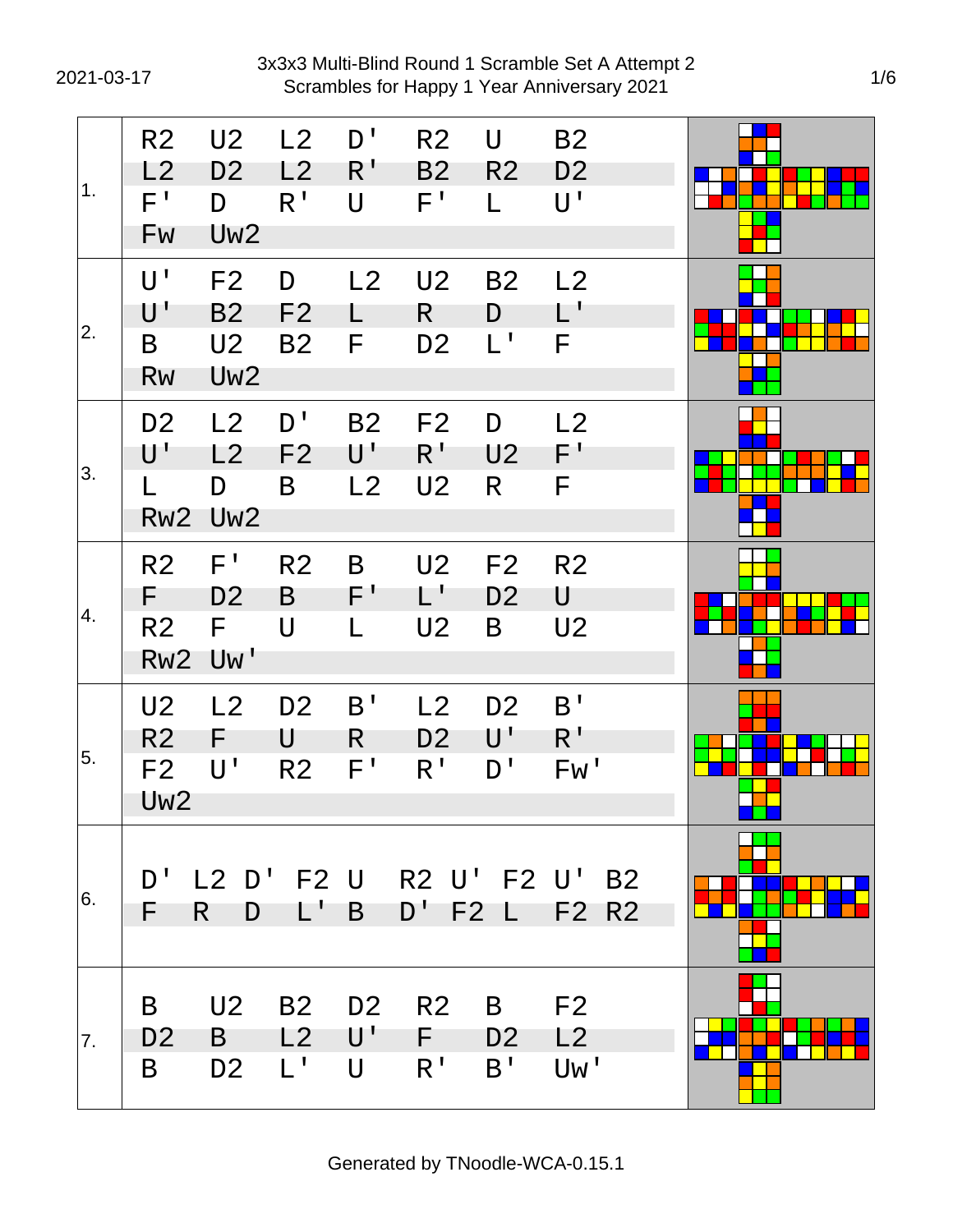| 8.  | R <sub>2</sub><br>B <sub>2</sub><br>U <sub>2</sub><br>RW' | F <sub>2</sub><br>D<br>R.<br>Uw'                 | D'<br>R <sub>2</sub><br>U <sub>2</sub>                  | $U^{\perp}$<br>B'<br>B'                       | <b>B2</b><br>$F^{\perp}$<br>R <sub>2</sub>                           | F2 L2<br>D<br>$\bigcup$                  | L<br>$F^{\perp}$                     |         |                |
|-----|-----------------------------------------------------------|--------------------------------------------------|---------------------------------------------------------|-----------------------------------------------|----------------------------------------------------------------------|------------------------------------------|--------------------------------------|---------|----------------|
| 9.  | R <sub>2</sub><br>U <sub>2</sub><br>L2                    | D <sub>2</sub><br>B<br>R <sub>2</sub>            | F <sub>2</sub><br>R<br>D <sub>2</sub>                   | D<br>U<br>R                                   | <b>B2</b><br>$F^{\prime}$<br>$\bigcup$                               | F2<br>$\mathsf{U}^{\, \prime}$<br>Rw' Uw | D<br>F'                              |         |                |
| 10. | $F^{\prime}$<br>R <sub>2</sub><br>B'<br>Uw <sub>2</sub>   | R <sub>2</sub><br><b>B2</b><br>D'                | $F^{\perp}$<br>$\mathbf{1}^{\mathbf{1}}$<br>$U^{\perp}$ | L2<br>$\mathsf{U}^-$<br>F'                    | B <sup>T</sup><br>$F^+$<br>D                                         | L2<br>$D^{\perp}$<br>L2                  | F <sub>2</sub><br>$R^{\prime}$<br>Fw |         |                |
| 11. | $R^{\perp}$                                               | B2 R2 U' L2 D<br><b>U2 R</b>                     | B                                                       | U                                             | R2 U' L2 F' D'<br>$R^{\perp}$                                        | D2 F2 R'                                 |                                      |         |                |
| 12. | U2<br>D'<br>Rw Uw                                         | F'<br>R.                                         | $\mathsf{L}^{\mathsf{T}}$                               | $F^+$                                         | L2 D2 B2 L2 U2 L' F2 R'<br>$\mathsf{U}^{\mathsf{T}}$<br>$\mathbf{L}$ | R.                                       | U <sub>2</sub>                       | E<br>B' | <b>College</b> |
| 13. | B<br>R <sub>2</sub><br>$F^{\, \prime}$<br>Uw <sub>2</sub> | D <sub>2</sub><br>B <sub>2</sub><br>$\mathsf{U}$ | L2<br>D <sub>2</sub><br>F.                              | R2<br>$\mathsf{R}^-$<br>D'                    | B<br>D <sub>2</sub><br>$\bigcup$                                     | L2<br>$\mathsf{L}$<br>L                  | B<br>B'<br>Fw                        |         |                |
| 14. | L2<br>U<br>$\bigcup$<br>Uw <sub>2</sub>                   | <b>B2</b><br>R <sub>2</sub><br>B                 | D <sub>2</sub><br>B<br>F                                | $\bigcup$<br>D <sub>2</sub><br>R <sub>2</sub> | L2<br>$\mathsf{F}^+$<br>B                                            | D <sub>2</sub><br>D <sub>2</sub><br>U2   | F <sub>2</sub><br>L.<br><b>Fw</b>    |         |                |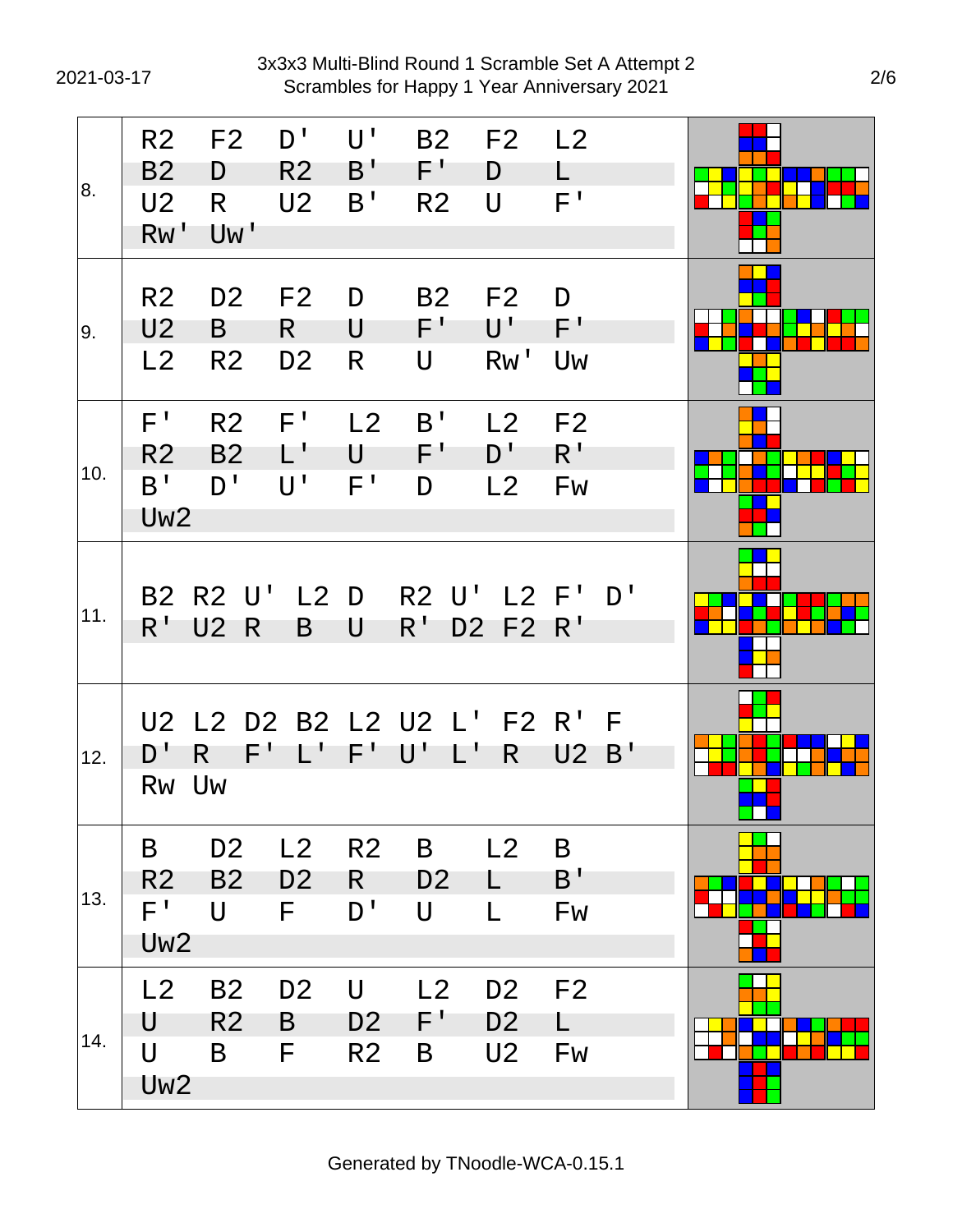2021-03-17 Scrambles for Happy 1 Year Anniversary 2021 3x3x3 Multi-Blind Round 1 Scramble Set A Attempt 2

| 15. | L2<br>L2<br>$\mathsf{U}^{\, \prime}$                     | D<br>R <sub>2</sub><br>F <sub>2</sub>         | R <sub>2</sub><br>U<br>R                     | <b>B2</b><br>R <sub>2</sub><br>B                              | U2<br>$B^{\prime}$<br>R <sub>2</sub>               | R <sub>2</sub><br>D<br>F               | U<br>R<br>RW'                                                           |  |
|-----|----------------------------------------------------------|-----------------------------------------------|----------------------------------------------|---------------------------------------------------------------|----------------------------------------------------|----------------------------------------|-------------------------------------------------------------------------|--|
| 16. | D<br>$\mathsf{U}^+$<br>B <sup>T</sup><br>Uw <sub>2</sub> | <b>B2</b><br>F <sub>2</sub><br>D <sub>2</sub> | F <sub>2</sub><br>$\mathsf{L}^+$<br>F.       | L2<br>$\mathsf{F}^+$<br>L                                     | F2<br>$\mathsf{U}^{\, \prime}$<br>B'               | D <sub>2</sub><br>$R^{\perp}$<br>$L^1$ | F <sub>2</sub><br>U<br>Fw'                                              |  |
| 17. | F <sub>2</sub><br>R <sub>2</sub><br>B'<br>Uw             | U <sub>2</sub><br>B <sub>2</sub><br>U'        | L <sub>2</sub><br>D<br>R <sub>2</sub>        | D <sub>2</sub><br>U'<br>U <sub>2</sub>                        | F <sub>2</sub><br>R <sup>T</sup><br>L              | D <sub>2</sub><br>D'<br>D              | F<br>L<br>Rw <sub>2</sub>                                               |  |
| 18. | $\cup$<br>U<br>$L^1$                                     | L2<br><b>B2</b><br>B<br>Rw2 Uw2               | <b>B2</b><br>$\mathsf{U}^{\mathsf{T}}$<br>F' | D'<br>B'<br>$\mathsf{L}$                                      | R <sub>2</sub><br>U <sub>2</sub><br>F <sub>2</sub> | D'<br>R.<br>D'                         | L2<br>B<br>U <sub>2</sub>                                               |  |
| 19. |                                                          | F2 B2 R2                                      | L2 U2 F' R2 D' R<br>$D^{\perp}$              | <b>B2</b>                                                     | D'                                                 | D2 F'<br><b>R2 U'</b>                  | $B^{\perp}$<br>$\mathbf{1}^{\mathbf{1}}$<br><b>B2</b><br>L <sub>2</sub> |  |
| 20. | L<br><b>B2</b><br>U'<br>Uw'                              | <b>B2</b><br>D <sub>2</sub><br>$\mathbf{L}$   | L.<br>R <sub>2</sub><br>$F^{\perp}$          | D <sub>2</sub><br>$\mathsf{U}^{\mathsf{T}}$<br>R <sup>1</sup> | L.<br>B'<br>B'                                     | D <sub>2</sub><br>F2<br>U2             | R <sub>2</sub><br>D <sub>2</sub><br>Fw'                                 |  |
| 21. | F <sub>2</sub> U                                         |                                               |                                              |                                                               | R2 F2 R2 F L                                       | R                                      | L2 F U2 R2 U2 L2 B' F' L2 D<br>U<br><b>Rw</b>                           |  |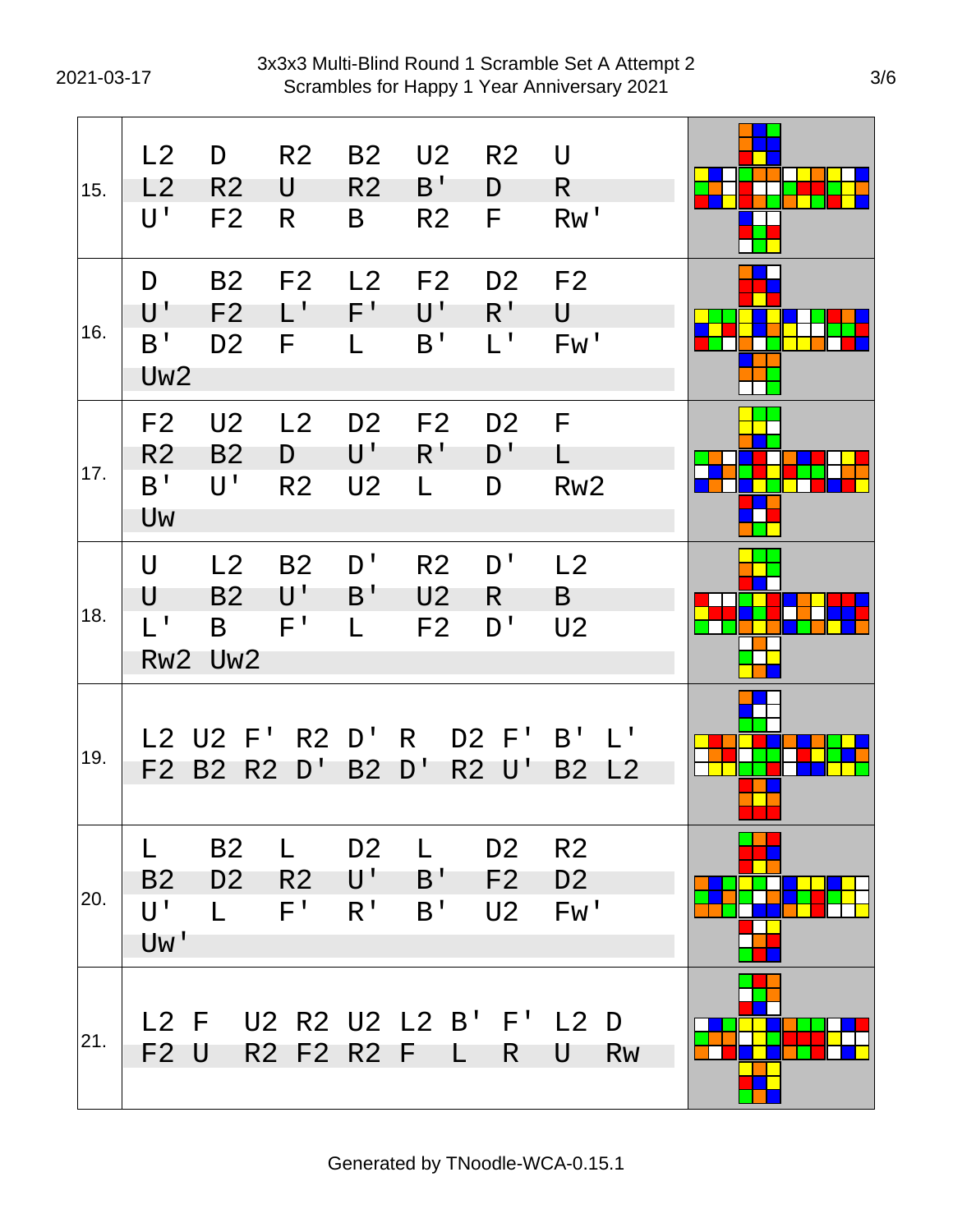| 22. | B<br>R'<br>$\mathsf{U}^{\, \prime}$                       | $B^{\prime}$<br>Fw                                 | $L2$ B2 $F'$<br>F2 R'                      | $D^{\perp}$                                      | $R^{\prime}$<br>B                               | L'                                       | R2 D2 L2 R2 U2 B<br>B2 L2                         |  |
|-----|-----------------------------------------------------------|----------------------------------------------------|--------------------------------------------|--------------------------------------------------|-------------------------------------------------|------------------------------------------|---------------------------------------------------|--|
| 23. | D<br>F <sub>2</sub><br><b>B2</b><br>Uw'                   | <b>B2</b><br>D<br>R <sup>T</sup>                   | $\mathsf{U}^{\, \prime}$<br>F <sub>2</sub> | B <sub>2</sub><br>$F^+$<br>R.                    | D<br>R <sub>2</sub><br>$\mathsf{F}^{\, \prime}$ | <b>B2</b><br><b>B2</b><br>D <sub>2</sub> | U <sub>2</sub><br>D<br>RW'                        |  |
| 24. | F'<br>R <sub>2</sub><br>D'<br>Uw <sub>2</sub>             | L <sub>2</sub><br>$F^+$<br>U <sub>2</sub>          | F<br>R <sub>2</sub><br>L.                  | D <sub>2</sub><br>$F^+$<br>$U^{\perp}$           | L2<br>U<br>B'                                   | F2<br>F <sub>2</sub>                     | D <sub>2</sub><br>F.<br>Rw <sub>2</sub>           |  |
| 25. | $\mathsf{U}$<br>D'<br>B'<br>Uw'                           | F <sub>2</sub><br>B <sub>2</sub><br>L <sub>2</sub> | D<br>D<br>F <sub>2</sub>                   | L2<br>R.<br>R                                    | <b>B2</b><br>F <sub>2</sub><br>B'               | U'<br>$L^{\perp}$<br>R <sub>2</sub>      | F <sub>2</sub><br>$\mathsf{U}^{\mathsf{T}}$<br>Fw |  |
| 26. | D <sub>2</sub><br>$F^{\perp}$<br>L <sub>2</sub>           | F <sub>2</sub><br>R <sub>2</sub><br>F.             | R <sub>2</sub><br>U<br>L2                  | F <sub>2</sub><br>B<br>$\mathsf{F}$ !            | R <sub>2</sub><br>L.<br>L                       | F<br>F <sub>2</sub><br>Uw'               | D <sub>2</sub><br>U                               |  |
| 27. | D <sub>2</sub><br>U <sub>2</sub><br>U<br>Uw'              | <b>B2</b><br>R <sub>2</sub><br>F <sub>2</sub>      | D <sub>2</sub><br><b>B2</b><br>$L^1$       | R <sub>2</sub><br>$D^{\dagger}$<br>D'            | $F^{\perp}$<br>R <sup>T</sup><br>L.             | U <sub>2</sub><br>B <sub>2</sub><br>R.   | F<br>L2<br>Fw'                                    |  |
| 28. | D <sub>2</sub><br>R <sub>2</sub><br>R <sub>2</sub><br>Uw' | F <sub>2</sub><br>B'<br>B'                         | R <sub>2</sub><br>R<br>D                   | D <sub>2</sub><br>$B^{\prime}$<br>$\mathsf{F}^+$ | L2<br>L.<br>R <sub>2</sub>                      | F<br>B'<br>U                             | D <sub>2</sub><br>L2<br>Fw                        |  |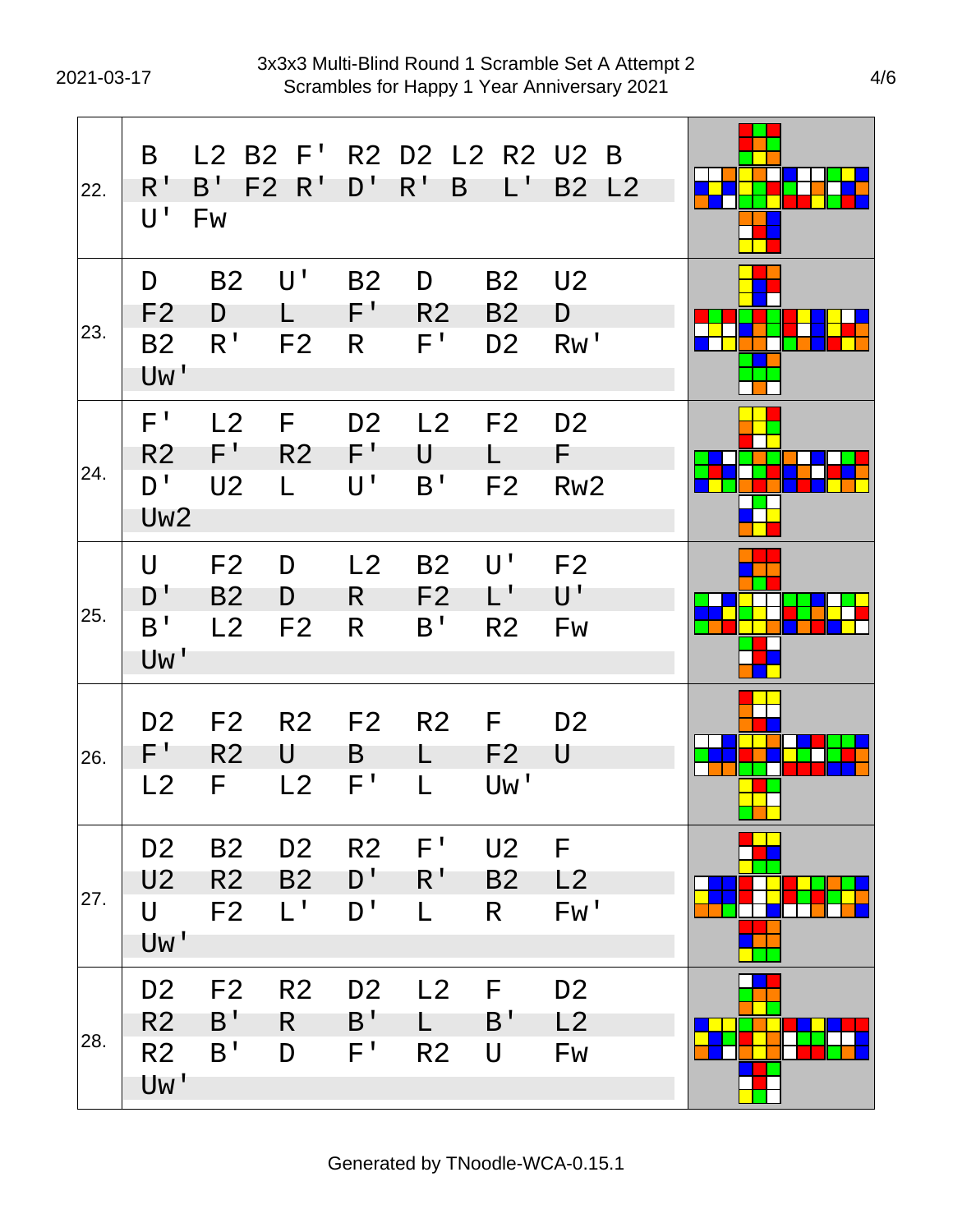| 29. | <b>B2</b><br><b>D2 U</b>                     | D                                               | B2 L2 U L2 F2 L<br>F2 R2 U2 B                              |                                                    |                            | B'<br>D                                          | $U'$ R<br>Uw                                     |                             |  |
|-----|----------------------------------------------|-------------------------------------------------|------------------------------------------------------------|----------------------------------------------------|----------------------------|--------------------------------------------------|--------------------------------------------------|-----------------------------|--|
| 30. | L2<br>D <sub>2</sub><br>D'<br>RW'            | U <sub>2</sub><br>L2<br>R <sup>T</sup><br>Uw'   | L <sub>2</sub><br>F <sub>2</sub><br>B                      | F <sub>2</sub><br>$\mathsf{L}^+$<br>F <sub>2</sub> | L2<br>F <sub>2</sub><br>U' | U'<br>R <sub>2</sub><br>F <sub>2</sub>           | F <sub>2</sub><br>F.<br>U <sub>2</sub>           |                             |  |
| 31. | F <sub>2</sub><br>R <sub>2</sub><br>D<br>Rw' | R <sub>2</sub><br>F2<br>$R^{\mathsf{T}}$<br>Uw' | F <sub>2</sub><br>U2<br>F <sub>2</sub>                     | U'<br>F'<br>D <sub>2</sub>                         | R <sub>2</sub><br>U<br>B'  | <b>B2</b><br>R <sub>2</sub><br>R <sup>T</sup>    | U <sub>2</sub><br>F<br>U <sub>2</sub>            |                             |  |
| 32. | B'<br>F'<br>B'                               | L2<br>$\mathsf{L}^{\mathsf{T}}$<br>D            | $F^{\prime}$<br>B<br>Rw'                                   | U <sub>2</sub><br>$\mathsf{U}^{\, \prime}$<br>Uw   | B'<br>F.                   | D<br>D                                           | B'<br>R                                          |                             |  |
| 33. | L2                                           | D2 F                                            | R2 D2 B2 L2 F2 U2 B<br>U                                   | F                                                  | U2 L2                      | U2 L<br>F                                        | D <sub>2</sub>                                   | U <sub>2</sub><br><b>Rw</b> |  |
| 34. | <b>B2</b><br>$R^1$<br>Uw                     | B                                               | $F =$                                                      | <b>R2 U'</b>                                       | $R^{\perp}$                | R D2 B2 L2 R' D2 L' F2 U2<br>U F2 R2 Fw          |                                                  |                             |  |
| 35. | F <sub>2</sub><br>B <sub>2</sub><br>F.       | $\mathsf{R}$<br>U <sub>2</sub><br>$R_{\perp}$   | D <sub>2</sub><br>$L^{\perp}$<br>$\mathsf{U}^{\mathsf{T}}$ | R<br>F<br>$\mathsf{L}^{\mathsf{T}}$                | F2<br>U <sub>2</sub><br>F. | D <sub>2</sub><br>$L^{\prime}$<br>R <sup>T</sup> | L <sub>2</sub><br>$R^{\perp}$<br>Uw <sub>2</sub> |                             |  |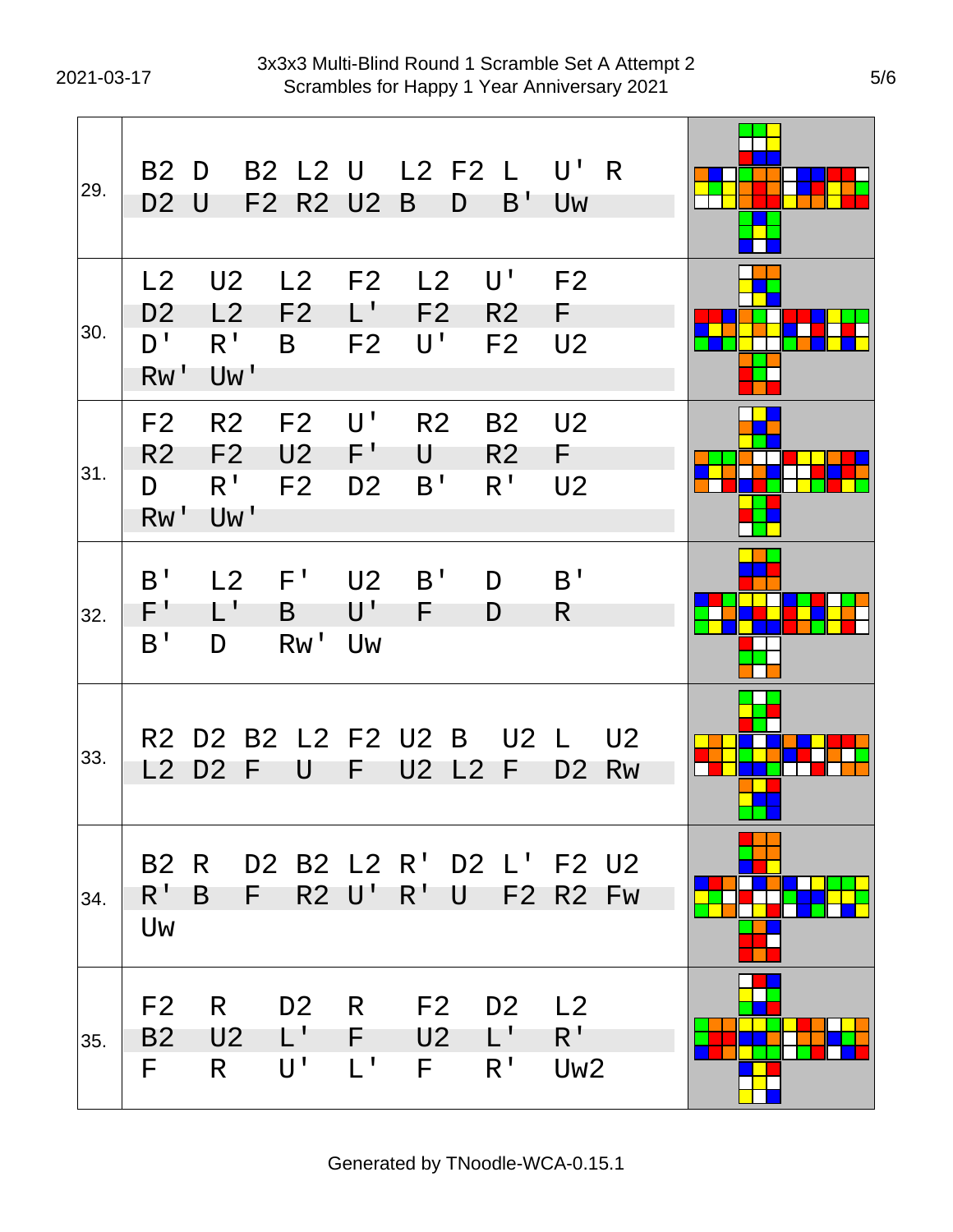2021-03-17 Scrambles for Happy 1 Year Anniversary 2021 3x3x3 Multi-Blind Round 1 Scramble Set A Attempt 2

| 36. | U <sub>2</sub><br><b>B2</b><br>U <sub>2</sub> | R <sup>1</sup><br>$R^{\prime}$<br>R.                      | <b>B2</b><br>U <sub>2</sub><br>F <sub>2</sub> | L2<br>B<br>$U^{\perp}$                 | R<br>R <sub>2</sub><br>$L^1$                                 | F <sub>2</sub><br>F <sub>2</sub><br>F.                       | R.<br>L2<br>Rw'                                               |  |
|-----|-----------------------------------------------|-----------------------------------------------------------|-----------------------------------------------|----------------------------------------|--------------------------------------------------------------|--------------------------------------------------------------|---------------------------------------------------------------|--|
| 37. | B <sub>2</sub><br>L2<br>F <sub>2</sub><br>Uw' | L2<br><b>B2</b><br>U <sub>2</sub>                         | <b>B2</b><br>D <sub>2</sub><br>B'             | L2<br>L<br>R                           | $U^{\perp}$<br>B<br>D'                                       | L2<br>$D^{\prime}$<br>$F^{\prime}$                           | D'<br>$R^{\,I}$<br><b>Rw</b>                                  |  |
| 38. | L2<br>U <sub>2</sub><br>D<br>Rw <sub>2</sub>  | U <sub>2</sub><br>F <sub>2</sub><br>F <sub>2</sub><br>Uw' | <b>B2</b><br>U <sub>2</sub><br>$L^{\perp}$    | U <sub>2</sub><br>B<br><b>B2</b>       | B<br>$\mathsf{U}^{\mathsf{T}}$<br>D                          | U <sub>2</sub><br>$F^+$<br>R <sub>2</sub>                    | R <sub>2</sub><br>$R^1$<br>D                                  |  |
| 39. | D <sub>2</sub><br>R.<br>R <sub>2</sub>        | R <sup>1</sup><br>F <sub>2</sub><br>U                     | F <sub>2</sub><br>U<br>R'                     | L2<br>B'                               | R <sup>1</sup><br>D<br>D                                     | <b>B2</b><br>F<br>Fw'                                        | D <sub>2</sub><br>L2<br>Uw <sub>2</sub>                       |  |
| 40. | L2<br>L'<br>R <sup>1</sup>                    | <b>B2</b><br>U <sub>2</sub><br>B                          | U <sub>2</sub><br>B'<br>F <sub>2</sub>        | $\mathbf{L}$<br>F.<br>$L^{\mathsf{T}}$ | D <sub>2</sub><br>$\mathsf{U}^{\, \prime}$<br>U <sub>2</sub> | R <sup>1</sup><br>L'<br>Rw <sub>2</sub>                      | F <sub>2</sub><br>D'<br>Uw <sub>2</sub>                       |  |
| 41. | U'<br>L2<br>D <sub>2</sub><br>Uw'             | L2<br>F <sub>2</sub><br>U'                                | $\bigcup$<br>R'<br>B'                         | <b>B2</b><br>U<br>R <sub>2</sub>       | D'<br>L'<br>D <sub>2</sub>                                   | R <sub>2</sub><br>$\mathsf{U}^{\, \prime}$<br>U <sub>2</sub> | $\mathsf{U}^{\, \prime}$<br>R <sub>2</sub><br>Rw <sub>2</sub> |  |
| 42. | R.<br>Fw Uw                                   | R2 U2 B2 D<br>B'<br>U                                     | $\mathsf{L}$                                  |                                        | U2 B' U2 L'                                                  | F2 D' F2 D                                                   | B2 D'<br>F'<br>D'                                             |  |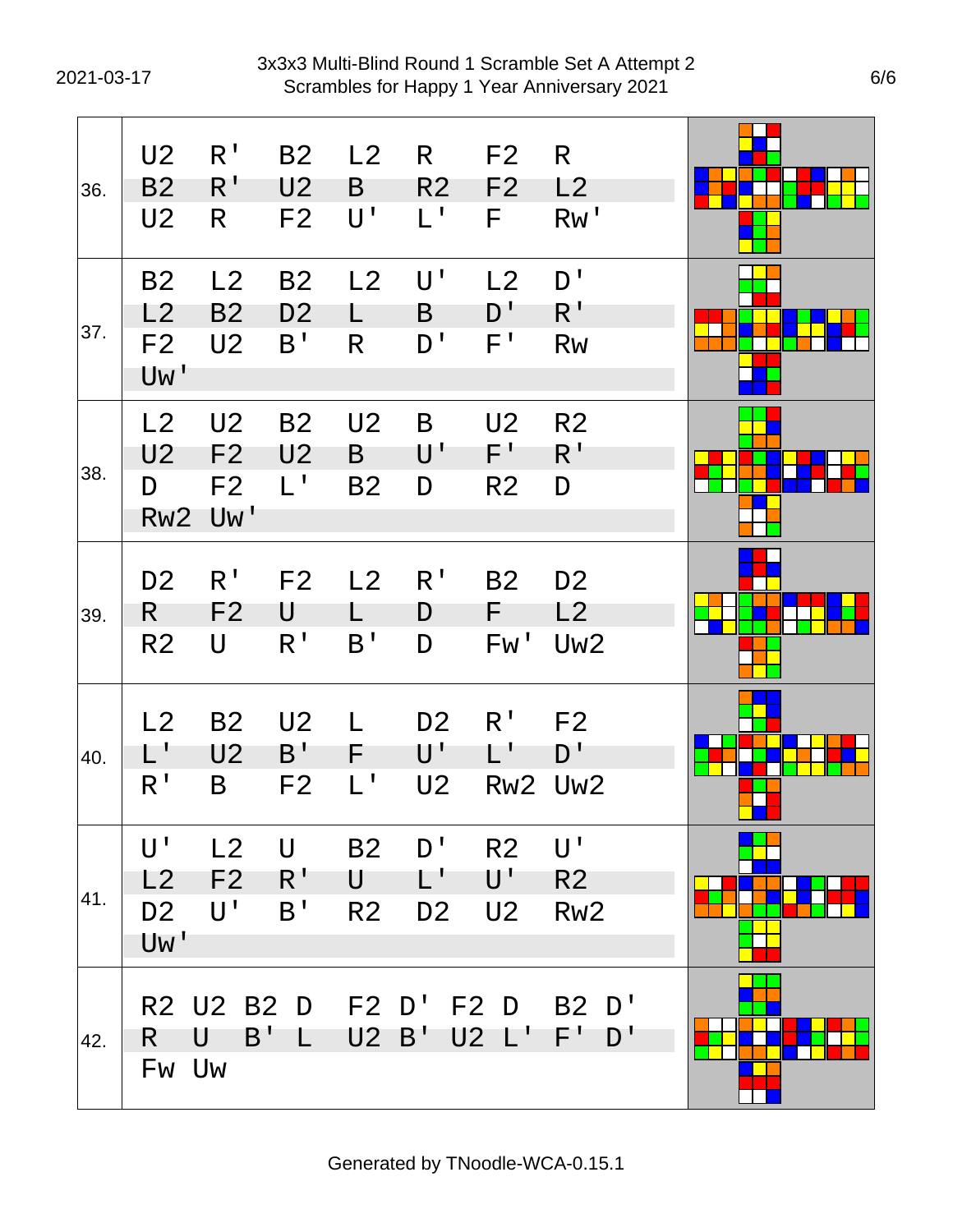2021-03-17 Scrambles for Happy 1 Year Anniversary 2021 3x3x3 Multi-Blind Round 1 Scramble Set A Attempt 3

| 1. | B <sub>2</sub><br>$L^+$<br>B <sub>2</sub><br>Uw <sub>2</sub>          | R<br>B <sub>2</sub><br>D'                               | <b>B2</b><br>$R^{\prime}$<br>B              | $L^{\perp}$<br>B'<br>U                 | <b>B2</b><br>L2<br>F.                            | R <sub>2</sub><br>F<br>D                            | F <sub>2</sub><br>$L^{\prime}$<br>Fw                 |  |
|----|-----------------------------------------------------------------------|---------------------------------------------------------|---------------------------------------------|----------------------------------------|--------------------------------------------------|-----------------------------------------------------|------------------------------------------------------|--|
| 2. | F <sub>2</sub><br>D <sub>2</sub><br>L2                                | R <sub>2</sub><br>F<br>R                                | U <sub>2</sub><br>U<br>B                    | L2<br>B <sub>2</sub><br>U              | F <sub>2</sub><br>D <sub>2</sub><br>B            | D <sub>2</sub><br>$L^+$                             | B'<br>$\mathsf{U}^{\, \prime}$<br>Rw2 Uw2            |  |
| 3. | R <sub>2</sub><br>L2<br>$L^{\perp}$                                   | U <sub>2</sub><br>B <sub>2</sub><br>B'                  | <b>B2</b><br>U<br>$\mathsf{L}^{\mathsf{T}}$ | R <sub>2</sub><br>$R^{\,I}$<br>B       | D<br>D <sub>2</sub><br>F                         | R <sub>2</sub><br>F <sub>2</sub><br>RW <sup>T</sup> | $U^{\perp}$<br>D'<br>Uw <sub>2</sub>                 |  |
| 4. | $F^{\prime}$<br>R <sub>2</sub><br>U <sub>2</sub><br>Rw <sub>2</sub>   | D <sub>2</sub><br>F<br>F                                | F'<br>L2<br>D                               | D <sub>2</sub><br>R.<br>R <sup>T</sup> | F<br><b>B2</b><br>F.                             | L2<br>U<br>R <sub>2</sub>                           | B<br>L2<br>$\mathsf{U}^{\, \prime}$                  |  |
| 5. | D <sub>2</sub><br>R <sub>2</sub><br>F <sub>2</sub><br>Uw <sub>2</sub> | R <sub>2</sub><br>D <sub>2</sub><br>R <sup>1</sup>      | U <sub>2</sub><br>B'<br>$\mathsf{U}$        | B'<br>L <sub>2</sub><br>$F^{\prime}$   | D <sub>2</sub><br>$D^{\prime}$<br>$\overline{U}$ | B<br>B'<br>F                                        | F <sub>2</sub><br>D <sub>2</sub><br>$L^{\mathsf{T}}$ |  |
| 6. | <b>B2</b><br>R2<br>$D^{\perp}$<br>Fw                                  | D <sub>2</sub><br>$F^{\prime}$<br>F.<br>Uw <sub>2</sub> | L2<br>U2<br>R.                              | D <sub>2</sub><br>F.<br>B              | $F^{\prime}$<br>U<br>U <sub>2</sub>              | D <sub>2</sub><br>$\mathsf{B}$<br>L2                | F <sub>2</sub><br>F <sub>2</sub><br>D'               |  |
| 7. | U<br>R'<br><b>Rw</b>                                                  | D U2 L2 B                                               |                                             |                                        | D                                                | B <sub>2</sub> D                                    | F2 U B2 U' L2 D' F2 U2 L2<br>$B'$ $D'$               |  |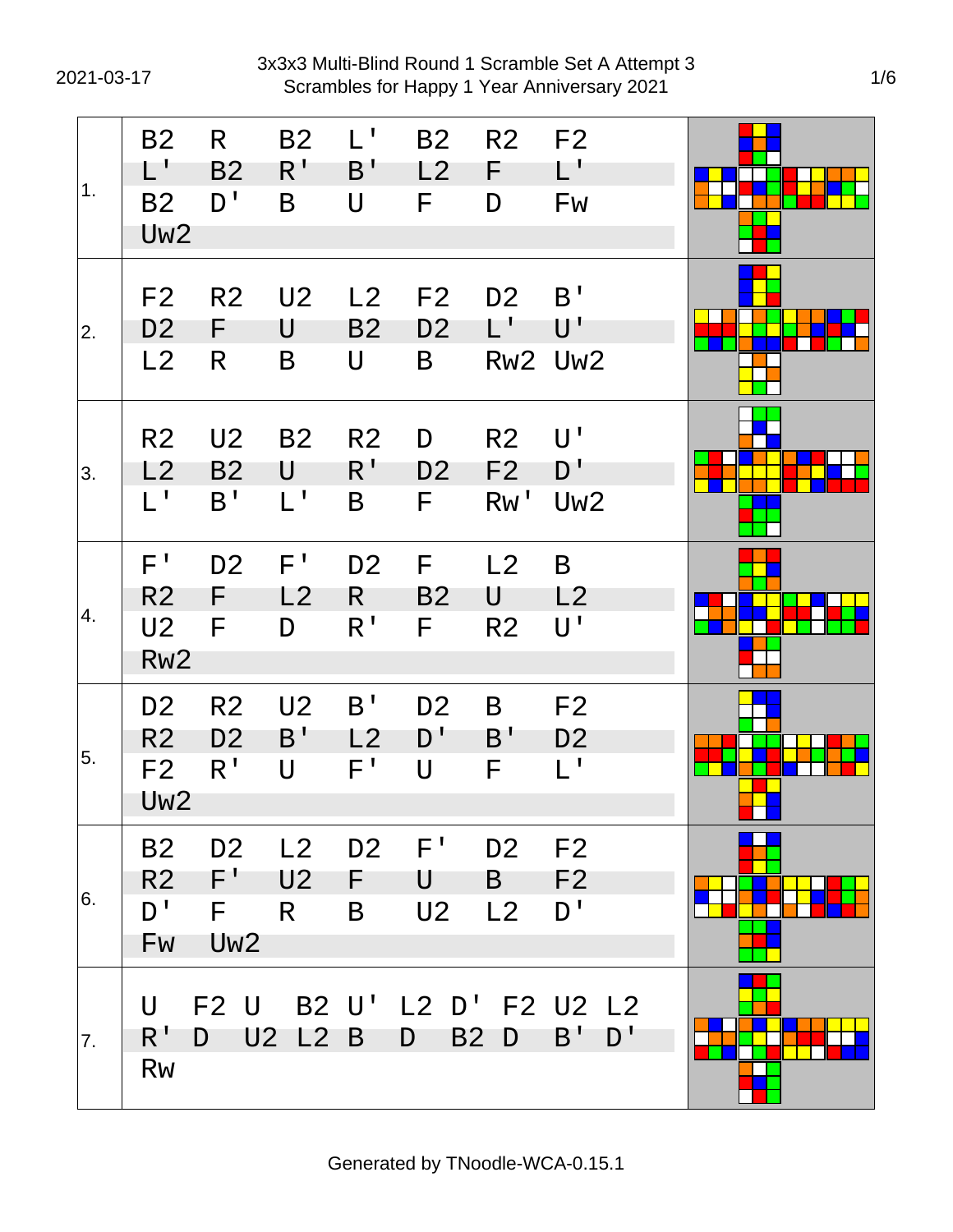2021-03-17 Scrambles for Happy 1 Year Anniversary 2021 3x3x3 Multi-Blind Round 1 Scramble Set A Attempt 3

| 8.  | B <sub>2</sub><br>D<br>B<br>Rw'                         | F <sub>2</sub><br>L2<br>D                          | R <sub>2</sub><br>U'<br>$L^1$          | D'<br>F.<br>B'                                       | L2<br>D <sup>T</sup><br>$F^1$                          | U<br>U <sub>2</sub><br>U'               | F <sub>2</sub><br>R<br>B <sup>T</sup>               |  |
|-----|---------------------------------------------------------|----------------------------------------------------|----------------------------------------|------------------------------------------------------|--------------------------------------------------------|-----------------------------------------|-----------------------------------------------------|--|
| 9.  | R <sup>1</sup><br>$L^{\mathsf{T}}$<br>$F^{\,I}$<br>Uw'  | <b>B2</b><br>D <sub>2</sub><br>D                   | U <sub>2</sub><br>L'<br>R <sup>1</sup> | R <sub>2</sub><br>D'<br>U                            | U <sub>2</sub><br>U<br>R <sup>T</sup>                  | R <sup>1</sup><br>B<br>D                | U <sub>2</sub><br>L.<br>Fw                          |  |
| 10. | D <sub>2</sub><br>$R^1$<br>R <sup>1</sup>               | F <sub>2</sub><br>F<br>$F^{\perp}$                 | L<br>D<br>D <sub>2</sub>               | B <sub>2</sub><br>$\mathsf{L}^+$<br>$L^{\mathsf{T}}$ | R<br>F.<br>D'                                          | U <sub>2</sub><br>D <sub>2</sub><br>Rw' | L2<br>$\mathsf{U}^{\mathsf{T}}$<br>Uw <sub>2</sub>  |  |
| 11. | U <sub>2</sub><br><b>B2</b><br>U<br>Uw                  | F <sub>2</sub><br>R <sub>2</sub><br>R <sub>2</sub> | U<br>U<br>U <sub>2</sub>               | R <sub>2</sub><br>B'<br>$L^{\mathsf{T}}$             | D'<br>U<br>R <sub>2</sub>                              | <b>B2</b><br>R.<br>F                    | U <sub>2</sub><br>B <sup>T</sup><br>Rw <sub>2</sub> |  |
| 12. | D <sub>2</sub><br>B <sub>2</sub><br>R <sub>2</sub>      | F<br>D<br>B                                        | R <sub>2</sub><br>$R^{\prime}$<br>U2   | B'<br>F<br>L                                         | $F^{\perp}$<br>D'<br>U                                 | L2<br>R <sub>2</sub><br>Rw <sub>2</sub> | D <sub>2</sub><br>F.<br>Uw                          |  |
| 13. | R <sub>2</sub><br>$\mathsf{U}^{\, \prime}$<br>B'<br>Fw' | U<br>F2<br>$\mathsf{L}$<br>Uw2                     | $F^{\perp}$                            | $L^{\perp}$                                          | F2 U2 F2 R2 D2<br>$R2$ $F'$ $R'$ $F$<br>R <sup>T</sup> | D'                                      | $\mathsf{L}$<br>$\bigcup$                           |  |
| 14. | F.<br>F.                                                | $R2$ D'<br>Rw Uw                                   | $R_{\parallel}$                        | B'                                                   | L'U                                                    | $\mathsf{B}$                            | F2 U2 B2 R2 U2 L2 B' L2 D2 L<br>U<br>R <sub>2</sub> |  |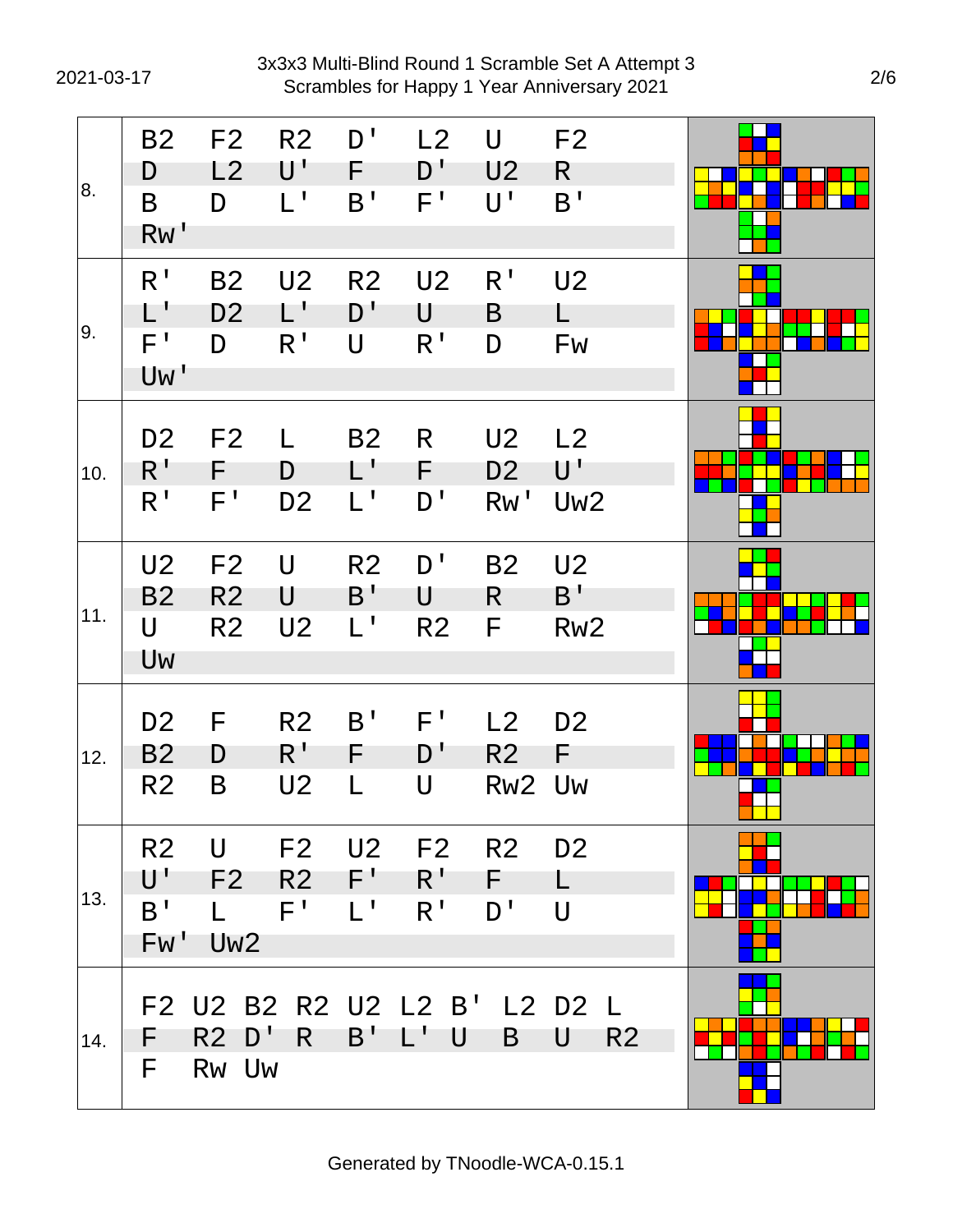| 15. | L2<br><b>B2</b><br>$R^{\prime}$               | U<br>D'<br><b>B2</b>                     | L2<br>R <sub>2</sub><br>U                                  | R <sub>2</sub><br>B <sub>2</sub><br>L. | D'<br>R.<br>D <sub>2</sub>                              | F <sub>2</sub><br>B'<br>RW <sup>T</sup>     | U2<br>$L^+$<br>Uw'                        |  |
|-----|-----------------------------------------------|------------------------------------------|------------------------------------------------------------|----------------------------------------|---------------------------------------------------------|---------------------------------------------|-------------------------------------------|--|
| 16. | L2<br>F <sub>2</sub><br>F <sub>2</sub>        | R <sub>2</sub><br>D <sub>2</sub><br>D'   | $\mathsf{U}^{\, \prime}$<br>$\mathsf{U}^{\, \prime}$<br>F' | F <sub>2</sub><br>L2<br>$L^1$          | L2<br>B'<br>U'                                          | D<br>R.<br>F <sub>2</sub>                   | R <sub>2</sub><br>$B^{\prime}$<br>Rw'     |  |
| 17. | <b>B2</b><br>D'                               | B<br>Fw Uw                               | D <sub>2</sub> U                                           | F2 U'                                  | L2 F U2 F' R2 U2 R2 F'<br>L                             | B                                           | $\mathbf{I}$<br>D'<br>F                   |  |
| 18. | D'<br>R <sub>2</sub><br>B'<br>Rw <sub>2</sub> | <b>B2</b><br>B <sub>2</sub><br>L2<br>Uw' | U <sub>2</sub><br>F'<br>U                                  | R <sub>2</sub><br>U<br>R               | D<br>$\mathsf{L}^{\mathsf{T}}$<br>D                     | L2<br><b>B2</b><br>$F^{\perp}$              | $\mathsf{U}$<br>$L^{\prime}$<br>$\bigcup$ |  |
| 19. | <b>B2</b><br>U<br>R <sub>2</sub><br>Uw'       | U <sub>2</sub><br>R <sub>2</sub><br>D'   | R <sub>2</sub><br>U<br>R <sub>2</sub>                      | U<br>F.<br>B <sup>T</sup>              | L2<br>R.<br>R                                           | $\mathsf{U}^{\, \prime}$<br>D'<br><b>B2</b> | F <sub>2</sub><br>L2<br>F <sub>2</sub>    |  |
| 20. | F.                                            | D B2 U2<br>R<br>Rw2 Uw2                  | $U$ B                                                      | L.                                     | B2 R2 B2 L2 D' U2 L2<br>$D^{\prime}$                    | F2 R B2<br>$B'$ F                           |                                           |  |
| 21. |                                               |                                          |                                                            |                                        | L2 D' F U' D' R B2 U' L' U<br>B' D2 F U2 F2 R2 D2 B2 D2 |                                             |                                           |  |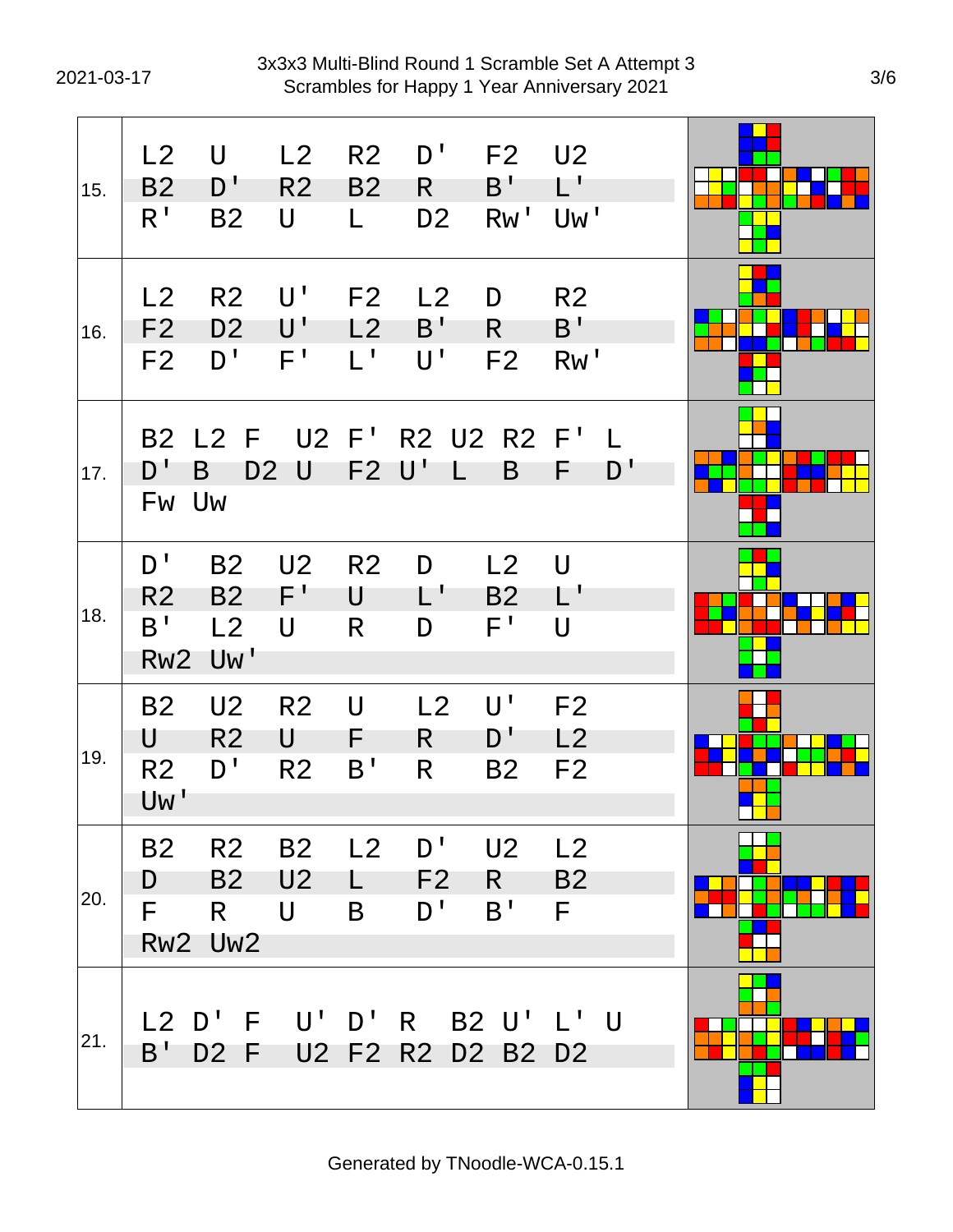2021-03-17 Scrambles for Happy 1 Year Anniversary 2021 3x3x3 Multi-Blind Round 1 Scramble Set A Attempt 3

| 22. | D <sub>2</sub><br>L2<br>F <sub>2</sub><br>Rw <sub>2</sub> | F <sub>2</sub><br>F <sub>2</sub><br>$L^1$<br>Uw <sub>2</sub> | $\mathsf{U}^{\mathsf{T}}$<br>L2<br>U                       | F <sub>2</sub><br>U<br>R <sub>2</sub> | D'<br>F'<br>U                                           | L2<br>$\mathsf{U}^{\, \prime}$<br>F | $\mathsf{U}^{\, \prime}$<br>L<br>D'                |  |
|-----|-----------------------------------------------------------|--------------------------------------------------------------|------------------------------------------------------------|---------------------------------------|---------------------------------------------------------|-------------------------------------|----------------------------------------------------|--|
| 23. | D <sub>2</sub><br>L2<br>R <sub>2</sub>                    | F <sub>2</sub><br>R <sub>2</sub><br><b>B2</b>                | L <sub>2</sub><br>$F^{\prime}$<br>F <sub>2</sub>           | <b>B2</b><br>$L^+$<br>R <sup>T</sup>  | $\mathsf{U}^{\, \prime}$<br>F <sub>2</sub><br><b>B2</b> | R <sub>2</sub><br>R.<br>U           | D'<br>B <sub>2</sub><br>Rw <sub>2</sub>            |  |
| 24. | D <sub>2</sub><br>F.<br>$\mathsf{F}^{\, \prime}$<br>Fw'   | L <sub>2</sub><br>U <sub>2</sub><br>R <sub>2</sub><br>Uw'    | B<br>R <sub>2</sub><br>B'                                  | $F^{\prime}$<br>U <sub>2</sub><br>L2  | L2<br>L'<br>F                                           | F'<br>D'<br>L2                      | D <sub>2</sub><br>R <sup>T</sup><br>U              |  |
| 25. | R.<br>F <sub>2</sub>                                      | $F^{\perp}$<br>R.                                            | R2 U2 R2 U'<br>F2                                          |                                       | $R^1$<br>D2 L2 U2 F2 U2                                 | D2 B'                               | L <sub>2</sub><br>D <sub>2</sub><br>L <sub>2</sub> |  |
| 26. | D'<br>$\mathsf{U}^{\,\prime}$<br>D<br>Rw                  | F <sub>2</sub><br><b>B2</b><br>$R^{\prime}$<br>Uw'           | D'<br>$\mathsf{U}^{\, \prime}$<br>$\mathsf{U}^{\, \prime}$ | R <sub>2</sub><br>B<br>F <sub>2</sub> | U<br>F<br>R                                             | <b>B2</b><br>L'<br>U <sub>2</sub>   | R <sub>2</sub><br>B<br>F <sub>2</sub>              |  |
| 27. | U <sub>2</sub><br>U <sub>2</sub><br>R.<br>Uw'             | L2<br>$\mathsf{L}^{\mathsf{T}}$<br>B                         | F <sub>2</sub><br>D<br>$L^{\perp}$                         | $R^{\prime}$<br>R <sub>2</sub><br>B   | <b>B2</b><br>$\mathsf{U}^{\, \prime}$<br>R              | $L^1$<br>$\mathsf{L}$<br>B          | <b>B2</b><br>D <sub>2</sub><br>Rw <sub>2</sub>     |  |
| 28. | U<br>F <sub>2</sub><br>B<br>Fw                            | F <sub>2</sub><br>R <sub>2</sub><br>L.<br>Uw'                | U <sub>2</sub><br>U'<br>D                                  | R <sub>2</sub><br>F <sub>2</sub><br>R | F <sub>2</sub><br>$R^{\mathsf{T}}$<br>F <sub>2</sub>    | D'<br>F.<br>R <sup>1</sup>          | <b>B2</b><br>D<br>D <sub>2</sub>                   |  |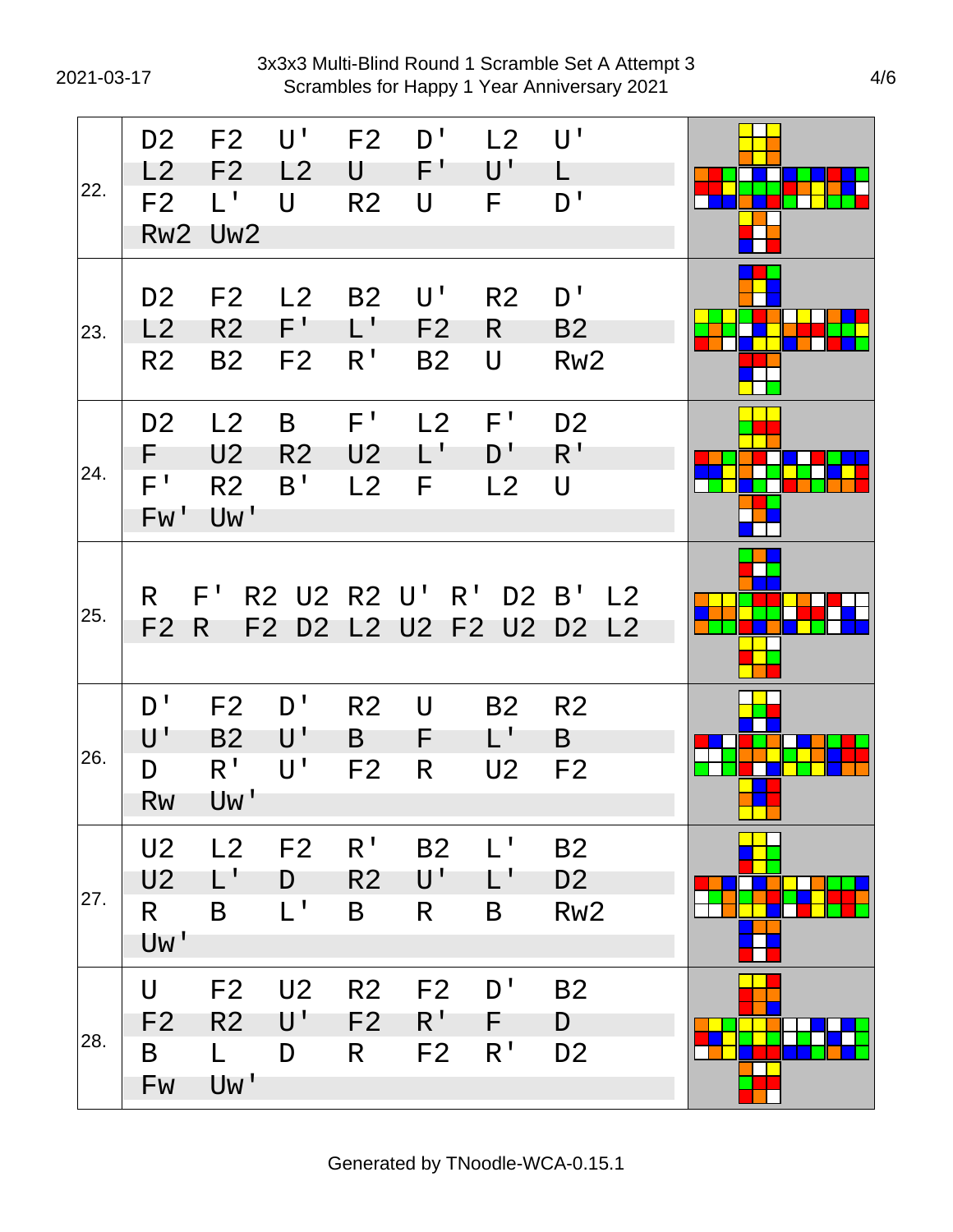| 29. | <b>B2</b><br>B <sub>2</sub><br>L                      | U <sub>2</sub><br>$\mathsf{U}^{\mathsf{T}}$<br>U <sub>2</sub> | <b>B2</b><br>F<br>L <sub>2</sub>                 | D <sub>2</sub><br>D<br>D                           | U'<br>L<br>Fw'                         | R <sub>2</sub><br>D<br>Uw                     | D'<br>U                                        |  |
|-----|-------------------------------------------------------|---------------------------------------------------------------|--------------------------------------------------|----------------------------------------------------|----------------------------------------|-----------------------------------------------|------------------------------------------------|--|
| 30. | R <sub>2</sub><br>F <sub>2</sub><br>$\mathsf{U}$      | U <sub>2</sub><br>U<br>F                                      | L<br>F <sub>2</sub><br>D'                        | B <sub>2</sub><br>R <sub>2</sub><br>U <sub>2</sub> | $L^{\mathsf{T}}$<br>U<br>R             | R <sup>1</sup><br>$R^{\mathrm{r}}$<br>Fw'     | U <sub>2</sub><br><b>B2</b><br>Uw'             |  |
| 31. | R <sub>2</sub><br>R <sub>2</sub><br>$F^{\perp}$<br>Uw | F <sub>2</sub><br>D'<br>D <sub>2</sub>                        | L <sub>2</sub><br>B<br>L                         | D'<br>R <sub>2</sub><br>R                          | L <sub>2</sub><br>D <sub>2</sub><br>B' | R <sub>2</sub><br>L'<br>D'                    | U <sub>2</sub><br>U <sub>2</sub><br>FW'        |  |
| 32. | B<br>F <sub>2</sub><br>$L^1$                          | L2<br>R <sub>2</sub><br>B'                                    | D <sub>2</sub><br>D <sub>2</sub><br>$R^{\prime}$ | U <sub>2</sub><br>B                                | $F^{\prime}$<br>U<br>R <sub>2</sub>    | U <sub>2</sub><br>L2<br>F.                    | <b>B2</b><br>U <sub>2</sub><br>Rw <sub>2</sub> |  |
| 33. | R <sub>2</sub><br><b>Rw</b>                           | <b>B2</b> R'<br>D'<br>R.                                      | F2 R'<br>F                                       | L2                                                 | B'                                     | L2                                            | B2 U2 R2 B2 U2<br>R2 F2 U2                     |  |
| 34. | L2<br>U <sub>2</sub><br>B'                            | D <sub>2</sub><br>R<br>$L^1$                                  | F.<br>F <sub>2</sub><br>R <sub>2</sub>           | U <sub>2</sub><br>$L^+$<br>D                       | $F^{\prime}$<br>D<br><b>B2</b>         | D <sub>2</sub> F <sub>2</sub><br>F.<br>Uw'    | D'                                             |  |
| 35. | <b>B2</b><br>R<br>F2<br>Uw'                           | R.<br>U <sub>2</sub><br>U'                                    | D <sub>2</sub><br>$F^+$<br>R                     | F <sub>2</sub><br>L'<br>B <sup>T</sup>             | L2<br>B<br>R <sub>2</sub>              | <b>B2</b><br>F <sub>2</sub><br>D <sub>2</sub> | L2<br>D'<br>Fw'                                |  |